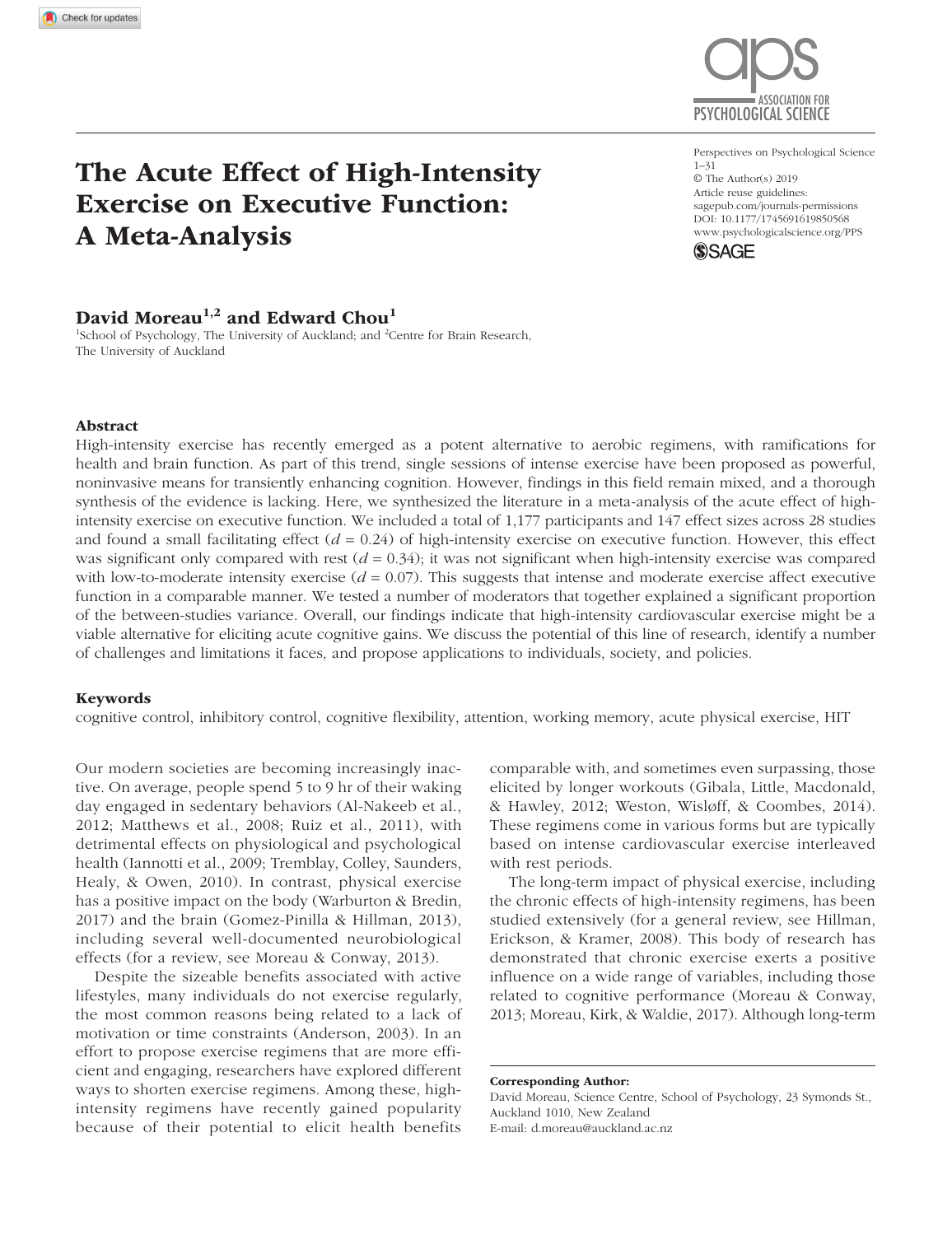commitment to exercise is key in inducing profound, lasting changes, studying the short-term effects of exercise remains important in further understanding the mechanisms subserving change at different time scales. In this dynamic, several theories have attempted to explain the effects of acute exercise on cognition (Tomporowski, 2003), emphasizing in the process the fundamental discrepancies between short-term effects and long-term, or chronic, outcomes. For example, the reticular-activating hypofrontality model (Audiffren, 2016) posits that acute exercise forces the brain to shift metabolic resources away from specific regions such as the prefrontal cortex to instead favor structures that support exercise, such as the reticular formation and motor cortices. This process typically facilitates performance on sensory and motor tasks, whereas the associated hypofrontality is thought to temporarily impair executive function (Audiffren, 2016; Dietrich & Audiffren, 2011). A number of electroencephalography studies support this view, reporting postexercise alterations in the form of shifts in the amplitude or latency of event-related potential components thought to reflect an increased allocation of cognitive resources after exercise (Hillman, Snook, & Jerome, 2003; Kamijo et al., 2009; O'Leary, Pontifex, Scudder, Brown, & Hillman, 2011).

Exercise also leads to acute changes*—*typically increases*—*in the concentration of several neurochemicals in the brain (for a review, see Moreau & Conway, 2013). Examples of these neurochemicals include the catecholamines (noradrenaline, dopamine), cortisol, brain-derived neurotrophic factor, and possibly serotonin (McMorris, Turner, Hale, & Sproule, 2016). These neurochemicals influence brain function in a complex manner: Whereas moderate increases in catecholamine concentrations appear to facilitate performance on most cognitive tasks, excessive concentrations (from highintensity and/or prolonged exercise) can inhibit cognition instead (McMorris et al., 2016), consistent with the inverted-U hypothesis (Yerkes & Dodson, 1908). In addition, physical and emotional fatigue (Barnes & Van Dyne, 2009) may impair cognitive performance at higher intensities of exercise.

Although neurochemical accounts and the reticularactivating hypofrontality model can help explain the impact of exercise on cognition while exercising, they might tell us very little about postexercise effects. This question has practical importance given that many individuals may be motivated to exercise during breaks if it has beneficial effects on both physical health and cognitive performance. Yet compared with that of lowto-moderate-intensity exercise (e.g., Ludyga, Gerber, Brand, Holsboer-Trachsler, & Pühse, 2016), the acute effect of high-intensity exercise on subsequent cognitive performance is not well understood (Browne et al., 2017; McMorris, 2016). Exercise-induced impairments in cognitive performance associated with high-intensity training could be temporary and thus not representative of subsequent effects after the bout. For example, one might posit that detrimental effects would rapidly subside to allow general cognitive improvements similar to, or even surpassing, those observed after aerobic exercise (Kao, Westfall, Soneson, Gurd, & Hillman, 2017; Samuel et al., 2017). This would be consistent with the profound physiological effects but rapid physical recovery typically observed following these types of regimens (MacInnis & Gibala, 2017). In fact, a number of studies have found facilitating effects of high-intensity exercise on postexercise cognitive performance (Kao et al., 2017) despite the well-established impairments reported during high-intensity exercise (Samuel et al., 2017). On the other hand, it is also possible that the debilitating effects of high intensity on cognition remain after the bout (Ludyga, Pühse, Lucchi, Marti, & Gerber, 2019; Mekari et al., 2015) or that the effect of high-intensity exercise on cognitive performance depends on moderators such as fitness level or age (Browne et al., 2017). In line with this idea, several high-intensity exercise studies have failed to find facilitating effects (Browne et al., 2017; McMorris & Hale, 2012).

Moreover, more fine-grained data might be required to truly understand the dynamics of exercise-induced effects on cognition. For example, a meta-analysis by Chang and colleagues found impairing effects up to 1 min after the bout and facilitating effects beyond 1 min after exercise (Y. K. Chang, Labban, Gapin, & Etnier, 2012). To complicate things further, methodological differences between studies have possibly contributed to these discrepancies; for example, the threshold for high-intensity exercise varies substantially across protocols (McMorris, 2015). Specifically, the following thresholds, which are based on either maximum heart rate ( $HR_{max}$ ) or maximum power output ( $W_{max}$ ), are common in the literature: (a)  $\geq$  77% HR<sub>max</sub> (American College of Sports Medicine, 2010; Y. K. Chang et al., 2012) and (b)  $\geq 80\%$  W<sub>max</sub> (Borer, 2003; Browne et al., 2017; McMorris, Hale, Corbett, Robertson, & Hodgson, 2015). Using conversion formulas (Arts & Kuipers, 1994; Lounana, Campion, Noakes, & Medelli, 2007), (a) can be converted to approximately 59.5%  $W_{max}$ , and (b) corresponds to  $88.6\%$  HR<sub>max</sub>. In addition, a wide range of populations is included in these studies; for example, the age range spans from children to older adults, whereas fitness levels range from sedentary to highly active, or even professionally trained, individuals. These differences in thresholds, units of measurements, and demographics may account for some of the inconsistencies between studies.

The aforementioned inconsistencies are best addressed via meta-analytic investigations, yet previous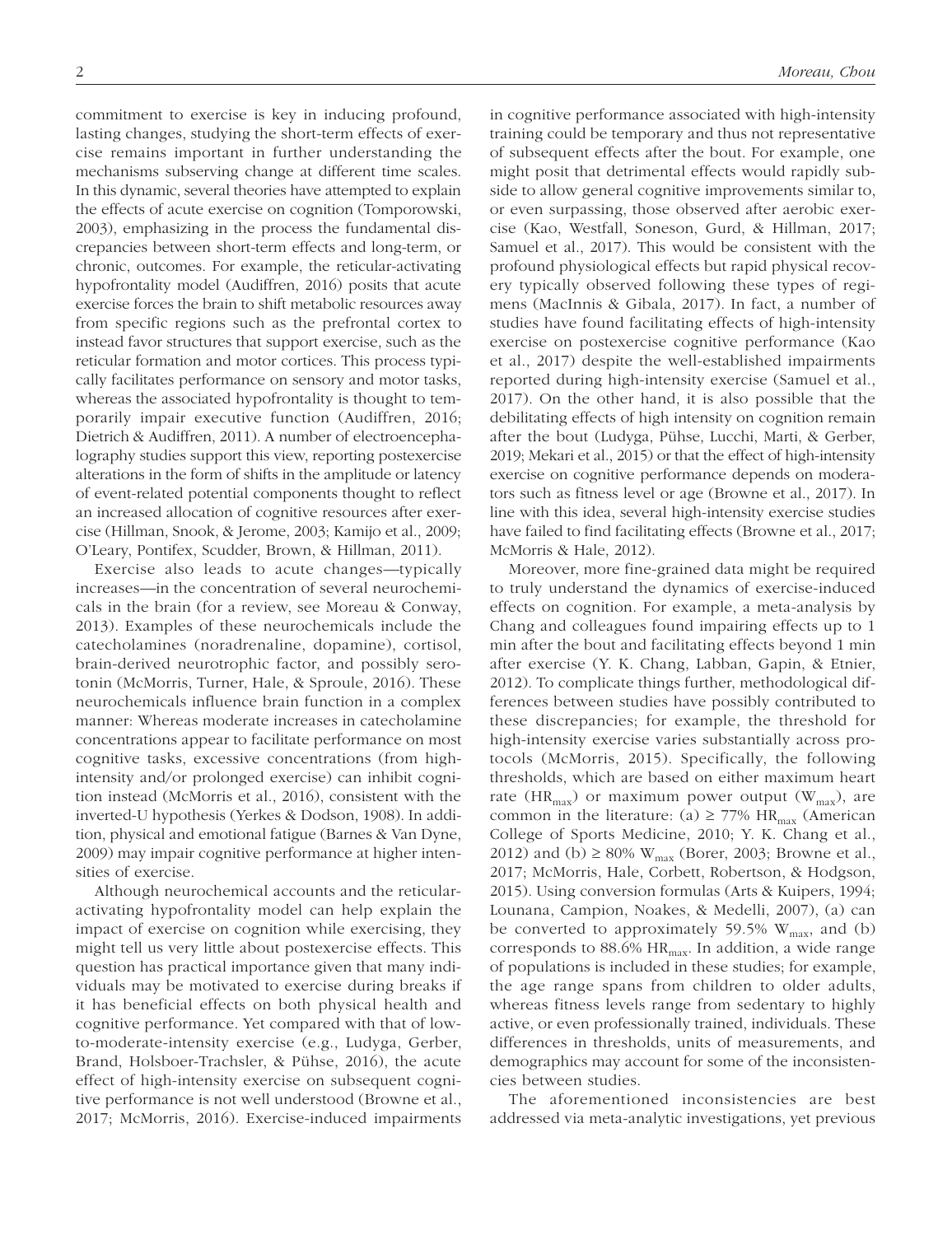reviews and meta-analyses have included only a relatively low number of studies. The most recent literature search for a meta-analysis on the acute effect of exercise on cognition was conducted in  $2010<sup>1</sup>$  (Y. K. Chang et al., 2012). In the 9 years since, many studies have been published, including several that examined intermittent forms of high-intensity exercise typically shorter than traditional aerobic exercise (Klika & Jordan, 2013) and often associated with higher self-reported enjoyment (Thum, Parsons, Whittle, & Astorino, 2017). In addition, several potential moderators of the influence of exercise on cognition have been identified (Y. K. Chang et al., 2012; Etnier, Nowell, Landers, & Sibley, 2006; Etnier et al., 1997; Lambourne & Tomporowski, 2010; McMorris & Hale, 2012; Sibley & Etnier, 2003; Tomporowski, 2003), providing the basis for a deeper understanding at the mechanistic level.

### Present Study

In the present meta-analysis, we focused on the effect of cardiovascular high-intensity exercise on executive function. Although restrictive, our emphasis on executive performance was motivated by three distinct factors. First, executive function is a central component of cognition known to influence many cognitive processes and with ecological relevance to various domains, ranging from academic to professional (e.g., Diamond, 2013). Second, intervention studies have demonstrated repeatedly that executive performance is malleable and that it can be improved given adequate regimens or suitable environments (e.g., Diamond & Lee, 2011). Finally—and perhaps most importantly—there are clear theoretical predictions, generated on the basis of previous literature (e.g., Audiffren, 2016; Dietrich & Audiffren, 2011), about the effects of exercise on executive function. In our view, predictions related to other cognitive domains are less well informed theoretically and thus more prone to spurious findings.

We aimed to answer two research questions. First, what is the effect of a single bout of high-intensity exercise on executive performance? This question is important given the mixed findings reported in previous studies. Second, how is the effect of high-intensity exercise on executive performance moderated by the characteristics of exercise, cognitive tasks, research protocols, and participants? We predicted an effect of highintensity exercise on executive function but did not predict a direction because of inconsistencies in previous studies (Y. K. Chang et al., 2012; Ludyga et al., 2016; Verburgh, Königs, Scherder, & Oosterlaan, 2014). We also postulated larger nondirectional effects on the basis of previous findings for longer exercise durations (Browne et al., 2017; Y. K. Chang et al., 2012; Ludyga

et al., 2016; Miller, Hanson, Tennyck, & Plantz, 2019) and a greater facilitating effect for cycling compared with running protocols (Lambourne & Tomporowski, 2010). Because of the relative scarcity of studies examining subcategories of high-intensity exercise and exercise rhythm, we did not make predictions for these moderators. We also hypothesized a greater facilitating effect for cognitive tasks administered after a minute following exercise (Browne et al., 2017; Y. K. Chang et al., 2012). Finally, we predicted larger effects in within-subjects (vs. between-groups) studies (Y. K. Chang et al., 2012) and lower-quality (vs. higher-quality) studies (Etnier et al., 1997), larger effects on executive function when contrasting high-intensity exercise with rest rather than with low-intensity exercise (Ludyga et al., 2016), and a greater facilitating effect for highfitness participants and for individuals 14 years of age or older on the basis of previous literature (Y. K. Chang et al., 2012). In addition, we ran exploratory analyses to test potentially meaningful interactions (e.g., tradeoffs, additive effects, confounds) between moderators thought to be informative given previously unexplored relationships or prior mixed findings.

# Method

This meta-analysis followed guidelines from the Preferred Reporting Items for Systematic Review and Meta-Analysis Protocols (PRISMA-P) 2015 statement (Moher et al., 2015; Shamseer et al., 2015).

# *Eligibility criteria*

Participant, intervention, comparator, and outcome (PICO) criteria were used to determine eligibility (Moher et al., 2015). Specifically, studies had to include an acute bout of high-intensity exercise as an independent variable and performance on at least one standardized test of executive function as a dependent variable. $<sup>2</sup>$  For a study</sup> to be included, the executive-function task(s) also needed to be administered at least once after the exercise bout. Studies also needed to include a control/comparison group or condition, with random allocation to groups/ conditions, and needed to be in English (see Fig. 1).

**High-intensity threshold.** Two thresholds have been used in the past to define high-intensity exercise:  $\geq$  77% HRmax (American College of Sports Medicine, 2010; Y. K. Chang et al., 2012) or  $\geq 80\%$  W<sub>max</sub> (Borer, 2003; Browne et al., 2017; McMorris et al., 2015). When exercise intensity was expressed in terms of  $W_{max}$ , maximal oxygen uptake ( $VO<sub>2</sub>max$ ), or other units, we converted those values into HR<sub>max</sub> equivalents. Details of this conversion are presented later in the Data Preprocessing section.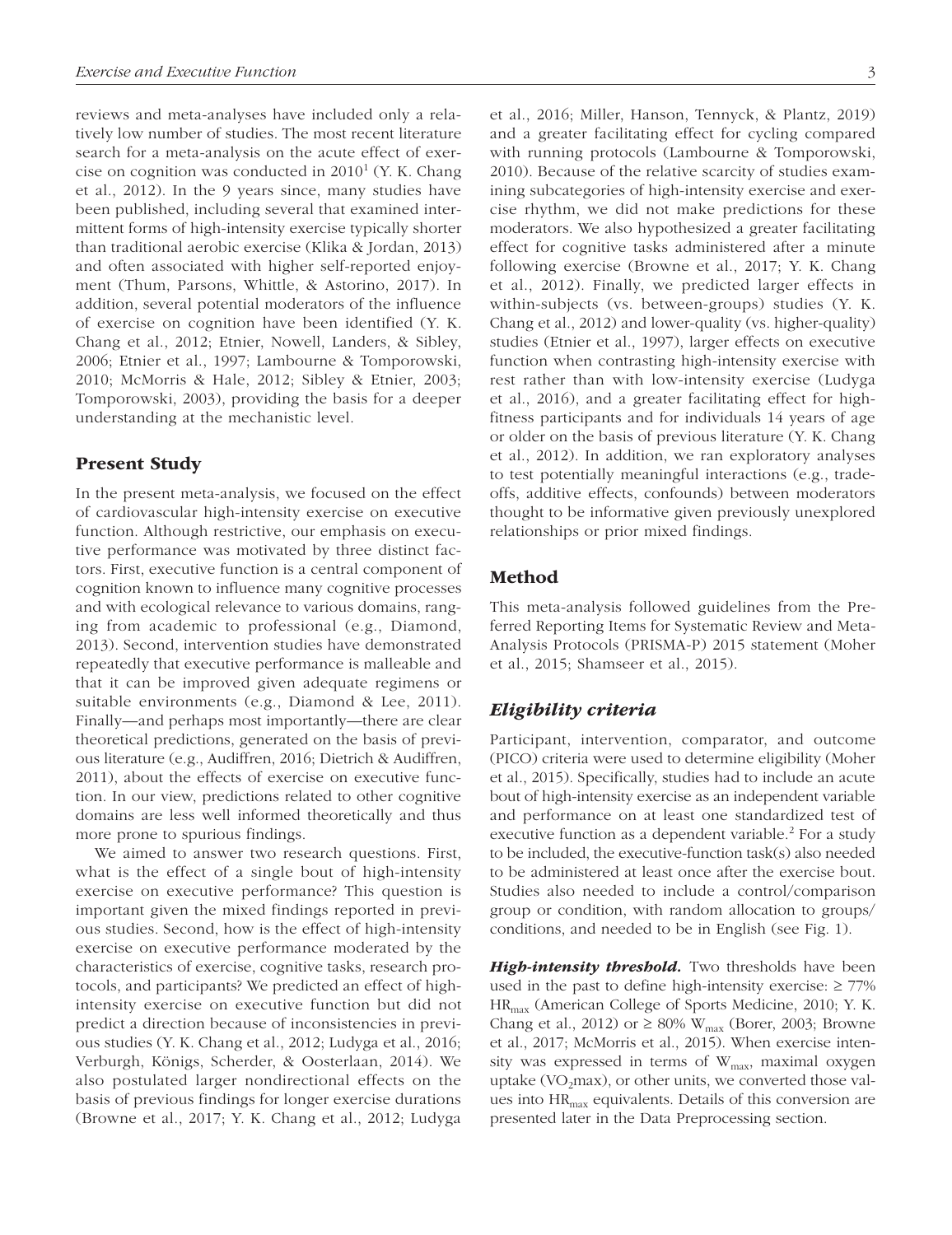

Fig. 1. Preferred Reporting Items for Systematic Review and Meta-Analysis (PRISMA) flow diagram of literature search and study inclusion.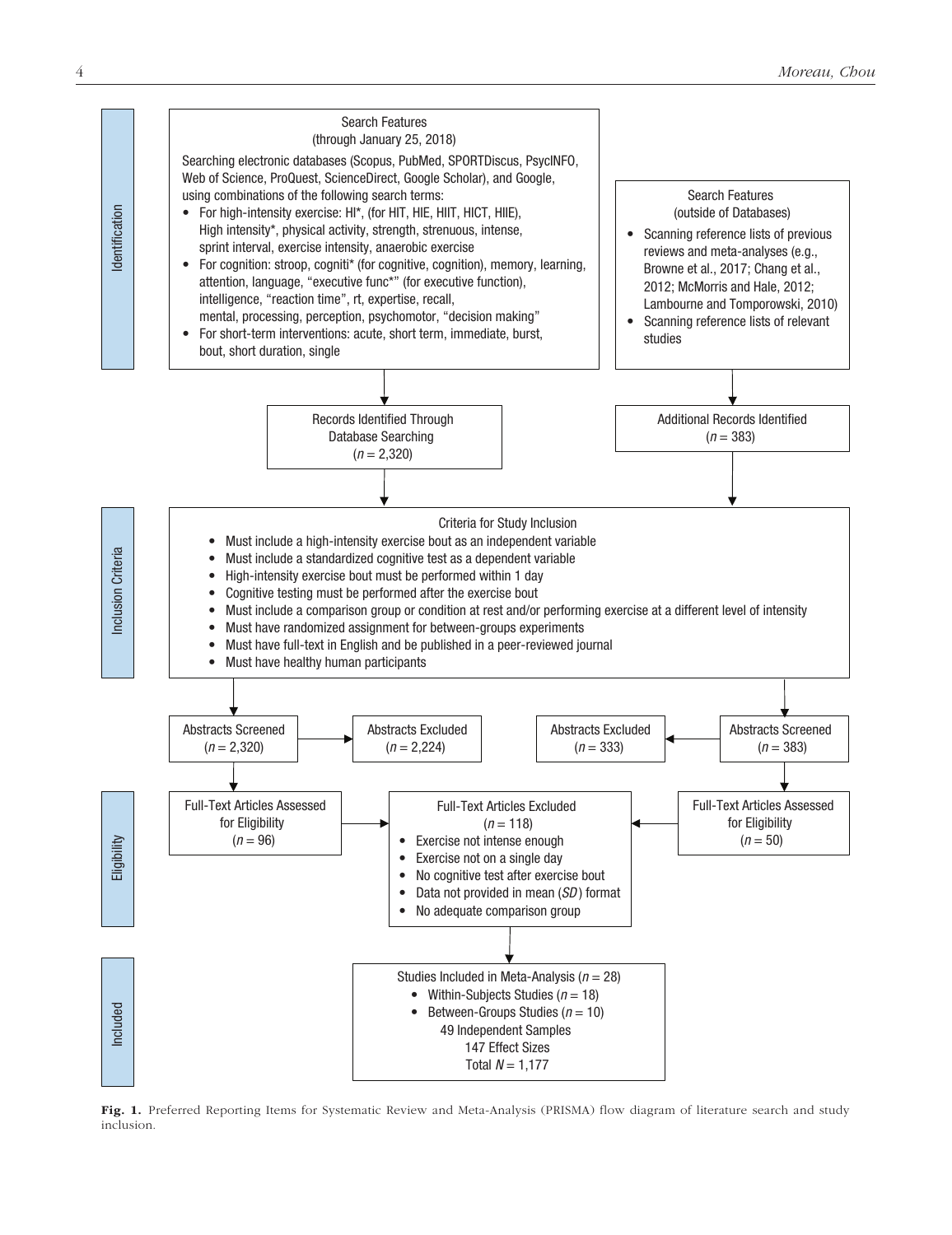We chose our intensity thresholds (high, very high, and maximal) by integrating the two definitions.<sup>3</sup> High intensity corresponded to 77% to  $88.5\%$  HR<sub>max</sub>, 59.5% to 79.9%  $W_{\text{max}}$ , or an equivalent—similar to the first threshold. Very high intensity corresponded to 88.6% to 99.9%  $HR_{max}$ , 80% to 99.9%  $W_{max}$ , or an equivalent—similar to the second threshold. Maximal intensity corresponded to  $\geq 100\%$  HR<sub>max</sub>,  $\geq 100\%$  W<sub>max</sub>, or an equivalent.

*Definitions of acute exercise and executive function.* Acute exercise refers to exercise performed on a single day (American College of Sports Medicine, 2010). Only standardized cognitive tasks or analogues were included. For search purposes, we included cognitive domains that are either subcomponents of, or related to, executive function, such as attention, cognitive control, cognitive flexibility, fluid intelligence, inhibitory control, planning, and working memory. See Table S2 in the Supplemental Material available online for details on the full categorization process.

### *Search*

**Sources.** We searched the following databases: Scopus, PubMed, PsycINFO, ScienceDirect, Web of Science, Pro-Quest, SPORTDiscus, and Google Scholar. Searches were performed between January 10 and January 15, 2018; all studies published up until the date of the search were considered for inclusion. We also searched relevant reviews and meta-analyses (Browne et al., 2017; Y. K. Chang et al., 2012; Cooper, Dring, & Nevill, 2016; Lambourne & Tomporowski, 2010; McMorris & Hale, 2012; Stork, Banfield, Gibala, & Martin Ginis, 2017), together with reference lists, to identify other relevant articles (see details at [http://osf](http://osf.io/59cgd) [.io/59cgd\)](http://osf.io/59cgd).

*Strategy.* In each database, a minimum of two different searches were performed. We used the following combination of key terms or phrases across all databases: "HIIT," "HICT," "HIT," "High intensity interval," and "High intensity intermittent," plus either "exercise" or "training," plus any of "stroop," "cognitive," "cognition," "memory," "learning," "attention," "perception," "language," and "executive func<sup>\*"</sup> ( $*$  = truncated). In addition to these two searches, minor variations were performed to find all relevant articles. Search exemplars in the Scopus database are provided in Table S1 in the Supplemental Material. A record of all search terms and procedures is available at <http://osf.io/59cgd>.

**Selection.** E. Chou screened studies for initial inclusion on the basis of titles and abstracts, with advice on inclusion criteria from D. Moreau. If an initial decision could not be made, E. Chou examined the full text for eligibility. Articles unable to be categorized by E. Chou alone on the basis of the outlined criteria were referred to D. Moreau, who decided which articles to include. The full selection process is presented in Figure. 1. All full-text studies considered and the rationale behind their inclusion or exclusion are available at<http://osf.io/kqwyc>.

*Data collection.* E. Chou collected the data. For all studies, information was collected on a number of variables. The complete list of these variables is included in List S1 in the Supplemental Material; full data are available at [http://osf.io/72pfv.](http://osf.io/72pfv) E. Chou contacted authors by e-mail  $(n = 11)$  to request unpublished data, with the deadline for replying set to March 30, 2018. Five authors provided us with unpublished data; we included data from four of these authors because they matched all inclusion criteria.

## *Moderators*

Key variables identified from previous studies were included as moderators in all analyses. These variables included research-protocol characteristics (study design, comparison group, and study quality), exercise characteristics (duration, intensity, mode, and rhythm), cognitive-task characteristics (timing of cognitive testing, cognitive-task domain, and baseline cognitive testing), and sample characteristics (fitness and age). We provide further details about each of these variables hereafter.

*Research-protocol characteristics.* We characterized whether studies included a within-subjects or betweengroups design. This distinction was thought to be particularly important in the context of exercise interventions—a meta-analysis by Y. K. Chang et al. (2012) found significant improvements in cognitive performance following exercise in within-subjects, repeated measures studies  $(d = 0.11)$  but not in between-groups, single-measure studies  $(d = 0.06)$ , although the difference between the two types of designs was not itself significant. We also documented whether studies compared cognitive performance following high-intensity exercise with performance after rest or with performance following lower intensities of exercise. We included the comparison group as a moderator on the basis of previous findings showing that light-to-moderate exercise elicits cognitive gains that are quantitatively different from test-retest effects and because of current discrepancies regarding the effect of highintensity exercise on cognition (Browne et al., 2017; Y. K. Chang et al., 2012; McMorris & Hale, 2012).

Finally, studies were categorized into three levels of quality (low, average, and high) on the basis of the design properties. This is important given that previous studies have identified an increase in the magnitude of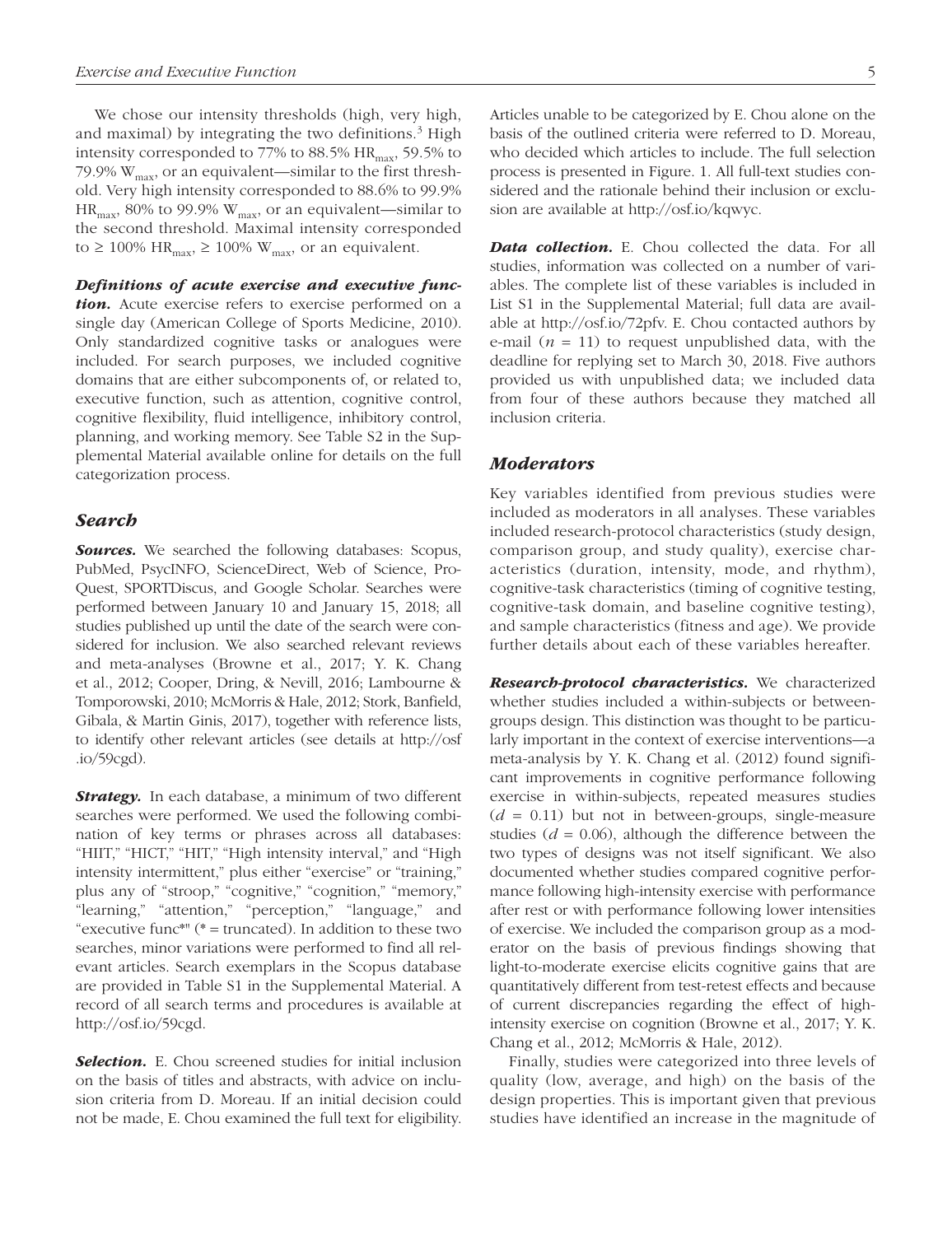reported effect sizes within a study as the number of threats to internal validity (i.e., the risk of bias) increases (Etnier et al., 1997). To mitigate the risk of bias from individual studies, we assessed study quality following Cochrane guidelines (Higgins et al., 2011). Study quality was assessed on the basis of the variables described in List S1 in the Supplemental Material. E. Chou graded study quality according to whether specific criteria were met ( $no = 0$ , *partial* = 1,  $yes = 2$ ). Items that were not reported or not applicable were not used in the calculation of the quality score. Criteria deemed more likely to affect the risk of bias were given greater weighting than other criteria (minimum weighting = 1; maximum weighting  $= 3$ ). Although the two types of designs (within subjects/between groups) had different assessment criteria, this difference was reconciled by conversions into comparable percentage scores. These assessments are available in Tables S3 and S4 in the Supplemental Material.

*Exercise characteristics.* Exercise duration was categorized as follows: 0 to 5 min, 6 to 10 min, 11 to 20 min, and > 20 min. This categorization was based on the results of Y. K. Chang et al. (2012), who, across all intensities, found exercise durations of 0 to 10 min to have a small, negative effect on cognition after exercise and durations of 11 to 20 min and  $> 20$  min to have small, positive effects on cognition after exercise. In addition, we characterized exercise intensity as high, very high, and maximal on the basis of the aforementioned criteria. Previous findings have been equivocal; Y. K. Chang et al. (2012) reported cognitive improvements for both hard and very hard exercise (when tested at least 1 min after exercise) and McMorris and Hale (2012) finding moderate—but not what they referred to as heavy—exercise to improve processing speed during and after exercise. Finally, we distinguished studies on the basis of both the modality and rhythm of exercise. The former distinction was motivated by a previous meta-analysis (Lambourne & Tomporowski, 2010) that found cycling to lead to better cognitive performance after exercise compared with running. The latter variable (continuous vs. intermittent) was modeled because of the rising number of studies using interval-training paradigms. Previous studies have not examined this variable in detail.

*Cognitive-task characteristics.* We analyzed the effect of time of testing using the categories of 0 to 1 min, 1 to 10 min, and > 10 min after exercise. This categorization was informed by a previous meta-analysis (Y. K. Chang et al., 2012) that found no effect of high-intensity exercise on cognitive performance when tests were administered immediately (0–1 min) after high-intensity exercise and small-to-moderate facilitating effects when tests were

administered > 1 min after high-intensity exercise. Executive-function tasks were further categorized relative to the specific cognitive domains they tapped, namely attention, cognitive flexibility, inhibitory control, and working memory. When a task targeted more than one domain, it was labeled on the basis of its main subdomain. Finally, studies either involved baseline testing and postexercise testing or postexercise testing only. We added this moderator variable given that studies with both time points

may be less biased than those for which only posttest

performance was available.

**Sample characteristics.** Participants were characterized as low fitness, moderate fitness, or high fitness. Y. K. Chang et al. (2012) found high-fitness participants to be the only group with significant cognitive improvements both immediately following exercise (0–1 min) and after a postexercise delay (> 1 min), whereas low-fitness and moderate-fitness participants showed improvements only immediately after exercise for the former and only after a postexercise delay for the latter. However, Etnier et al. (2006) did not find a clear relationship between fitness and cognitive performance overall. Like previous researchers (see Y. K. Chang et al., 2012), we further categorized age into the following groups: children (6–13 years), adolescents (14–17 years), young adults (18–30 years), middleaged adults (31–60 years), and older adults (> 60 years). Note that Y. K. Chang et al. (2012) found significant improvements in cognition following exercise for all age groups except children ages 6 to13.

*Continuous moderators.* When studies had continuous data available, we also conducted continuous-moderator analyses for the following moderators: exercise duration at high intensity, exercise intensity of high-intensity condition, timing of cognitive testing, study quality, and participant age. Although continuous-moderator analyses help to increase statistical power compared with categoricalmoderator analyses (MacCallum, Zhang, Preacher, & Rucker, 2002), we chose to primarily report categorical analyses because they allowed the inclusion of a larger number of relevant studies.

### *Analyses*

The search strategy identified 2,320 records through database searching and 383 additional records through other search methods. Of these, 146 full-text articles were examined for eligibility. Twenty-eight studies were included in the final meta-analysis (see Fig. 1). For clarity, we present characteristics of within-subjects and between-groups studies separately; however, these two types of protocols were analyzed together in our multilevel model.4 Tables 1 and 2 present an overview of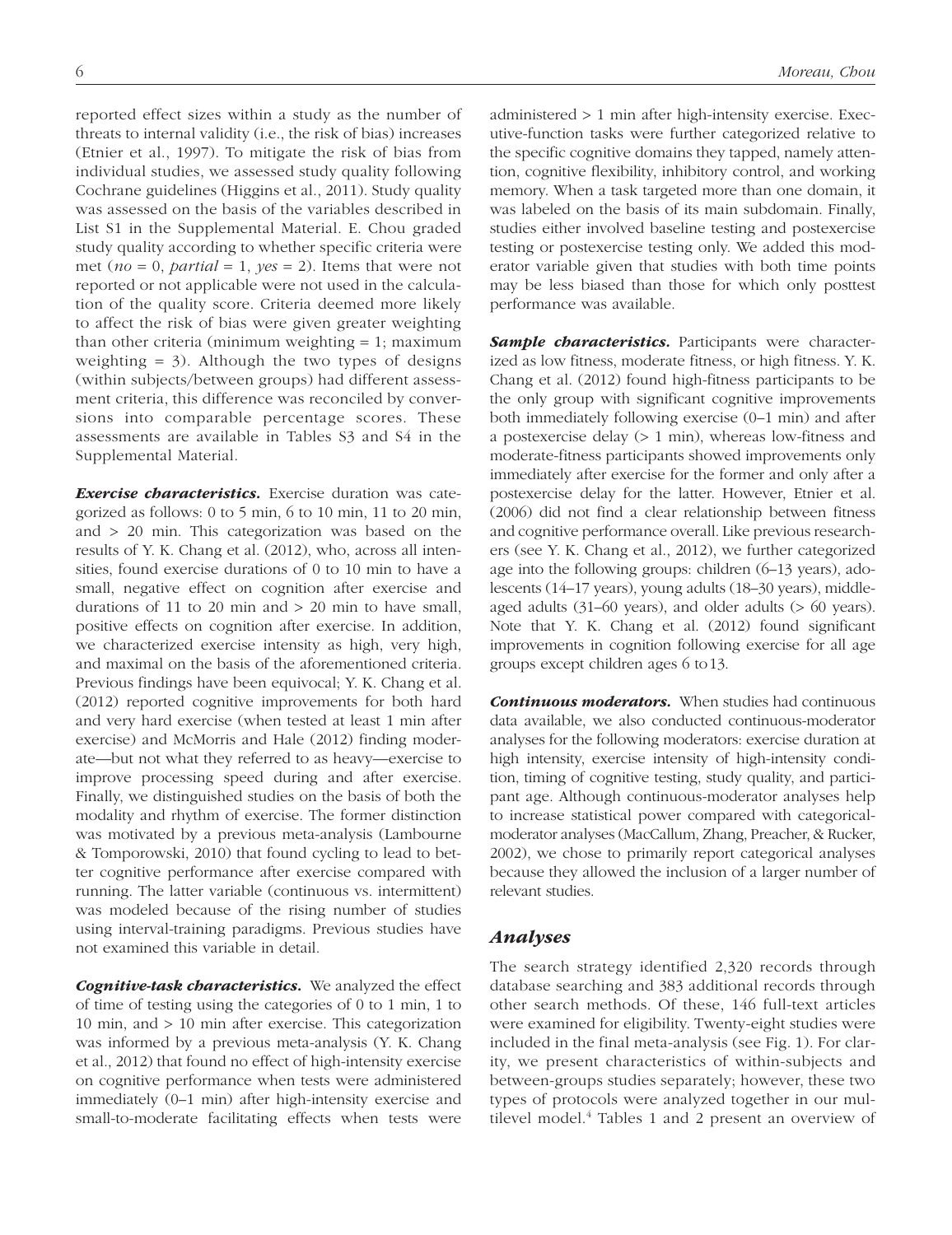| l<br>i<br>j<br>I                                                                                   |
|----------------------------------------------------------------------------------------------------|
| $\frac{1}{2}$                                                                                      |
| $\ddot{\ddot{\ }}$<br>l                                                                            |
| í<br>۱<br>ś                                                                                        |
| ֧֧֧֧֦֧ׅ֧֧֧֦֧ׅ֧֧֛֧֧֧֧֧֦֧֧֧֧֦֧֚֚֚֚֚֚֚֚֚֚֚֚֚֚֚֚֚֚֚֚֚֚֚֚֚֚֚֡֝֝֓֝֝֓֜֝֓֝֓֜֝֓֝֜֝֬֝֓֝֝֬֜֝<br>I<br>ţ        |
| $\frac{4}{3}$<br>ĭ<br>j                                                                            |
| ֡֡֡                                                                                                |
| ļ<br>:<br>I<br>vvrv.<br>į                                                                          |
| i                                                                                                  |
| Ì<br>ľ                                                                                             |
| I<br>֖֖֖֖֖֖ׅׅ֖ׅ֪֪֪ׅ֖֚֚֚֚֚֚֚֚֚֚֚֚֚֚֚֚֚֚֚֚֬֝֝֝֬֝֝֬֝֓֞֝<br>i<br>ì<br>Ì<br>$\frac{4}{\zeta}$<br>í<br>í |
| Ř<br>ļ<br>į<br>I<br>S                                                                              |
| ļ<br>ł                                                                                             |
| $\overline{a}$<br>Ì<br>Ì<br>Ì<br>l<br>$\overline{\phantom{a}}$                                     |
| ¢<br>j<br>1<br>Ì<br>֦֢֖֚֚֚֬֝֝֬<br>ï<br>Í                                                           |
| 1                                                                                                  |
| able                                                                                               |

|                                                            |                 |            |                     | Participants |                                |                                  | Condition                       |                                   |                              |                          |
|------------------------------------------------------------|-----------------|------------|---------------------|--------------|--------------------------------|----------------------------------|---------------------------------|-----------------------------------|------------------------------|--------------------------|
| Study                                                      | $\geq$          | Male (%)   | Mean age<br>(years) | Mean BMI     | Fitness                        | 1 (highest intensity)            | 2 (lowest intensity)            | $\mathcal{S}$                     | 4                            | effect sizes<br>No. of   |
| Alves et al. $(2014)$                                      | 22              | 40.91      | 53.7                | 25.7         |                                | HIIT                             | Stretching                      |                                   |                              | $\sim$                   |
| Berse et al. (2015)                                        | 227             | 53.2       | $14.8\,$            |              |                                | HIIT                             | Resting                         |                                   |                              | $\sim$                   |
| Budde et al. (2012) <sup>a</sup>                           | $\frac{1}{2}$   | 56.5       | 23.11               |              |                                | maximal exercise<br>Intermittent | Resting                         |                                   |                              | $\sim$                   |
| Cooper, Bandelow, et al.<br>(2016)                         | 44              | 47.73      | 12.6                | 18.9         |                                | Sprints                          | Resting                         |                                   |                              | $\overline{\phantom{0}}$ |
| Craft (1983) <sup>b</sup>                                  |                 | <b>100</b> | 8.5                 |              |                                | 10-min exercise                  | Resting                         | 1-min exercise                    | 5-min exercise               | S                        |
| Etnier et al. (2016)                                       | 31 <sub>6</sub> | 56.25      | 23.06               |              |                                | VO <sub>2</sub> max session      | $Vt - 20%$ session              | $Vt + 20%$ session                |                              | $\overline{4}$           |
| Kamijo et al. (2004) <sup>c</sup>                          | 12              | $100\,$    | 27.5                |              |                                | HIE                              | Resting                         | Low-intensity<br>exercise         | Medium-intensity<br>exercise | $\mathbf{\sim}$          |
| Kamijo, Nishihira,<br>Kuroiwa (2007)<br>Higashiura, &      | 12              | 100        | 25.7                |              |                                | Hard exercise                    | Resting                         | Light exercise                    | exercise<br>Moderate         | 12                       |
| Kao, Westfall, Soneson,<br>Gurd, & Hillman<br>(2017)       | $\Im$           | 42.19      | 19.2                | 23.8         | (VO <sub>2</sub> max)<br>High  | HIIT                             | Resting                         | Continuous<br>exercise<br>aerobic |                              | S                        |
| Kujach et al. (2018)                                       | 25              | 64         | 21                  |              | (sedentary)<br>$_{\text{Low}}$ | HIIT                             | Resting                         |                                   |                              | 4                        |
| Lambrick, Stoner, Grigg,<br>& Faulkner (2016)              | $20\,$          | 45         | 8.8                 | 18.1         |                                | Intermittent exercise            | Moderate continuous<br>exercise |                                   |                              |                          |
| Llorens, Sanabria, &<br>Huertas (2015) <sup>d</sup>        | $\overline{18}$ | 100        | 22                  | 24.3         |                                | Intense exercise                 | Resting                         |                                   |                              | 4                        |
| Huertas, Molina, &<br>Llorens, Sanabria,<br>Bennett (2015) | $\circ$         | 66.67      | $\delta$            |              | (VO <sub>2</sub> max)<br>Low   | Intense exercise                 | Resting                         |                                   |                              | S                        |
| Peruyero, Zapata, Pastor,<br>& Cervelló (2017)             | 44              | 52.3       | 16.39               |              |                                | Mainly vigorous<br>exercise      | Resting                         | Mainly light<br>exercise          |                              | $\circ$                  |
| I. Ramos et al. (2017)                                     |                 | 44.44      | $10.3\,$            | 16.2         |                                | 110% of LT                       | Seated drawing                  | 90% of LT                         |                              | 10                       |
| Tsukamoto et al. (2016)                                    | $\frac{9}{12}$  | 100        | 22.9                | 22.4         | (physically<br>active)<br>High | HIIT                             | Moderate continuous<br>exercise |                                   |                              | $\circ$                  |
| Walsh et al. (2018)                                        | $\frac{22}{27}$ | 13.64      | $\gtrsim$           | 22.7         |                                | HIIT                             | Resting                         |                                   |                              | S                        |
| Håberg, & Palmer<br>Wohlwend, Olsen,<br>(2017)             |                 | $\sqrt{2}$ | 24.27               |              | (VO <sub>2</sub> max)<br>High  | High-intensity<br>running        | Low-intensity<br>running        | intensity<br>running<br>Medium-   |                              | $\overline{4}$           |
|                                                            |                 |            |                     |              |                                |                                  |                                 |                                   |                              |                          |

Note: ADHD = attention-defict/hyperactivity disorder; BMI = body mass index; HIE = high-intensity exercise; HIT = high-intensity intermittent exercise; LT = lactate threshold; — = data not provided; VO<sub>2</sub>max =<br>maximal oxyg Note: ADHD = attention-deficit/hyperactivity disorder; BMI = body mass index; HIE = high-intensity exercise; HIIT = high-intensity intermittent exercise; LT = lactate threshold;  $-$  = data not provided; VO max = maximal oxygen uptake; Vt = ventilatory threshold.

aWhole-group analyses (not by fitness). bExcluded ADHD group from analysis. cOne outlier effect size. dExperiment 1 only.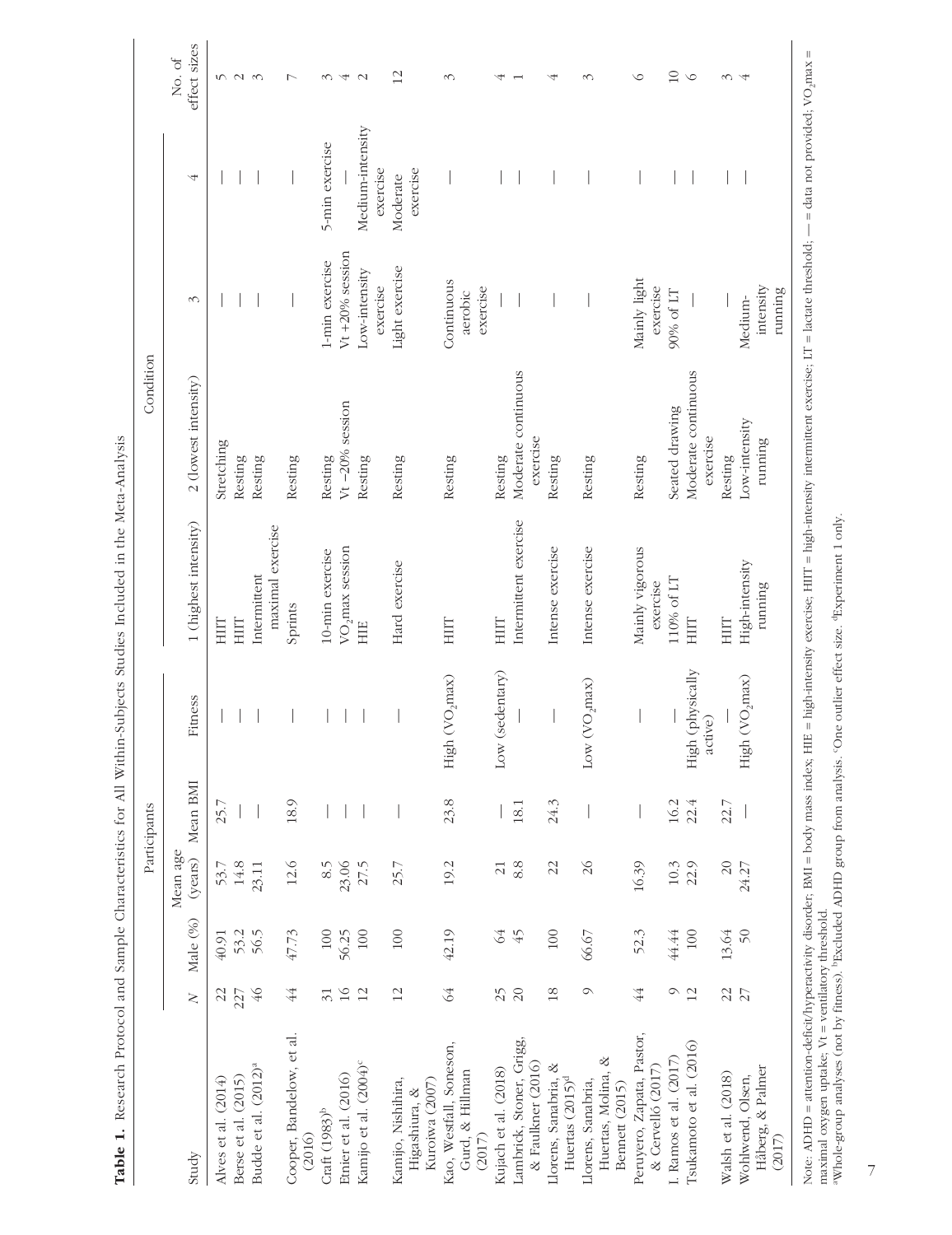|                                                                |               |                 |             |                    | Mean             |                  |                                       |                                          | Group                                           |                                    |                                  | No. of        |
|----------------------------------------------------------------|---------------|-----------------|-------------|--------------------|------------------|------------------|---------------------------------------|------------------------------------------|-------------------------------------------------|------------------------------------|----------------------------------|---------------|
|                                                                |               | Total           |             | Males <sup>a</sup> | age <sup>a</sup> | Mean             |                                       | 1 (highest                               | 2 (lowest                                       |                                    |                                  | effect        |
| Study                                                          | k             | $\geq$          | $N^{\rm a}$ | (%)                | (years)          | BMI <sup>a</sup> | Fitness <sup>a</sup>                  | intensity)                               | intensity)                                      | 3                                  | 4                                | sizes         |
| Karmouta, & Suzuki<br>Basso, Shang, Elman,<br>$(2015)^{\rm b}$ | $^{\circ}$    | 85              | $\Box$      | 40                 | 20.45            | 23.63            |                                       | independent<br>Exercise (four<br>groups) | independent<br>watching<br>Rest: video<br>(four |                                    |                                  | $\infty$      |
| H. Chang, Kim, Jung,<br>& Kato (2017) <sup>c</sup>             | $\mathcal{L}$ | $\overline{18}$ | $\circ$     | $\circ$            | 22.1             | 21.6             |                                       | HIE                                      | groups)<br>Resting                              | intensity<br>exercise<br>Moderate- |                                  | 4             |
| Córdova, Silva, Moraes,<br>Simões, & Nóbrega<br>(2009)         | 4             | 48              | 12          | $\circ$            | 63.1             | 24.3             | Low (older<br>adults)                 | 110% of AT                               | Resting                                         | 60% of AT                          | 90% of AT                        | 18            |
| Piepmeier, Davis, &<br>Henning (2014)<br>Etnier, Labban,       | $\mathcal{L}$ | 43              | 19          | 34.88              | 11.5             |                  | PACER scores)<br>(average<br>Moderate | HIE                                      | Resting                                         |                                    |                                  | 3             |
| Hwang, Brothers, et al.<br>(2016)                              | $\mathcal{L}$ | 58              | 29          | 48.3               | 22.84            | 22.63            | (VO, max)<br>Moderate                 | HIE                                      | Resting                                         |                                    |                                  | $\circ$       |
| Hwang, Castelli, &<br>Gonzalez-Lima <sup>d</sup><br>(2016)     | $\mathcal{L}$ | $\delta$ 0      | 15          | 40                 | 23.4             | 22.21            | (VO <sub>2</sub> max)<br>Moderate     | sham laser<br>Exercise +                 | Control (sham<br>sham laser)<br>$exercise +$    |                                    |                                  | 4             |
| Lemmink & Visscher <sup>e</sup><br>(2005)                      | $\mathcal{L}$ | 16              | $^{\circ}$  | 100                | 20.9             |                  | High (soccer<br>players)              | HIT                                      | newspaper<br>reading<br>Rest:                   |                                    |                                  |               |
| Netz, Tomer, Axelrad,<br>Argov, & Inbar<br>(2007)              | 3             | 58              | $\Omega$    | $\delta$ 0         | 56.12            |                  | questionnaire)<br>(Baecke<br>Moderate | HIE                                      | Rest: movie<br>watching                         | intensity<br>Moderate-<br>exercise |                                  |               |
| Whyte, Gibbons, Kerr,<br>& Moran (2015)                        | $\mathcal{L}$ | $40$            | $\Omega$    | 100                | 21.05            |                  | High (athletes)                       | HILL                                     | Resting                                         |                                    |                                  | $\mathcal{L}$ |
| Zimmer et al. (2016)                                           | 4             | 121             | 30          | $\geq$             | 23.9             | 21.984           | High (students<br>studying<br>sport)  | HIE                                      | Control (foam<br>rolling, 35<br>$\widehat{E}$   | intensity<br>exercise<br>Low-      | intensity<br>exercise<br>Medium- | 12            |
|                                                                |               |                 |             |                    |                  |                  |                                       |                                          |                                                 |                                    |                                  |               |

Table 2. Research Protocol and Sample Characteristics for All Between-Groups Studies Included in the Meta-Analysis Table 2. Research Protocol and Sample Characteristics for All Between-Groups Studies Included in the Meta-Analysis Note: AT = anaerobic threshold; BMI = body mass index; HIE = high-intensity exercise; HIIT = high-intensity interval training; — = data not provided; PACER = Progressive Aerobic<br>Cardiovascular Endurance Run; VO<sub>2</sub>max = max Note: AT = anaerobic threshold; BMI = body mass index; HIE = high-intensity exercise; HIIT = high-intensity interval training; — = data not provided; PACER = Progressive Aerobic aGroup 1 only. bEight independent samples (4 testing delays times 2 conditions). cTwo outlier effect sizes; excluded resistance exercise group. dExcluded laser-therapy groups. Cardiovascular Endurance Run; VO<sub>2</sub>max = maximal oxygen uptake. The Baecke questionnaire is from Baecke, Burema, and Frijters (1982). eExcluded results after exercise blocks 2 and 3.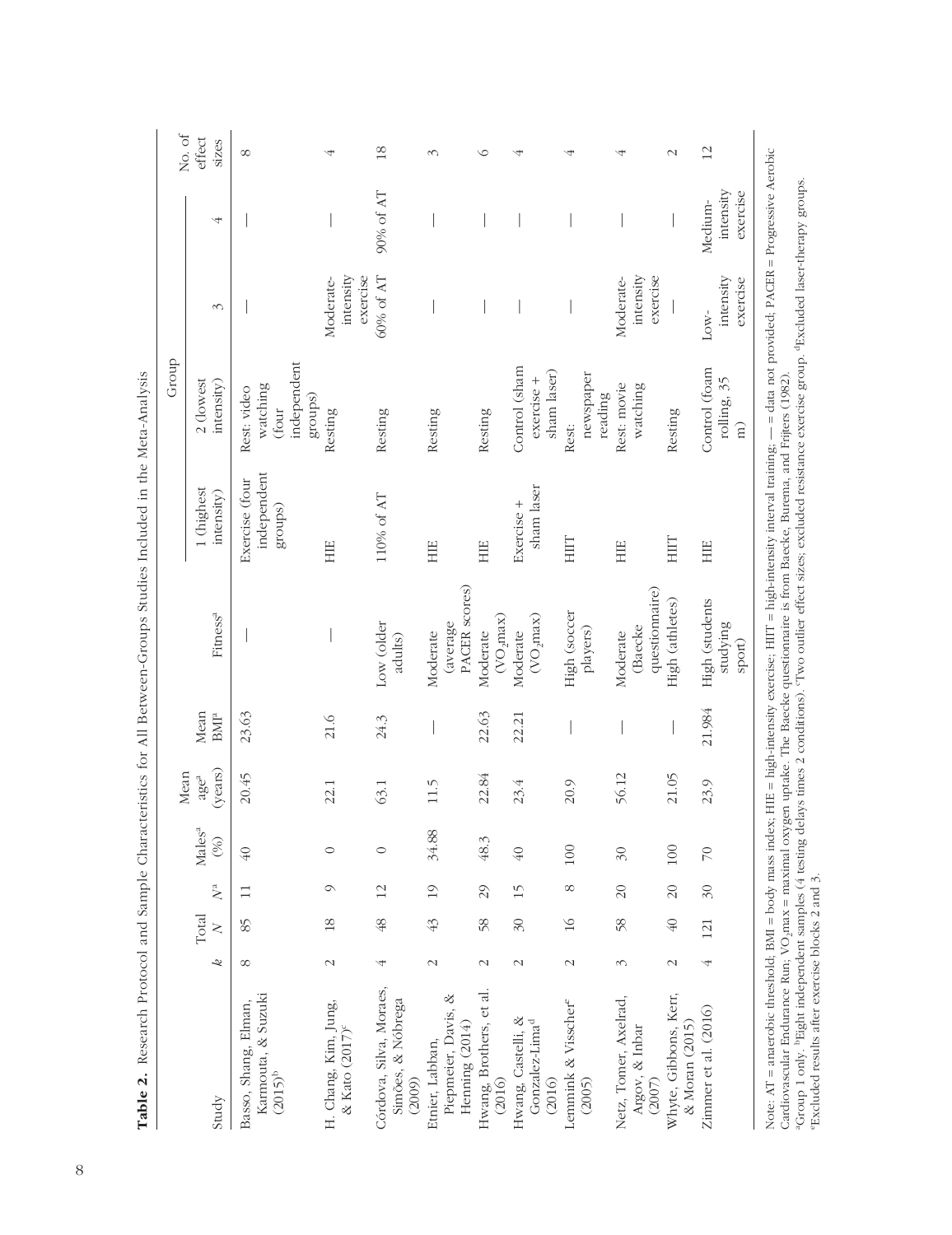research protocols and sample characteristics for withinsubjects and between-groups studies, respectively.

*Data preprocessing.* When exercise intensity was not expressed in terms of  $HR_{max}$ —for example, % $W_{max}$ , %VO2max, or percentage of heart rate reserve (%HRR, where  $HRR = HR_{max} - HR_{rest}$ )—it was converted into HRmax (Arts & Kuipers, 1994; Lounana et al., 2007). In addition, when average age was available,  $HR_{max}$  was estimated using the formula  $HR_{max} = 208 - (0.7 \times Age)$ from Tanaka, Monahan, and Seals (2001). Note that based on these conversion formulas, 77% HR<sub>max</sub> corresponded to approximately 59.5%  $W_{\text{max}}$ . When intensity could not be converted to an  $\rm HR_{max}$  equivalent, such as with scores from the Rated Perceived Exertion scale, the article was examined thoroughly to determine the intensity on the basis of its description. For example, exercise to fatigue or exhaustion was coded as maximal intensity. We excluded articles from our analyses if accurate categorization was not possible. Exercise characteristics are further described in Tables 3 and 4.

Studies reported two main types of cognitive test scores: those with postexercise scores only and those with both baseline and postexercise scores. For the latter, we calculated mean-difference (posttest-pretest) scores. Baseline scores were subtracted from the postbout scores for each study, correcting for bias and adjusting for the direction of each cognitive test*—*higher scores indicated better performance in some instances (e.g., accuracy), whereas lower scores indicated better performance for other measures (e.g., reaction time). Pooled standard deviation values (*SD*<sub>pooled</sub>) were calculated for each mean-difference score. Where available, moderator-variable data related to each mean-difference/ raw score were recorded in additional columns. Note that when studies included more than one posttest session, only the testing session closest in time to the exercise bout was analyzed, given the potential for practice effects to contaminate subsequent testing.

Because different cognitive tests measured performance on different scales, and because the cognitive test scores within each group or condition were available in either mean-difference or raw-score format, we calculated bias-corrected Cohen's *d* (Cohen, 1992) to standardize the differences in mean scores between groups or conditions. For between-groups studies, we compared the scores between different groups under different conditions; for within-subjects studies, we compared the scores between the same group under different conditions. Cognitive-task characteristics are further described in Tables 5 and 6.

*Main analyses.* We conducted all analyses in the R software environment (Version 3.5.1; R Core Team, 2018) using the *metafor* (Version 2.1; Viechtbauer, 2010) and *multcomp* (Version 1.4; Hothorn et al., 2013) packages. We ran restricted maximum-likelihood, multilevel, randomeffects meta-analyses to estimate overall effects as well as the heterogeneity between effect sizes. In addition, we conducted mixed-effects meta-analyses to investigate whether the observed heterogeneity could be explained by the effects of moderator variables. The R code for our analyses is available online at [http://osf.io/](http://osf.io/pg53m)pg53m.

We conducted a multilevel analysis to account for the dependency between effect sizes (Assink & Wibbelink, 2016). Multilevel analyses group effect sizes on the basis of higher-level clustering variables (Konstantopoulos, 2011) to prevent inflation and overconfidence in metaanalytic estimates (Van den Noortgate, López-López, Marín-Martínez, & Sánchez-Meca, 2013). We used a procedure that adds random effects at each level of possible dependency to reduce inflation while preserving valuable information provided by studies that report multiple effect sizes (Viechtbauer, 2010).

Our multilevel analysis had three clustering variables (i.e., levels). First, we modeled dependency at the study-design level (i.e., within-subjects and betweengroups designs). Second, we modeled dependency at the sample level*—*within samples reporting results in multiple tests and/or samples with two or more comparison groups. For example, a group undergoing three sessions (resting, low-intensity exercise, and highintensity exercise) included dependency across all difference scores given that the high-intensity session score was compared with both the resting and lowintensity session scores. Finally, we modeled dependency within the cognitive domains for which multiple test scores were reported (e.g., response time and accuracy in a Stroop task) within individual samples.

**Outliers.** Effect sizes whose residuals were more than three standard deviations from the mean were considered outliers and excluded from our main analysis. There were three effect sizes meeting this criteria (see Fig. S1 in the Supplemental Material). In addition, Cook's distance was used as an exploratory estimate to detect outliers. This method takes into account the relative influence of each effect size on the overall estimate. Effect sizes with a Cook's distance more than three times the mean Cook's distance were labeled as possible outliers, although they were not excluded from our main analyses. There were 16 effects meeting this criteria (see Fig. S2 in the Supplemental Material); however, because this criterion was not defined a priori, we provided the full data set before outlier removal, together with the R code, at <http://osf.io/cauxq>.

**Interaction analyses.** To test whether the moderating effects of individual categorical moderators were dependent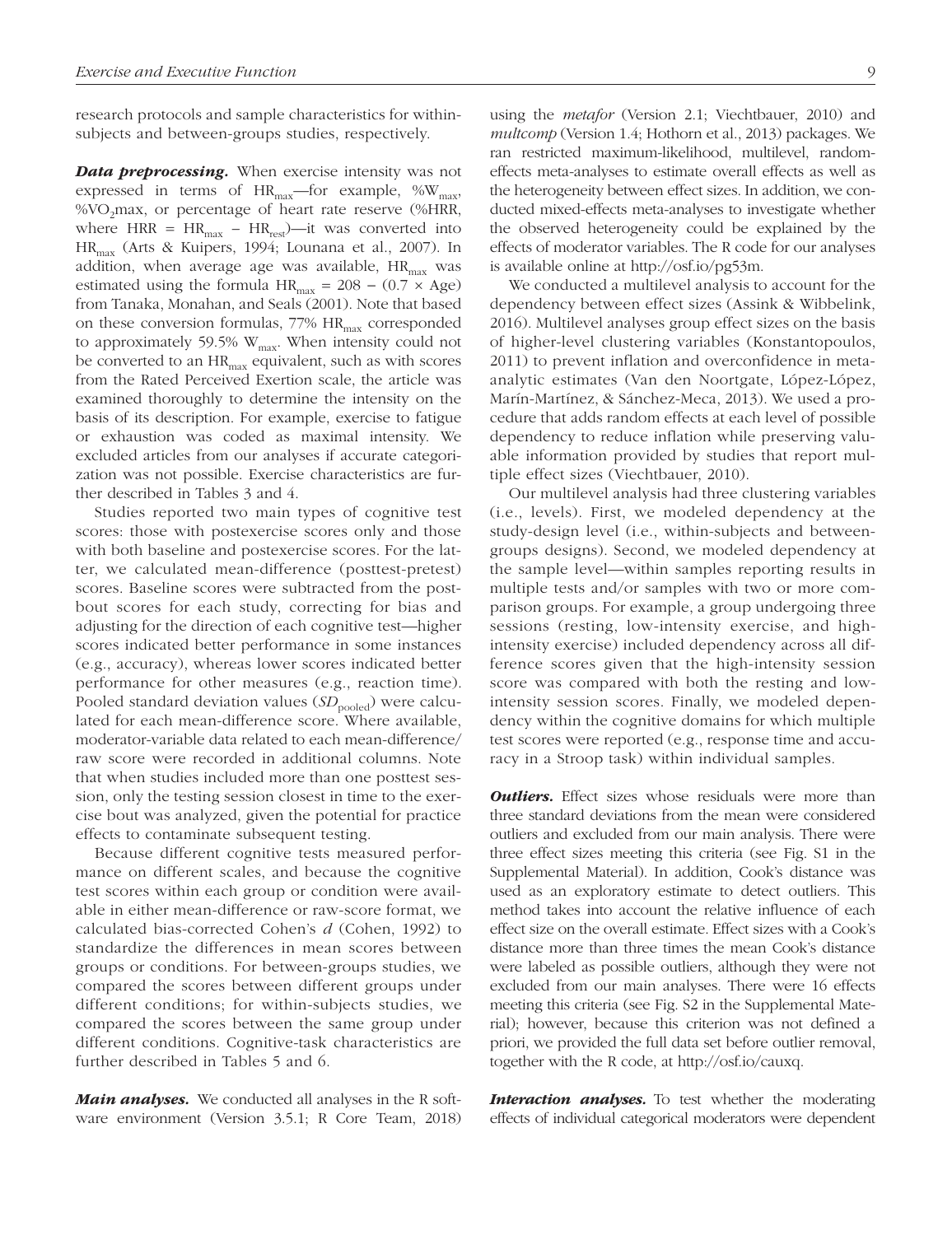|                                                            | Exercise                       |                                                                              |      |                                                    |                      |                          |                    |
|------------------------------------------------------------|--------------------------------|------------------------------------------------------------------------------|------|----------------------------------------------------|----------------------|--------------------------|--------------------|
| Study                                                      | description                    | Modality                                                                     |      | Rhythm $\Lambda$ (%HR <sub>max</sub> )             | Intensity            | $T_{\text{total}}$ (min) | $T_{\rm HI}$ (min) |
| Alves et al. $(2014)$                                      | <b>HIIT</b>                    | Cycling                                                                      | Int  | 85.5                                               | High                 | 25                       | 10                 |
| Berse et al. (2015)                                        | HIIT                           | Cycling                                                                      | Int  | 100                                                | Maximal              | 12                       | Variable           |
| Budde et al. (2012)                                        | Int maximal<br>exercise        | Running                                                                      | Int  | 100                                                | Maximal              | 6                        | 6                  |
| Cooper, Bandelow, et al.<br>(2016)                         | Sprints                        | Running                                                                      | Int  | 90.87                                              | Very high            | 10                       | 1.67               |
| Craft (1983)                                               | 10-min exercise                | Cycling                                                                      | Cont | 84.1                                               | High                 | 10                       | 10                 |
| Etnier et al. (2016)                                       | VO <sub>2</sub> max<br>session | Running                                                                      | Cont | 100                                                | Maximal              | 30                       | 30                 |
| Kamijo et al. (2004)                                       | <b>HIE</b>                     | Cycling                                                                      | Cont | 100                                                | Maximal              | Variable                 | Variable           |
| Kamijo, Nishihira,<br>Higashiura, & Kuroiwa<br>(2007)      | Hard exercise                  | Cycling                                                                      | Cont | 78.6                                               | High                 | 22                       | 20                 |
| Kao, Westfall, Soneson,<br>Gurd, & Hillman (2017)          | <b>HIIT</b>                    | Running                                                                      | Int  | 85                                                 | High                 | 9                        | 4.5                |
| Kujach et al. (2018)                                       | <b>HIIT</b>                    | Cycling                                                                      | Int  | 78.3                                               | High                 | 6                        | $\overline{4}$     |
| Lambrick, Stoner, Grigg,<br>& Faulkner (2016)              | Int exercise                   | Running                                                                      | Int  | 100                                                | Maximal <sup>a</sup> | 15                       | 5.5                |
| Llorens, Sanabria, &<br>Huertas (2015) Exp. 1              | Intense exercise               | Cycling                                                                      | Cont | 79                                                 | High                 | 13                       | 5                  |
| Llorens, Sanabria,<br>Huertas, Molina, &<br>Bennett (2015) | Intense exercise               | Cycling                                                                      | Cont | 78.84                                              | High                 | 24                       | 15                 |
| Peruyero, Zapata, Pastor,<br>& Cervelló (2017)             | Mainly vigorous<br>exercise    | Zumba dancing <sup>b</sup>                                                   | Int  | $\hspace{-.05in} \underline{\ \ }\hspace{.05in}^c$ | High                 | 24                       | Variable           |
| I. Ramos et al. (2017)                                     | 110% of LT                     | Running                                                                      | Cont | $-$ <sup>d</sup>                                   | High                 | 10                       | 10                 |
| Tsukamoto et al. (2016)                                    | <b>HIIT</b>                    | Cycling                                                                      | Int  | 95.32                                              | Very high            | 36                       | 16                 |
| Walsh et al. (2018)                                        | <b>HIIT</b>                    | Burpees, jumping<br>jacks, mountain<br>climbing, squat<br>jumps <sup>b</sup> | Int  | 94                                                 | Very high            | 11                       | 5.5                |
| Wohlwend, Olsen,<br>Håberg, & Palmer<br>(2017)             | HIE                            | Running                                                                      | Int  | 91                                                 | Very high            | 38                       | 16                 |

Table 3. Exercise Characteristics for All Within-Subjects Studies Included in the Meta-Analysis

Note: HIE = high-intensity exercise; HIIT = high-intensity interval training; Cont = continuous; Int = intermittent; HR<sub>max</sub> = maximum heart rate; LT = lactate threshold; — = data not provided  $T_{\text{HI}}$  = exercise duration at high intensity;  $T_{\text{total}}$  = total exercise duration; VO<sub>2</sub>max = maximal oxygen uptake;  $\lambda$  = maximum intensity.

a This was described as moderate intermittent exercise but included 4.5 min of heavy exercise and 1 min of severe exercise. bThese modalities were analyzed under "running" in moderation analyses. Vigorous exercise measured with an accelerometer. No equation available.

on other moderator variables, we conducted interaction analyses. We limited the scope of interactions to two moderators at a time and chose to include the following six moderators in the interaction analyses: comparison group, exercise rhythm, exercise intensity, exercise duration, timing of cognitive testing, and cognitive domain. These moderators were chosen because they were thought to relate to each other in terms of their influence on the effect of high-intensity exercise on executive function. As these analyses involved multiple pairwise comparisons between each level of each moderator, we controlled the familywise error rate using the Holm method (Holm, 1979).

*Heterogeneity and model comparisons.* We estimated heterogeneity (between-studies variability in effect sizes) in two ways. First, we calculated the  $I^2$  statistic, which estimates the percentage of between-studies variation that is due to true differences (e.g., differences in researchprotocol characteristics, differences in exercise intensity) rather than error. Second, using Cochran's *Q* statistic, we tested whether the moderators could account for the between-studies heterogeneity. We tested whether a model including the significant moderator reduced the model's residual heterogeneity to nonsignificance. If residual heterogeneity was still significant, we combined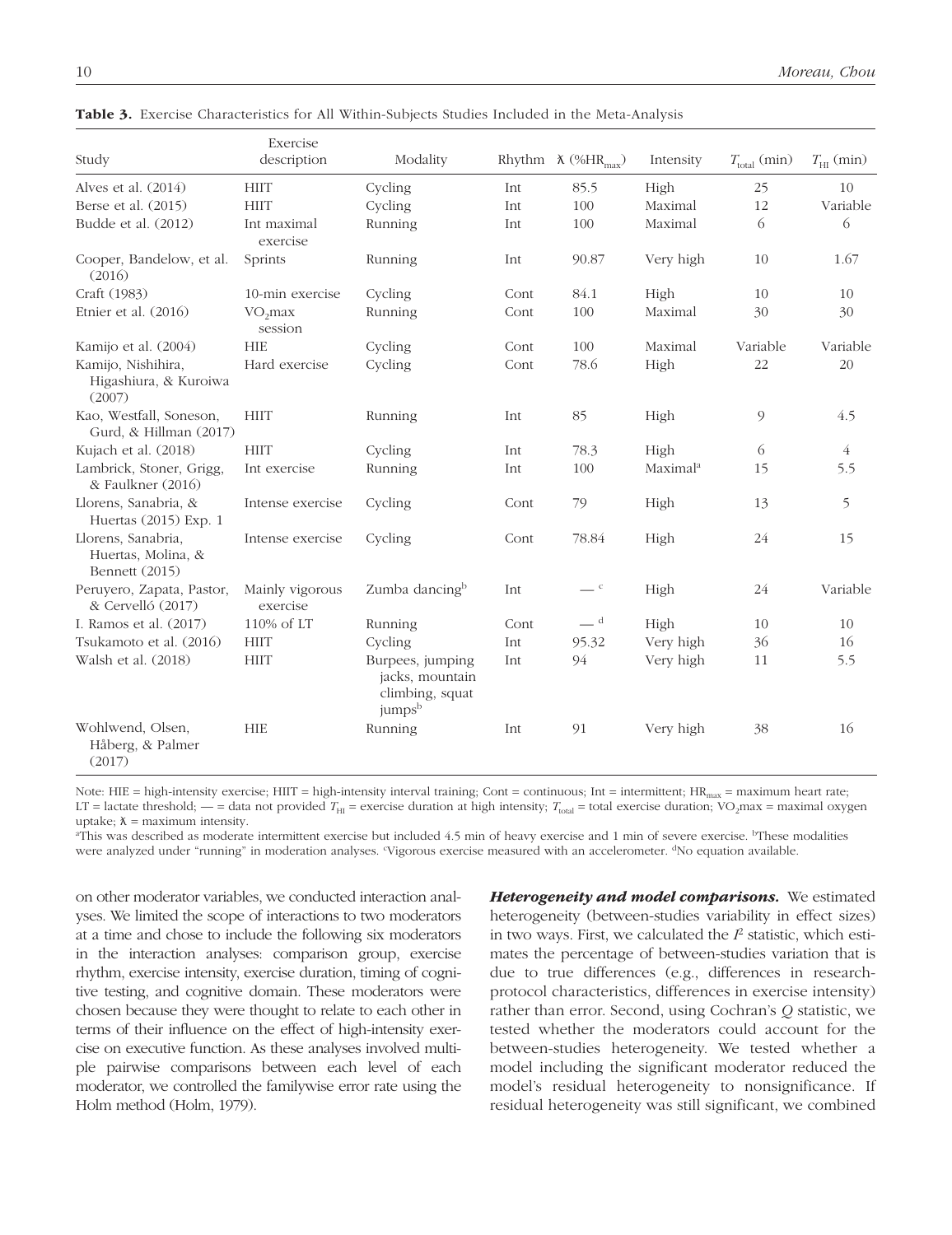| Study                                                      | Exercise<br>description                 | Modality                                             |      | Rhythm $\lambda$ (%HR <sub>max</sub> ) | Intensity | $T_{\text{total}}$ (min) | $T_{\text{HI}}$ (min) |
|------------------------------------------------------------|-----------------------------------------|------------------------------------------------------|------|----------------------------------------|-----------|--------------------------|-----------------------|
| Basso, Shang, Elman,<br>Karmouta, & Suzuki<br>(2015)       | Vigorous                                | Cycling                                              | Cont | 85                                     | High      | 60                       | 50                    |
| H. Chang, Kim, Jung, $\&$<br>Kato (2017)                   | <b>HIE</b>                              | Running                                              | Cont | 85.5                                   | High      | 40                       | 30                    |
| Córdova, Silva, Moraes,<br>Simões, & Nóbrega<br>(2009)     | $110\%$ of AT                           | Cycling                                              | Cont | 85.6                                   | High      | 25                       | 20                    |
| Etnier, Labban,<br>Piepmeier, Davis, &<br>Henning $(2014)$ | <b>PACER</b> task                       | Running                                              | Int  | 100                                    | Maximal   | Variable                 | Variable              |
| Hwang, Brothers, et al.<br>(2016)                          | <b>HIE</b>                              | Running                                              | Cont | 87.9                                   | High      | 20                       | 10                    |
| Hwang, Castelli, &<br>Gonzalez-Lima (2016)                 | <b>HIE</b>                              | Running                                              | Cont | 90.98                                  | Very high | 20                       | 10                    |
| Lemmink & Visscher<br>(2005)                               | Int                                     | Cycling                                              | Int  | 86.8                                   | High      | 27                       | 16                    |
| Netz, Tomer, Axelrad,<br>Argov, & Inbar (2007)             | Moderate (60%<br>heart-rate<br>reserve) | Running                                              | Cont | 78.7                                   | High      | 44                       | 35                    |
| Whyte, Gibbons, Kerr,<br>& Moran (2015)                    | <b>HIIP</b>                             | Sprinting/jumping/<br>shuffling circuit <sup>a</sup> | Int  | 94.6                                   | Very high | Variable<br>$(> 10$ min) | Variable<br>(> 5 min) |
| Zimmer et al. $(2016)$                                     | <b>HIE</b>                              | Cycling                                              | Cont | 85                                     | High      | 35                       | 30                    |

Table 4. Exercise Characteristics for All Between-Groups Studies Included in the Meta-Analysis

Note:  $AT =$  anaerobic threshold;  $HIE =$  high-intensity exercise;  $HIIP =$  high-intensity intermittent-exercise protocol; Cont = continuous; Int = intermittent; HR<sub>max</sub> = maximum heart rate; PACER = Progressive Aerobic Cardiovascular Endurance Run; T<sub>HI</sub> = exercise duration at high intensity;  $T_{\text{total}}$  = total exercise duration;  $\lambda$  = maximum intensity.

This modality was analyzed under "running" in the moderation analyses.

all moderators in our model (including the nonsignificant ones) to account for any residual heterogeneity. We evaluated whether the three models (no moderator, significant moderators only, all moderators) were different from each other in terms of goodness of fit and parsimony using the Akaike information criterion–corrected (AICc) and the Bayesian information criterion (BIC).

# **Results**

Across 28 studies with a range of protocols, as well as exercise, cognitive task, and sample characteristics, acute high-intensity exercise had a small, significant, facilitating effect on executive function after exercise compared with other conditions (lower-intensity exercise and rest combined). The meta-analytic estimate of this effect was  $d = 0.24$ , 95% confidence interval (CI) = [0.13, 0.35]. Our main measure of heterogeneity  $(I^2 =$ 49.08% across all studies) indicated that about half the variability between effect sizes was potentially due to real differences between studies, that is, differences that are not related to random error. Figure 2 provides a general overview of our findings.

## *Moderator analyses*

*Categorical-moderator analyses.* Comparison group was a significant moderator (*p* = .002; see Table 7 for details); that is, high-intensity exercise had a facilitating effect on executive function compared with rest  $(d = 0.34)$ but not significantly different from that of lower-intensity exercise  $(d = 0.07)$ . Study quality was a marginally significant moderator  $(p = .08)$ , with the facilitating effect decreasing in magnitude as study quality increased. Other moderator variables did not yield significant moderating effects despite effect sizes being significantly different from zero at specific levels of those moderators. All details are reported in Table 7.

Because executive function is an umbrella term that encompasses many different subdomains, we also examined the subcomponents attention, cognitive flexibility, inhibitory control, and working memory separately. High-intensity exercise had a small, facilitating effect on cognitive performance for each of these four subdomains, a finding that was consistent with our overall analysis. Figure 3 shows forest plots for each of these subdomains.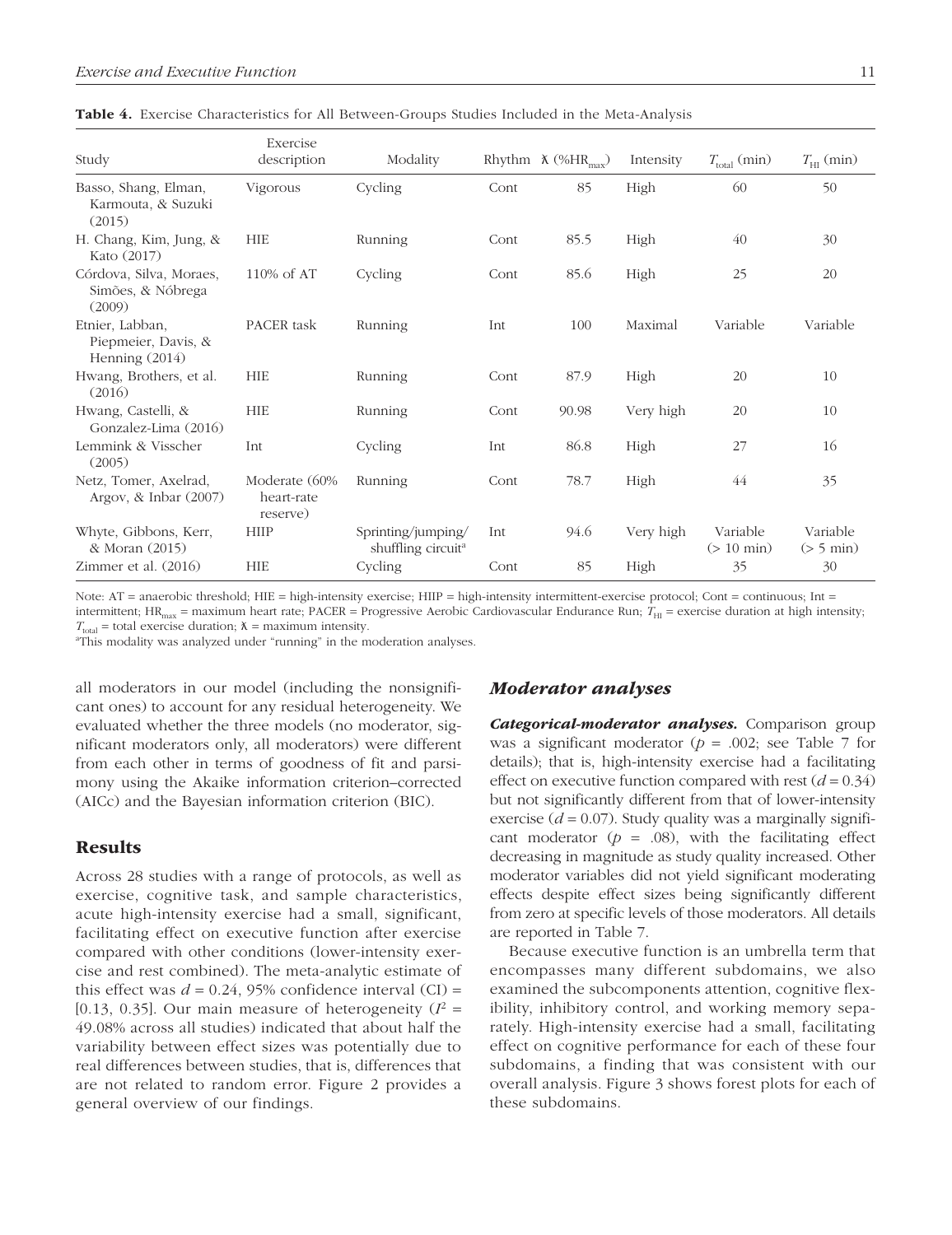| Study                                                | Cognitive test $(s)^a$                                                                      | Baselineb      | $N^{\text{c}}$ | $t$ (min)        |
|------------------------------------------------------|---------------------------------------------------------------------------------------------|----------------|----------------|------------------|
| Alves et al. $(2014)$                                | Victoria Stroop Test, digit-span test                                                       | Yes            | 1              | $\Omega$         |
| Berse et al. (2015)                                  | Shifting task                                                                               | N <sub>O</sub> |                | $\left( \right)$ |
| Budde et al. (2012)                                  | d2 Test of Attention                                                                        | N <sub>O</sub> |                | $\Omega$         |
| Cooper, Bandelow, et al. (2016)                      | Stroop interference test, digit-symbol<br>substitution task, Corsi blocks                   | Yes            | 2              | $\Omega$         |
| Craft (1983)                                         | WISC-R digit span, WISC-R coding B, ITPA<br>visual sequential memory                        | N <sub>O</sub> | 1              | $\Omega$         |
| Etnier et al. $(2016)$                               | Rey Auditory Verbal Learning Task                                                           | N <sub>O</sub> | 3              | $\Omega$         |
| Kamijo et al. (2004)                                 | S1-S2 reaction-time task                                                                    | N <sub>O</sub> |                | 3                |
| Kamijo, Nishihira, Higashiura, & Kuroiwa (2007)      | Modified flanker task                                                                       | N <sub>O</sub> |                | 3                |
| Kao, Westfall, Soneson, Gurd, & Hillman (2017)       | Modified flanker task                                                                       | N <sub>O</sub> |                | 20               |
| Kujach et al. (2018)                                 | Stroop Color and Word Test                                                                  | Yes            |                | 15               |
| Lambrick, Stoner, Grigg, & Faulkner (2016)           | Stroop interference test                                                                    | Yes            | 3              |                  |
| Llorens, Sanabria, & Huertas (2015), Exp. 1          | Exogenous spatial-attention task                                                            | N <sub>O</sub> | 2              | $\Omega$         |
| Llorens, Sanabria, Huertas, Molina, & Bennett (2015) | Visual-search task                                                                          | N <sub>O</sub> |                | $\left( \right)$ |
| Peruyero, Zapata, Pastor, & Cervelló (2017)          | Stroop                                                                                      | Yes            |                |                  |
| I. Ramos et al. (2017)                               | Modified flanker task, free-recall test, Trail<br>Making Test parts A and B, tangram puzzle | N <sub>O</sub> |                | 20               |
| Tsukamoto et al. (2016)                              | Stroop Color and Word Test                                                                  | Yes            | 4              | $\Omega$         |
| Walsh et al. (2018)                                  | d2 Test of Attention                                                                        | No             |                | 10               |
| Wohlwend, Olsen, Håberg, & Palmer (2017)             | Connors Continuous Performance Test                                                         | Yes            |                | $\Omega$         |

Table 5. Cognitive-Task Characteristics for All Within-Subjects Studies Included in the Meta-Analysis

Note:  $N =$  number of postexercise cognitive test repetitions;  $t =$  approximate timing of first postexercise cognitive test; WISC-R, Wechsler Intelligence Scale for Children–Revised (Wechsler, 1974); ITPA = Illinois Test of Psycholinguistic Abilities.

<sup>a</sup>Includes only the tests analyzed in our meta-analysis. <sup>b</sup>Defined as whether the study has a preexercise cognitive test. <sup>c</sup>Barring one study on long-term memory (Etnier et al., 2016), for which we analyzed all timings, we analyzed only the first of these postexercise cognitive tests to minimize the contribution of test–retest effects (minutes after exercise/control).

*Continuous-moderator analyses.* None of the planned continuous moderators yielded a significant effect (see Table 8 for details); that is, when examined separately, the effect of high-intensity exercise on executive function did not change significantly as a function of unit increases or decreases in any of the moderators. The effect of an exploratory moderator, percentage of male participants, was marginally significant  $(p = .058)$ , with the facilitating effect of high-intensity exercise on executive function decreasing as the percentage of male participants increased.

**Interaction analyses.** Of the 15 pairs of moderators tested, two potentially meaningful interactions emerged. The first was the interaction between comparison group and exercise intensity, and the second was the interaction between exercise rhythm and timing of cognitive testing. When lower-intensity exercise was the comparison group, participants undergoing very-high-intensity exercise (three studies) experienced significantly larger improvements in executive performance compared with those undergoing high-intensity exercise (eight studies;  $\Delta d = 0.35$ ,  $p = .002$ ). When exercise was intermittent, participants tested 0 to 1 min after exercise (10 studies) experienced significantly larger improvements in executive performance compared with those tested > 10 min after exercise (three studies;  $\Delta d = 0.77$ ,  $p = .009$ ). Most interaction analyses for which both moderators had three or more levels (i.e., both moderators belonged to any of exercise intensity, exercise duration, timing of cognitive testing, or cognitive domain) yielded nonsignificant pairwise comparisons as a result of the low number of studies for each level and because of the Holm correction. These analyses are available at [http://osf.io/9jz3s.](http://osf.io/9jz3s)

*Heterogeneity and model comparisons.* The total heterogeneity present in the model without moderators was significant, Cochran's *Q*(146) = 264.151, *p* < .0001. Only the categorical-moderator-comparison group significantly reduced heterogeneity ( $p < .0001$ ), whereas the effects of the categorical moderator study quality and the continuous moderator percentage of male participants were marginally significant ( $p = .082$  and  $p = .058$ , respectively).

Although the inclusion of comparison group in the model significantly reduced heterogeneity, the remaining heterogeneity was still significant, *QE*(145) = 263.449, *p* < .0001. The inclusion of additional moderators (i.e., study design, comparison group, cognitivetask domain, categorical study quality, categorical exercise intensity, baseline cognitive testing, and percentage male) available for most effect sizes decreased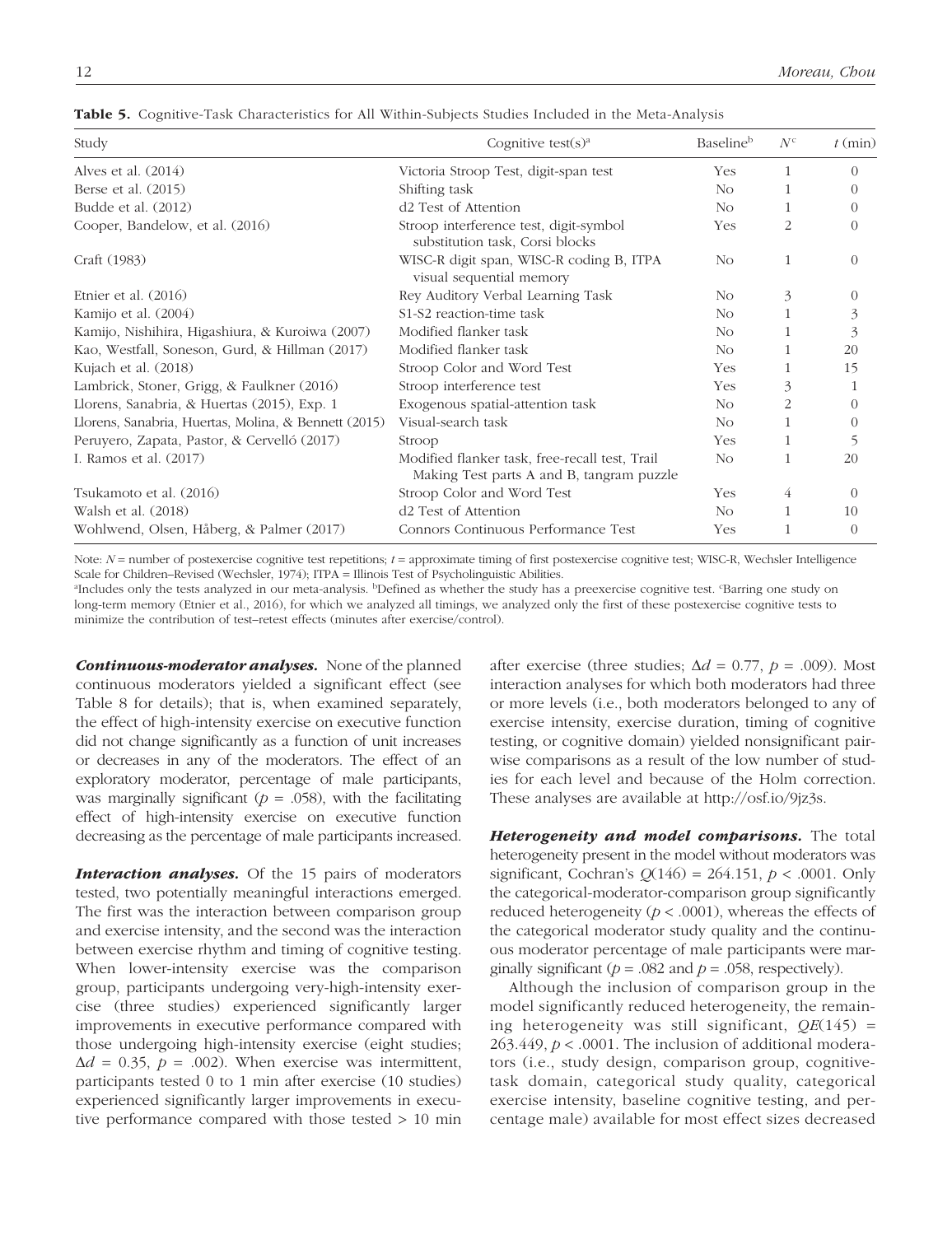| Study                                                   | Cognitive test $(s)$                                                                                                                                                                                                                                                                                                                                       | <b>Baseline</b> <sup>a</sup> | N              | $t(\min)$ |
|---------------------------------------------------------|------------------------------------------------------------------------------------------------------------------------------------------------------------------------------------------------------------------------------------------------------------------------------------------------------------------------------------------------------------|------------------------------|----------------|-----------|
| Basso, Shang, Elman, Karmouta, &<br>Suzuki $(2015)^{b}$ | Hippocampal measures:<br>Hopkins Verbal Learning Test-Revised (delayed recall,<br>retention, recognition), modified Benton Visual Retention Test<br>Prefrontal measures:<br>Stroop test, Symbol Digits Modalities Test, Hopkins Verbal<br>Learning Test-Revised (total recall), digit-span test<br>(forward and backward), Trail Making Test parts A and B | Yes                          | 4 <sup>c</sup> | 30        |
| H. Chang, Kim, Jung, & Kato<br>Stroop test<br>(2017)    |                                                                                                                                                                                                                                                                                                                                                            | Yes                          | 1              | 15        |
| Córdova, Silva, Moraes, Simões, &<br>Nóbrega (2009)     | Simple response time, verbal fluency, Tower of Hanoi, Trail<br>Making Test parts A and B                                                                                                                                                                                                                                                                   | Yes                          | 1              | 8         |
| Etnier, Labban, Piepmeier, Davis,<br>& Henning (2014)   | Rey Auditory Verbal Learning Task (lists A and B)                                                                                                                                                                                                                                                                                                          | No                           | 2 <sup>d</sup> | $\Omega$  |
| Hwang, Brothers, et al. (2016)                          | Stroop test, Trail Making Test parts A and B                                                                                                                                                                                                                                                                                                               | Yes                          | 1              | 10        |
| Hwang, Castelli, & Gonzalez-Lima<br>(2016)              | Psychomotor vigilance task, delayed match-to-sample task                                                                                                                                                                                                                                                                                                   | Yes                          | 1              | 13        |
| Lemmink & Visscher (2005)                               | Choice reaction-time test                                                                                                                                                                                                                                                                                                                                  | N <sub>O</sub>               | 1              | $\theta$  |
| Netz, Tomer, Axelrad, Argov, &<br>Inbar $(2007)$        | Alternate-uses test, digit-span test (forward)                                                                                                                                                                                                                                                                                                             | Yes                          | 1              | 5         |
| Whyte, Gibbons, Kerr, & Moran<br>(2015)                 | Symbol Digits Modalities Test, Stroop interference test                                                                                                                                                                                                                                                                                                    | Yes                          | 1              | 0.25      |
| Zimmer et al. $(2016)$<br>Stroop test                   |                                                                                                                                                                                                                                                                                                                                                            | Yes                          | 1              | $\theta$  |

Table 6. Cognitive-Task Characteristics for All Between-Groups Studies Included in the Meta-Analysis

Note: The cognitive tests listed include only those used in our meta-analysis. *N* = number of postexercise cognitive test repetitions; *t* = approximate timing of first postexercise cognitive test (minutes after exercise/control). The Hopkins Verbal Learning Test is a product of PAR (Lutz, FL). The Benton Visual Retention Test is described in Benton (1992). The Symbol Digits Modalities test is described in Smith (1982). The Rey Auditory and Verbal Learning Test is described in Schmidt (1996).

<sup>a</sup>This indicates whether the study had a preexercise cognitive test. <sup>b</sup>In this study, prefrontal and hippocampal measures were recorded in summary *z* scores. All test sessions were examined because this study examined test timing as an independent variable. <sup>d</sup>Both of these were examined because the first repetition corresponded to working memory and the second to long-term memory.

heterogeneity substantially, although it remained significant, *QE* (132) = 230.5262, *p* < .0001.

Both AICc and BIC criteria provided converging evidence in their assessments of model fit and parsimony. The best model was the model with comparison group as the moderator (AICc =  $151.7$ , BIC =  $166.2$ ), followed by the model without moderators  $(AICc = 158.8, BIC =$ 170.5). Meanwhile, the model incorporating the most moderators was least preferred (AIC $c = 169$ , BIC = 215.1). Together, these results suggested that the nonsignificant moderators did not account for enough residual heterogeneity to justify their inclusion in the meta-analytic model.

## *Assessment of metabias*

We assessed bias in three different ways. First, we plotted funnel plots to detect possible publication bias. Funnel plots help visualize the relationship between each effect size and their corresponding standard error. In a meta-analysis unaffected by publication bias, effect sizes from larger samples, which have smaller standard errors, should cluster around the mean effect. In contrast, effect sizes from smaller samples, with larger standard errors, are expected to be more dispersed around the mean. In addition, all effect sizes are expected to be represented somewhat equally on both sides of the mean, forming a symmetric, inverse, funnellike shape. Asymmetry in funnel plots may result from reporting biases, poor methodological quality, true heterogeneity, artifacts, or chance (Sterne et al., 2011). The funnel plot for our overall analysis (Fig. 4) was fairly symmetrical and evenly distributed, and few effects fell outside the 99% CI, suggesting that the present metaanalysis was not substantially affected by publication bias.

Second, we analyzed whether study quality (categorical) affected the estimated effect. According to our criteria (Tables S3 and S4 in the Supplemental Material), there were 23 high-quality studies, 4 average-quality studies, and 1 low-quality study. Study quality had a marginally significant moderating effect on the effect of high-intensity exercise on executive function  $(p =$ .082). Whereas high-quality studies reported a small facilitating effect  $(d = 0.19, 95\% \text{ CI} = [0.07, 0.31]),$ average-quality studies reported a moderate facilitating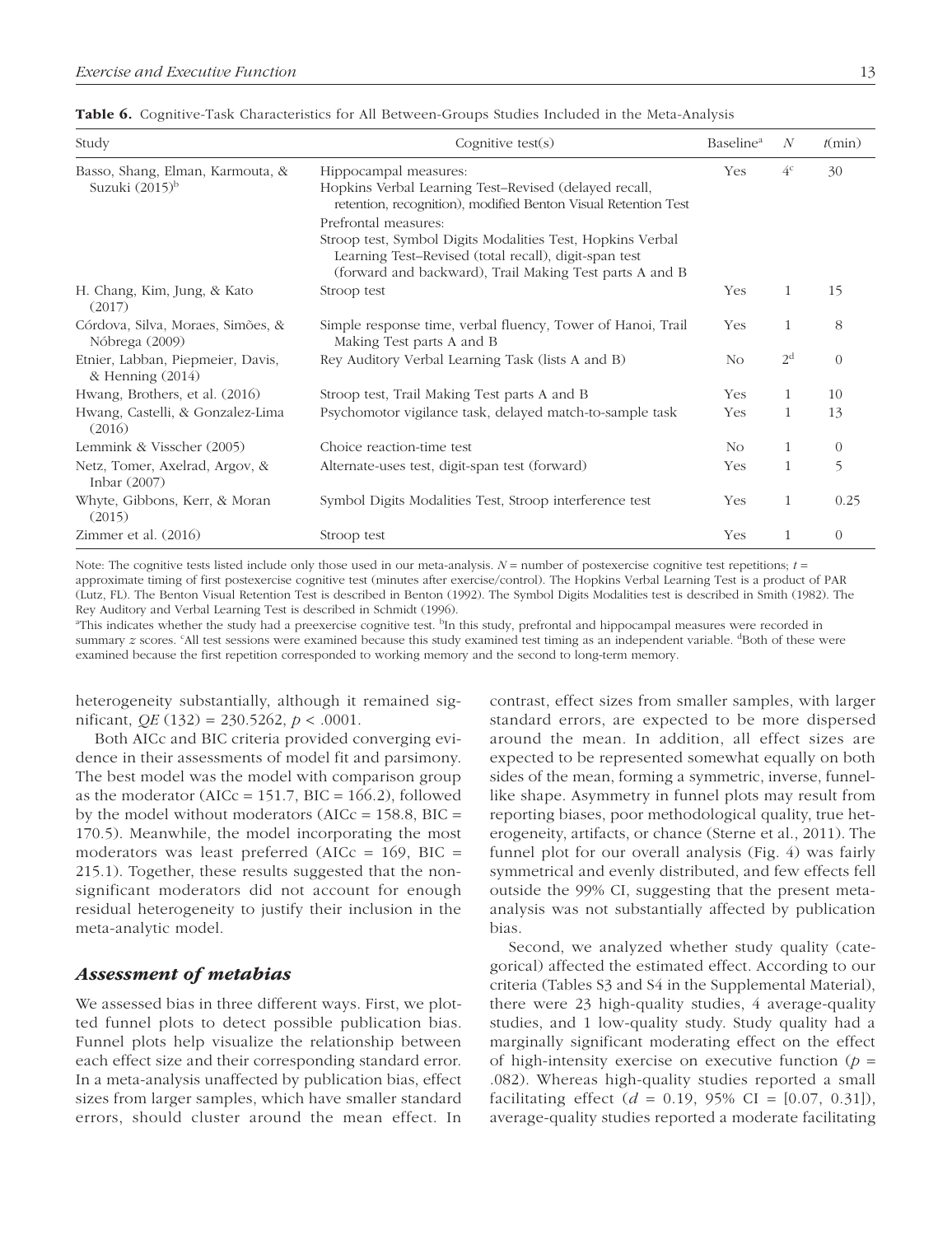effect ( $d = 0.59, 95\%$  CI = [0.26, 0.92]), and there were too few low-quality studies to reliably estimate an average effect size. Our finding suggested that studies of lower quality reported larger effect sizes because of poor control of confounding variables. This result fits well with findings from earlier research (Etnier et al.,

1997) and might suggest a biasing effect from averagequality studies.

To further address metabias, we constructed a *p*-curve analysis (Simonsohn, Nelson, & Simmons, 2014) for significant  $(p < .05)$  effect sizes in our studies. The rationale for the *p*-curve analysis is that the *p*-value



Fig. 2. *(continued on next page)*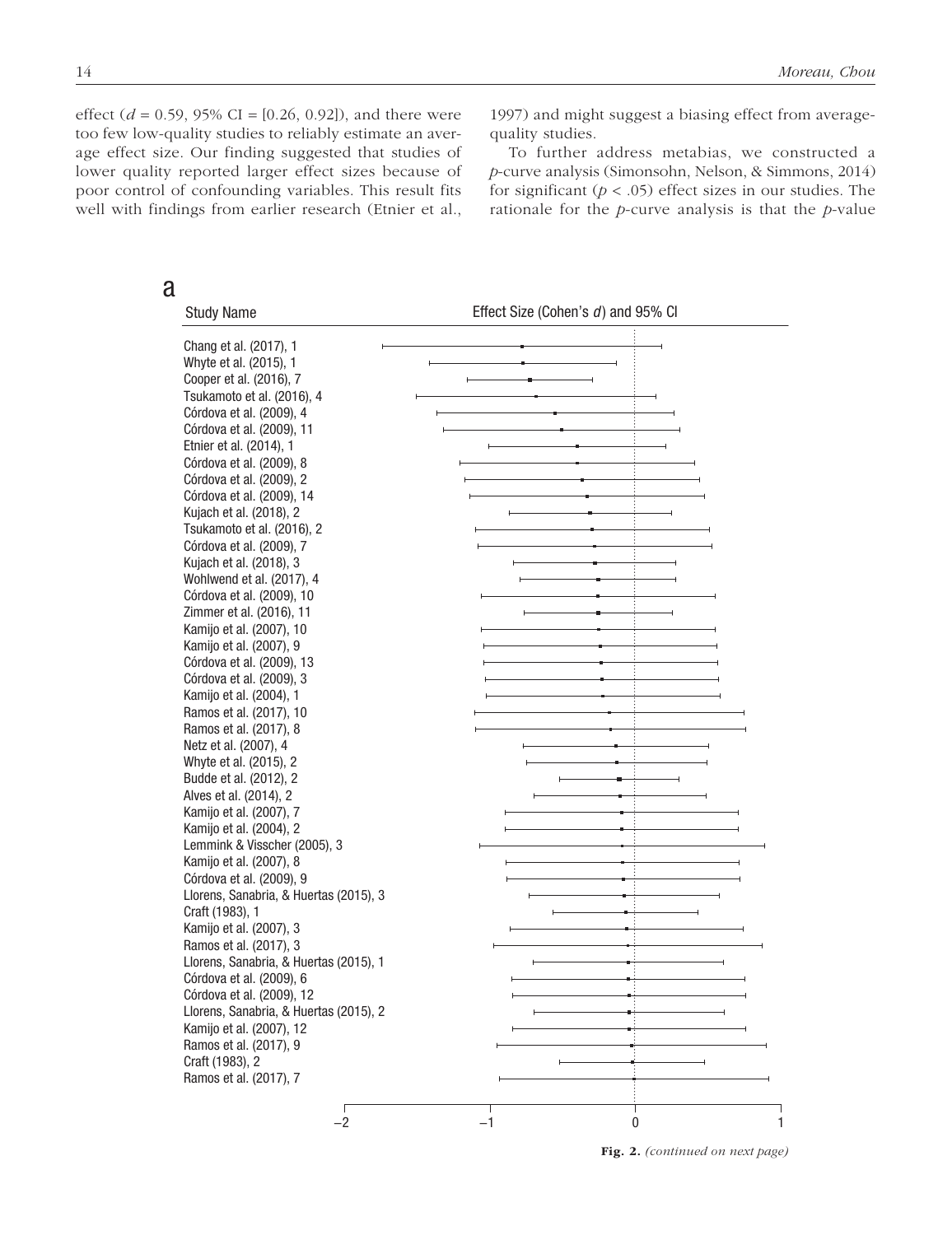b



Fig. 2. *(continued on next page)*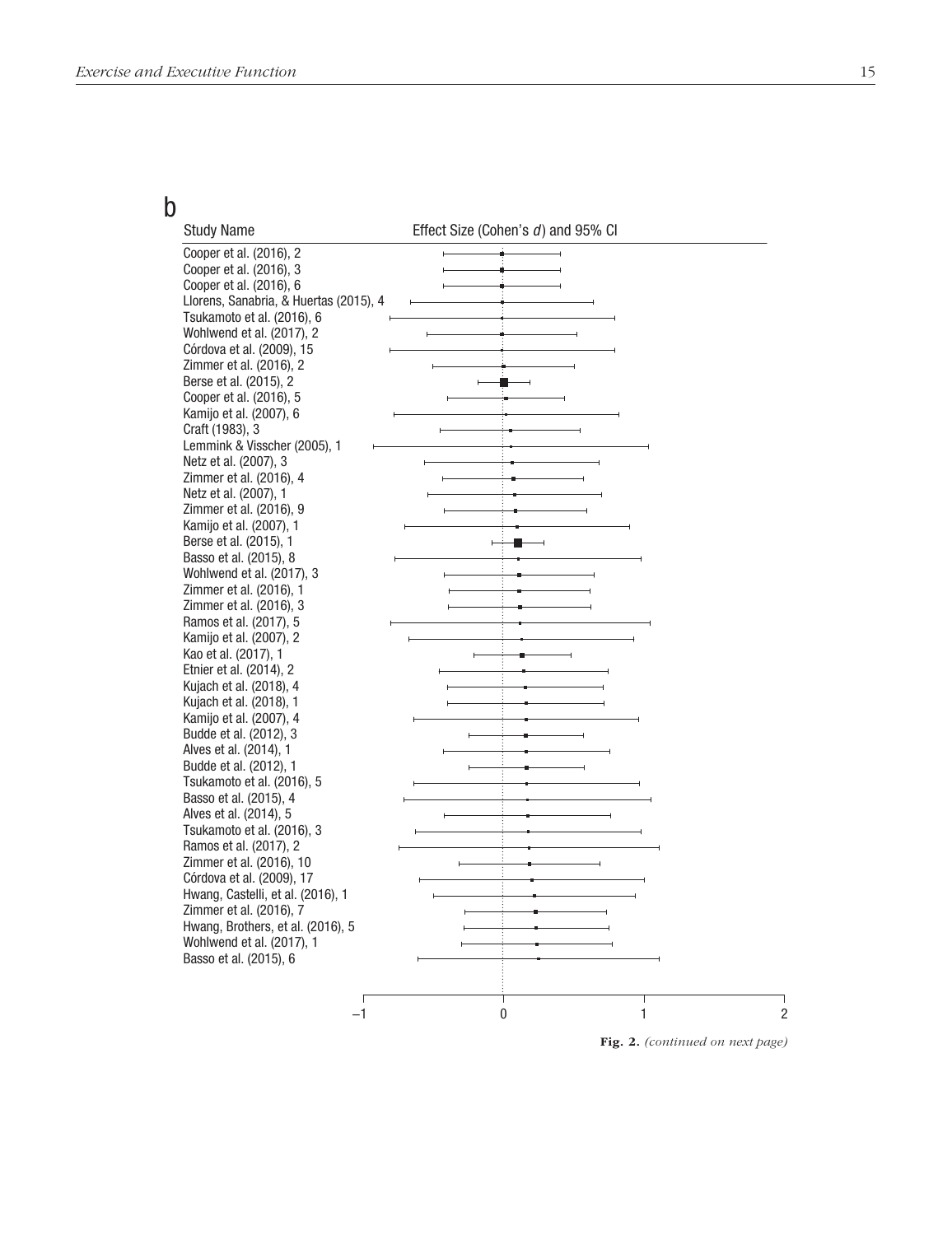# c

Study Name Effect Size (Cohen's *d* ) and 95% CI −1 0 1 2 Llorens, Sanabria, Huertas, Molina, & Bennett (2015), 3 Etnier et al. (2016), 3 Hwang, Castelli, et al. (2016), 3 Peruyero et al. (2017), 6 Hwang, Brothers, et al. (2016), 6 Kamijo et al. (2007), 5 Peruyero et al. (2017), 1 Peruyero et al. (2017), 3 Etnier et al. (2016), 2 Basso et al. (2015), 1 Lemmink & Visscher (2005), 4 Etnier et al. (2016), 4 Zimmer et al. (2016), 8 Hwang, Brothers, et al. (2016), 2 Alves et al. (2014), 4 Walsh et al. (2018), 3 Lemmink & Visscher (2005), 2 Chang et al. (2017), 2 Netz et al. (2007), 2 Walsh et al. (2018), 1 Ramos et al. (2017), 4 Peruyero et al. (2017), 5 Walsh et al. (2018), 2 Kamijo et al. (2007), 11 Basso et al. (2015), 3 Córdova et al. (2009), 16 Ramos et al. (2017), 1 Hwang, Brothers, et al. (2016), 3 Lambrick et al. (2016) Cooper et al. (2016), 1 Hwang, Brothers, et al. (2016), 4 Córdova et al. (2009), 1 Zimmer et al. (2016), 12 Zimmer et al. (2016), 5 Zimmer et al. (2016), 6 Basso et al. (2015), 5 Basso et al. (2015), 2 Tsukamoto et al. (2016), 1 Hwang, Castelli, et al. (2016), 4 Kao et al. (2017), 3 Hwang, Brothers, et al. (2016), 1 Alves et al. (2014), 3 Kao et al. (2017), 2 Ramos et al. (2017), 6 Basso et al. (2015), 7 Córdova et al. (2009), 18

Fig. 2. *(continued on next page)*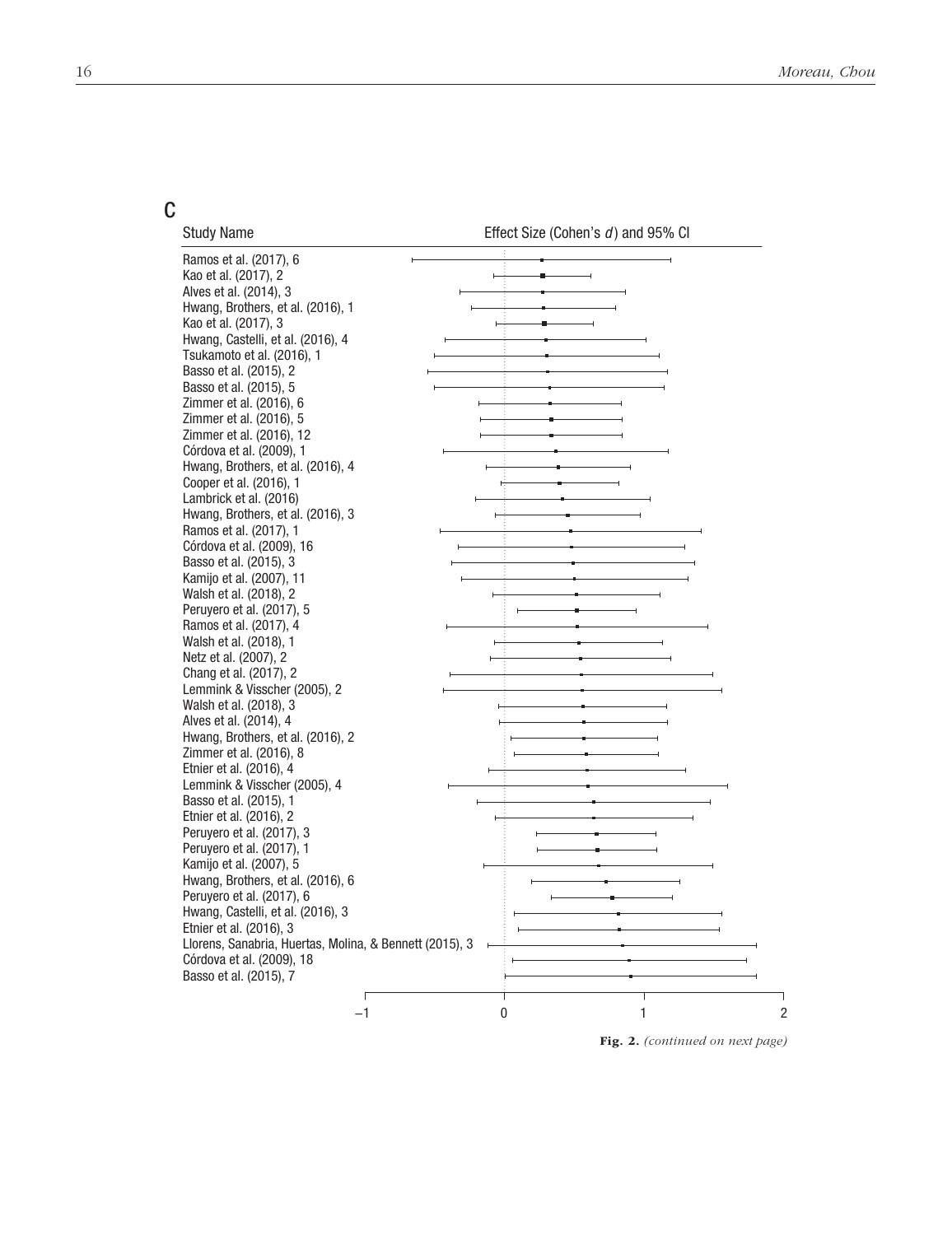d

| Q<br><b>Study Name</b>                                                                                                                                                                                                                                                                                                                                                             | Effect Size (Cohen's d) and 95% CI |  |
|------------------------------------------------------------------------------------------------------------------------------------------------------------------------------------------------------------------------------------------------------------------------------------------------------------------------------------------------------------------------------------|------------------------------------|--|
| Córdova et al. (2009), 5<br>Etnier et al. (2016), 1<br>Hwang, Castelli, et al. (2016), 2<br>Etnier et al. (2014), 3<br>Peruyero et al. (2017), 2<br>Cooper et al. (2016), 4<br>Chang et al. (2017), 4<br>Chang et al. (2017), 3<br>Peruyero et al. (2017), 4<br>Llorens, Sanabria, Huertas, Molina, & Bennett (2015), 1<br>Llorens, Sanabria, Huertas, Molina, & Bennett (2015), 2 |                                    |  |
| RE Model, $d = 0.2377$ , $p < .0001$ , 95% CI = [.1257, .3496]                                                                                                                                                                                                                                                                                                                     |                                    |  |

Fig. 2. Forest plot of effect sizes for all included studies. The sizes of the squares represent relative sample sizes. The diamond at the bottom represents the overall effect. The dotted vertical line represents an effect size (*d* ) of zero. CI = confidence interval; RE = random effects.

distribution for a true effect that is not influenced by reporting bias should contain fewer high (*p* > .04) than low (*p* ≤ .01) significant *p* values (Simonsohn et al., 2014). To construct a *p* curve, we first converted Cohen's *d* values to *t* values, adjusting for study design (withinsubjects or between-groups). We then generated the curve using an online app (available at [http://www](http://www.p-curve.com/app4) [.p-curve.com/app4\)](http://www.p-curve.com/app4). The *p* curve (Fig. 5) was rightskewed, with fewer large ( $p > .04$ ) than small ( $p \le .01$ ) *p* values. This suggested no clear sign of publication bias for the significant effect sizes analyzed. The power estimate of the studies examined was relatively high  $(74\%, 90\% \text{ CI} = [56\%, 86\%]).$ 

# **Discussion**

Short but intense bursts of exercise have gained traction in recent years as a viable substitute to aerobic exercise to elicit cognitive improvements (e.g., Moreau et al., 2017). Whether this form of exercise*—*typically referred to as high-intensity exercise*—*is associated with facilitating or debilitating effects on cognitive performance immediately following exercise, however, remains unclear. The present meta-analysis provides a quantitative answer to this question, together with an analysis of the specific variables that help explain some of the past discrepancies. In particular, we focused on the effect of high-intensity exercise, defined as exercise above 77% of one's maximum heart rate, on postexercise executive performance. We identified 28 studies examining this relationship, with comparisons to either lowerintensity exercise or rest, and investigated subdomains of executive function, including attention, cognitive flexibility, inhibitory control, and working memory.

Overall, high-intensity exercise had a small, significant facilitating effect on executive function after exercise. This finding was in line with our prediction of an effect, although we did not hypothesize a direction. Importantly, this result was inconsistent with theoretical predictions of impairing effects, such as the inverted-U theory (Yerkes & Dodson, 1908), the reticular-activating hypofrontality model (Audiffren, 2016; Dietrich & Audiffren, 2011), and neurochemical hypotheses (McMorris et al., 2016). However, it aligns with a previous meta-analysis by Y. K. Chang et al. (2012), who found that high-intensity exercise improved postexercise cognitive performance, and with a meta-analysis by Ludyga et al. (2016), who reported gains in executive performance associated with acute bouts of moderateintensity exercise. Ludyga et al. (2016) stated that their meta-analysis "examined effects of aerobic exercise on executive function based on moderate intensity," and further indicate that it therefore "remains unclear how other exercise intensities influence executive control and if those effects are further moderated by the subjects' characteristics" (p. 1622). Our meta-analysis fills this gap in the literature, providing corroborating evidence with more intense but shorter bouts of exercise.

The general facilitating effect of high-intensity exercise should not, however, obscure the inherently complex dynamics related to the effect of exercise on cognition. Because studies typically average performance on a given cognitive task, a lot of information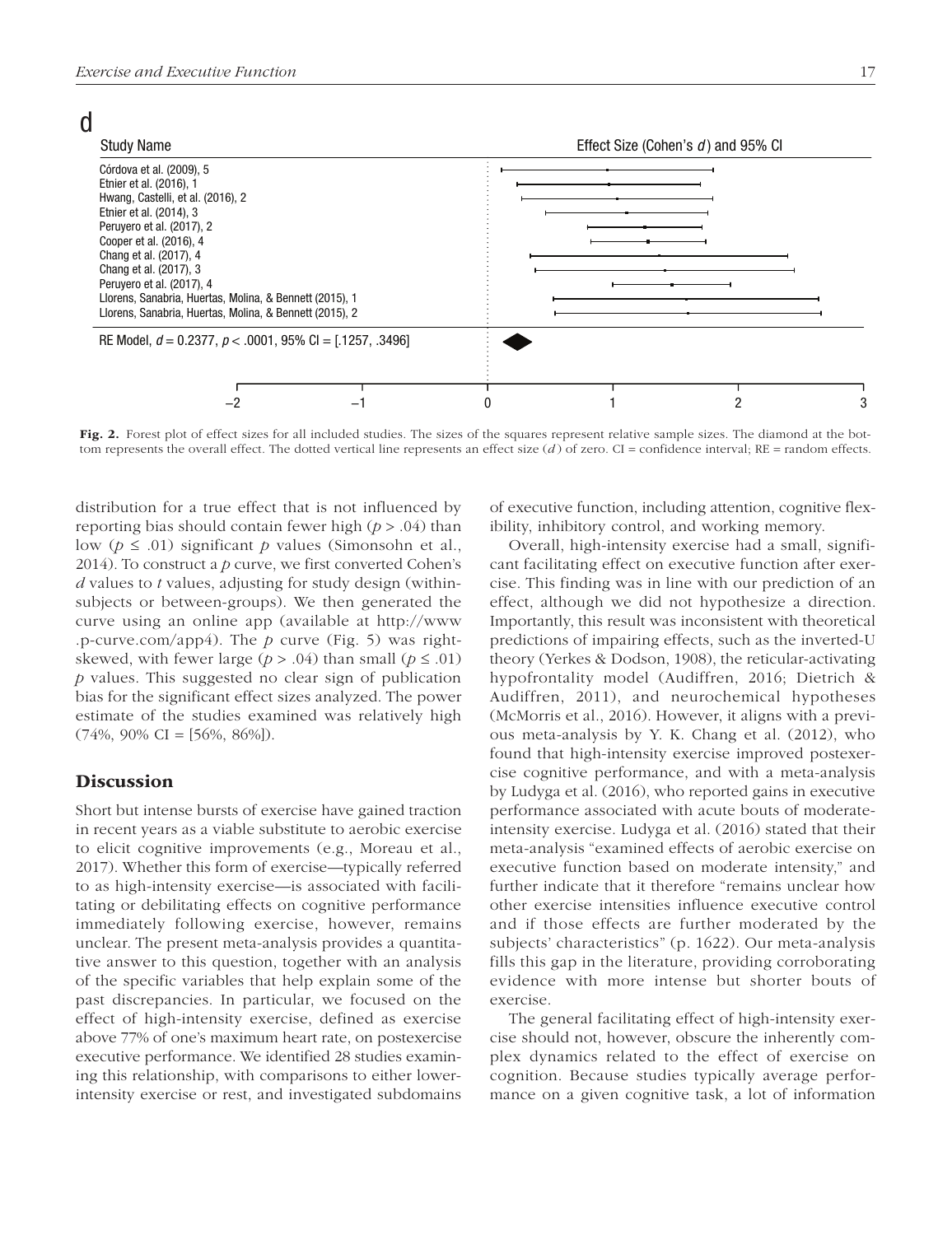| Moderator category, moderator variable, and planned                               |                |                                |
|-----------------------------------------------------------------------------------|----------------|--------------------------------|
| levels                                                                            | N              | $d$ [95% CI]                   |
| Exercise                                                                          |                |                                |
| Exercise duration at high-intensity <sup>a</sup>                                  |                |                                |
| $0-5$ min                                                                         | 6              | $0.18^{\dagger}$ [-0.03, 0.40] |
| $6-10$ min                                                                        | 6              | $0.24*$ [0.04, 0.44]           |
| $11-20$ min                                                                       | 5              | $0.21$ [ $-0.04$ , $0.47$ ]    |
| $> 20$ min                                                                        | 6              | $0.29**$ [0.09, 0.48]          |
| Exercise intensity ( $HR_{\text{max}}$ ) of high-intensity condition <sup>a</sup> |                |                                |
| High $(\sim 77\% - 88.5\% \text{ HR}_{\text{max}})$                               | 16             | $0.27***$ [0.13, 0.42]         |
| Very high (~88.6%-99.9% HR <sub>max</sub> )                                       | 6              | $0.22$ [-0.06, 0.50]           |
| Maximal (100% $HR_{max}$ )                                                        | 6              | $0.15[-0.11, 0.41]$            |
| Exercise modality                                                                 |                |                                |
| Cycling                                                                           | 13             | $0.15^{\dagger}$ [0.00, 0.30]  |
| Running                                                                           | 15             | $0.32***$ [0.17, 0.47]         |
| Exercise rhythm                                                                   |                |                                |
| Continuous                                                                        | 14             | $0.28***$ [0.12, 0.44]         |
| Intermittent                                                                      | 14             | $0.19*$ [0.03, 0.36]           |
| Cognitive task                                                                    |                |                                |
| Timing of cognitive testing <sup>a</sup>                                          |                |                                |
| $0-1$ min                                                                         | 14             | $0.18*$ [0.01, 0.34]           |
| $>1-10$ min                                                                       | 7              | $0.30**$ [0.08, 0.52]          |
| $>10$ min                                                                         | 8              | $0.28**$ [0.07, 0.49]          |
| Cognitive task domain                                                             |                |                                |
| Attention                                                                         | 22             | $0.17*$ [0.03, 0.32]           |
| Cognitive flexibility                                                             | 5              | $0.30*$ [0.00, 0.59]           |
| General executive function                                                        | 1              | $0.39$ [ $-0.21$ , $0.98$ ]    |
| Long-term memory                                                                  | 2              | $0.20$ [ $-0.32$ , $0.72$ ]    |
| Inhibitory control                                                                | 12             | $0.27**$ [0.08, 0.46]          |
| Working memory                                                                    | 8              | $0.32**$ [0.08, 0.55]          |
| Baseline cognitive testing                                                        |                |                                |
| Has baseline cognitive testing                                                    | 16             | $0.24***$ [0.10, 0.38]         |
| No baseline cognitive testing                                                     | 12             | $0.23*$ [0.04, 0.42]           |
| Study design                                                                      |                |                                |
| Within-subjects                                                                   | 18             | $0.23$ [-0.10, 0.57]           |
| Between groups                                                                    | 10             | $0.25$ [ $-0.10, 0.60$ ]       |
| Comparison group type <sup>b</sup>                                                |                |                                |
| Resting group                                                                     | 21             | $0.34***$ [0.20, 0.47]         |
| Lower-intensity exercise group                                                    | 14             | $0.07$ [ $-0.09$ , $0.23$ ]    |
| Study quality <sup>a</sup>                                                        |                |                                |
| Low                                                                               | 1              | $0.27[-0.46, 1.01]$            |
| Average                                                                           | $\overline{4}$ | $0.59***$ [0.26, 0.92]         |
| High                                                                              | 23             | $0.19**$ [0.07, 0.31]          |
| Participant fitness                                                               |                |                                |
| Low                                                                               | 3              | $0.24$ [ $-0.13$ , $0.61$ ]    |
| Moderate                                                                          | $\overline{4}$ | $0.35*$ [0.04, 0.66]           |
| High                                                                              | 6              | $0.05$ [ $-0.20, 0.31$ ]       |
| Participant age <sup>a</sup>                                                      |                |                                |
| $6 - 13$                                                                          | 4              | $0.13$ [ $-0.15$ , $0.41$ ]    |
| $14 - 18$                                                                         | $\overline{2}$ | $0.51*$ [0.12, 0.90]           |
| $19 - 30$                                                                         | 19             | $0.26***$ [0.12, 0.40]         |
| $31 - 60$                                                                         | $\overline{2}$ | $0.19$ [ $-0.21$ , $0.60$ ]    |
| >60                                                                               | 1              | $-0.04$ [ $-0.55$ , 0.48]      |

Table 7. Categorical Moderator Analyses

Note: Boldface type indicates effects that were both significant and had an adequate (> 5) number of individual studies supplying the effects.  $HR_{max} =$  maximum heart rate;  $N =$  number of independent studies supplying categorical data.

<sup>a</sup>These were also analyzed as continuous moderators. <sup>b</sup>This was a significant moderator; the effect of exercise on cognitive performance after exercise was different on at least two different levels of this moderator.

 $\phi$  < .10.  $\phi$  < .05. \*\**p* < .01. \*\**p* < .001.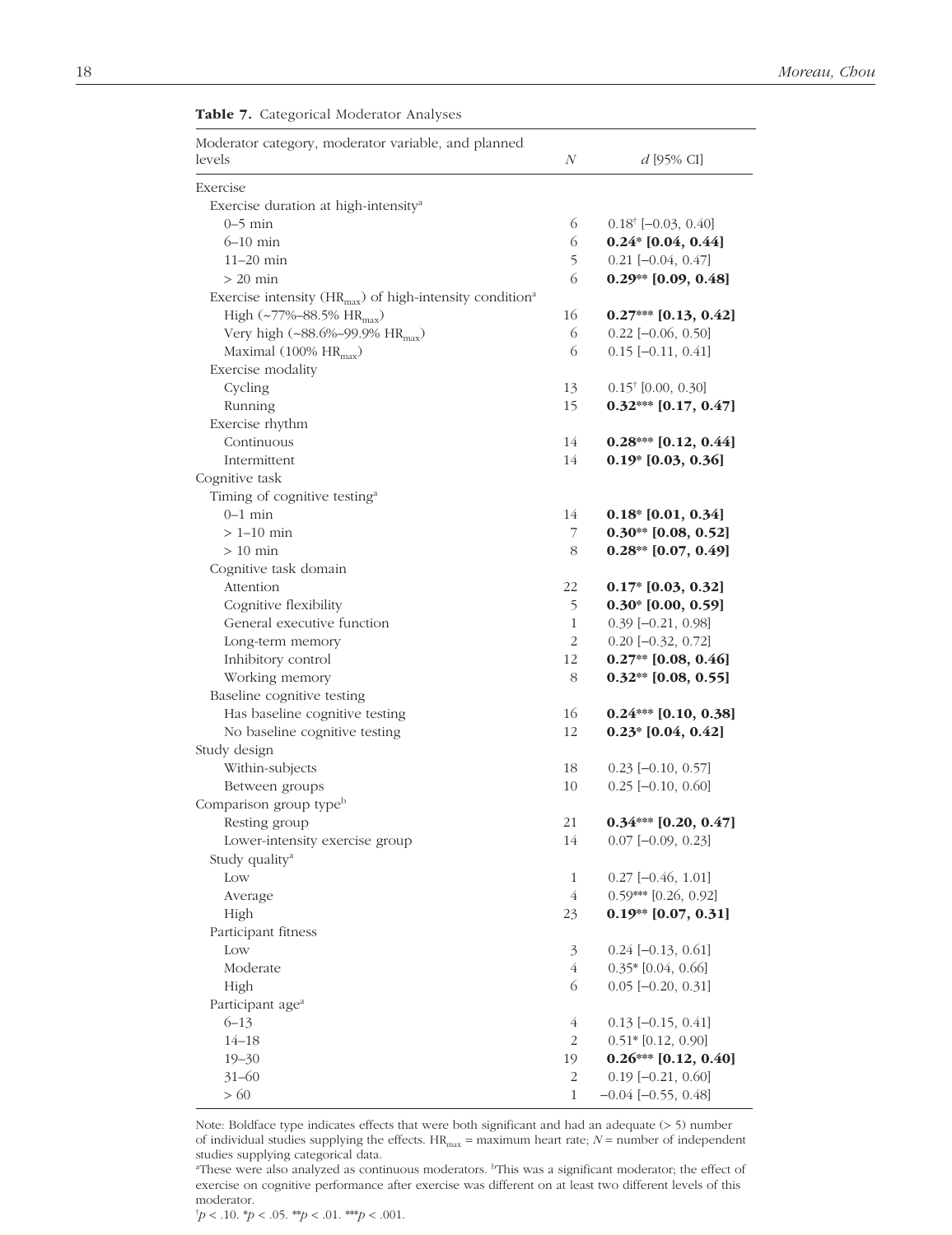can be lost about the fine-grained relationship between exercise and cognitive performance (see, e.g., Moreau & Corballis, 2018). For instance, it is possible that highintensity exercise leads to an early dip in performance as a result of competing physiological resources followed by a subsequent increase in performance as a result of higher levels of activation. If both of these phases (debilitating effect followed by a facilitating effect) occur within the course of a cognitive task, average performance could represent a very coarse measure of the effect of exercise on cognitive performance. The lack of systematic analyses investigating cognitive dynamics after exercise, together with inconsistencies in defining thresholds of high-intensity, perhaps explain some of the discrepancies between our results and those of previous meta-analyses (Y. K. Chang et al., 2012; Lambourne & Tomporowski, 2010; McMorris & Hale, 2012). With this caveat in mind, moderator analyses helped to further identify factors influencing the effect of high-intensity exercise on executive function. We discuss these factors in detail hereafter.

# *What characteristics of exercise matter in eliciting cognitive enhancement?*

The type of comparison or control used in the included studies was a significant moderator. Specifically, high-intensity exercise was associated with superior executive performance compared with rest but not with lower-intensity exercise; in the latter comparison, the two exercising conditions elicited similar gains in executive function. These findings are in line with our hypothesis of a larger effect for comparisons to resting conditions. In contrast with the predictions made by a number of models, for example, psychological (Thum et al., 2017) or neurochemical (McMorris et al., 2016) theories, high-intensity exercise does not appear to impair executive function. This is despite some of the physiological changes induced by exercise (e.g., increases in lactate and catecholamines, shifts in blood flow to cortical regions) being larger following highintensity regimens (McMorris et al., 2016), suggesting that rather than following an inverted-U function, the facilitating effect of exercise holds at high-exercise intensities, at least after the bout.

To test this idea, we used common subcategories to further characterize high-intensity exercise, namely high (77%–88.5% HR<sub>max</sub>), very high (88.6%–99.9% HR<sub>max</sub>), and maximal (100%  $HR_{max}$ ). Whereas high-intensity exercise was associated with a small, facilitating effect, exercise at very-high and maximal intensities was associated with nonsignificant effects. However, this moderator did not significantly affect the relationship between exercise and executive function in categorical-moderator analyses,

a



Fig. 3. *(continued on next page)*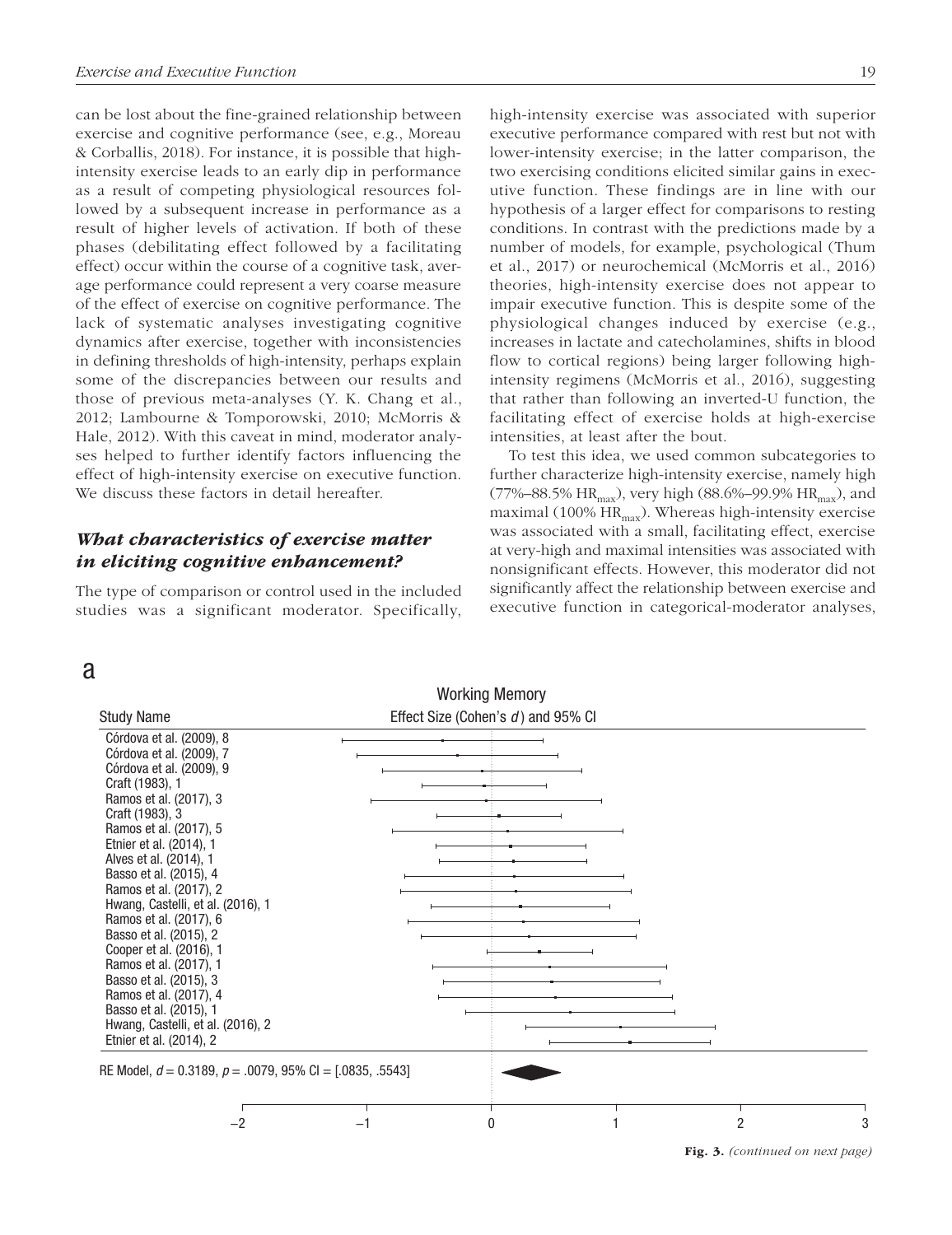### Study Name Effect Size (Cohen's *d* ) and 95% CI Chang et al. (2017), 1 Whyte et al. (2015), 1 Tsukamoto et al. (2016), 4 Kujach et al. (2018), 2 Zimmer et al. (2016), 11 Kamijo et al. (2007), 3 Zimmer et al. (2016), 2 Cooper et al. (2016), 5 Kamijo et al. (2007), 6 Kamijo et al. (2007), 1 Zimmer et al. (2016), 1 Zimmer et al. (2016), 3 Kamijo et al. (2007), 2 Kao et al. (2017), 1 Kujach et al. (2018), 1 Kamijo et al. (2007), 4 Tsukamoto et al. (2016), 3 Zimmer et al. (2016), 10 Kao et al. (2017), 2 Kao et al. (2017), 3 Zimmer et al. (2016), 12 Lambrick et al. (2016) Hwang, Brothers, et al. (2016), 3 Chang et al. (2017), 2 Alves et al. (2014), 4 Hwang, Brothers, et al. (2016), 2 Peruyero et al. (2017), 3 Kamijo et al. (2007), 5 Llorens, Sanabria, Huertas, Molina, & Bennett (2015), 3 Inhibitory Control

RE Model, *d* = 0.2734, *p* = .005, 95% CI = [.0826, .4643]

Llorens, Sanabria, Huertas, Molina, & Bennett (2015), 2

Cooper et al. (2016), 4 Peruyero et al. (2017), 4

# c



−2 −1 0 1 2 3

Fig. 3. *(continued on next page)*

b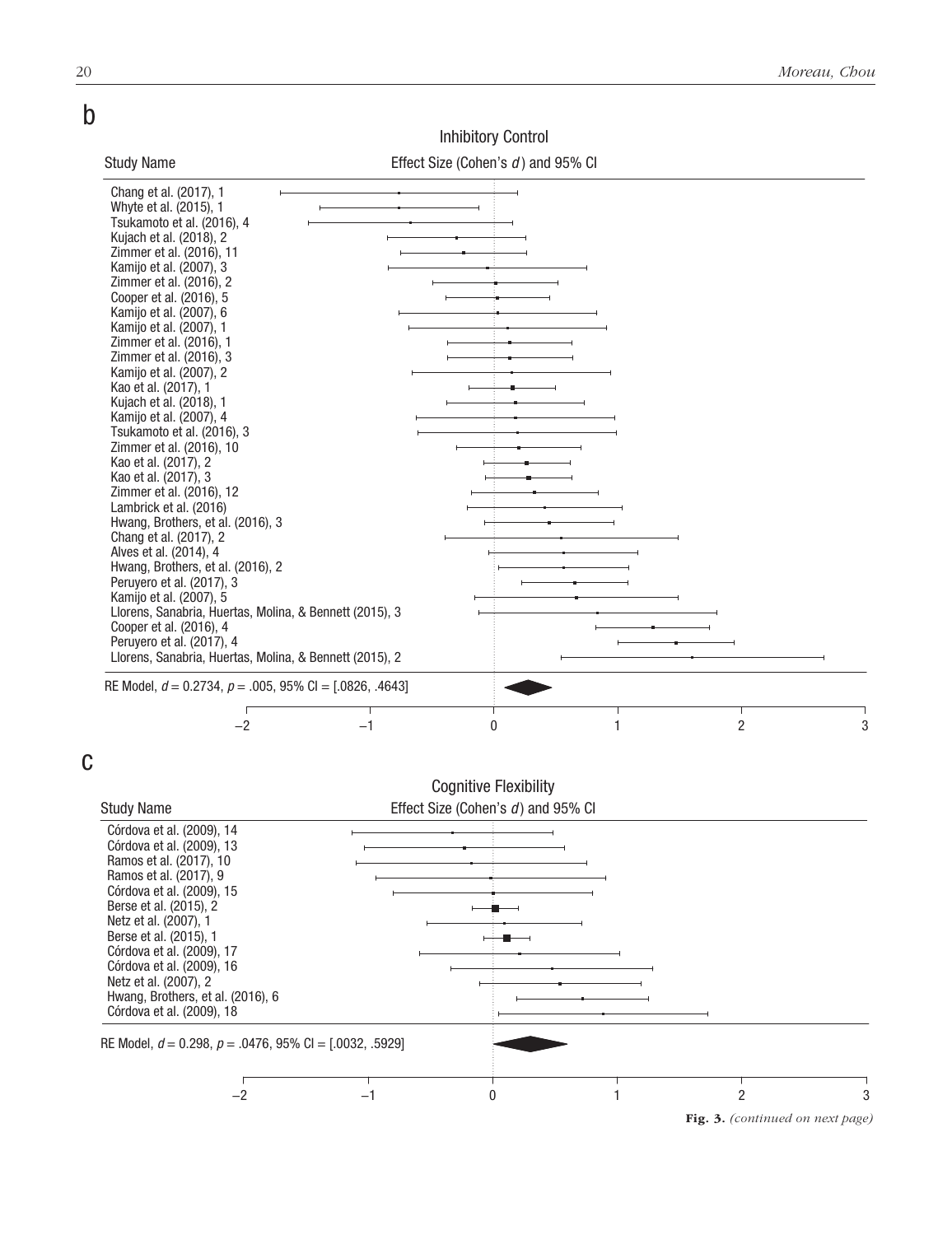# d

|                                                                                   | Attention                          |
|-----------------------------------------------------------------------------------|------------------------------------|
| Study Name                                                                        | Effect Size (Cohen's d) and 95% CI |
| Cooper et al. (2016), 7                                                           |                                    |
| Córdova et al. (2009), 4                                                          |                                    |
| Córdova et al. (2009), 11                                                         |                                    |
| Córdova et al. (2009), 2                                                          |                                    |
| Tsukamoto et al. (2016), 2<br>Kujach et al. (2018), 3                             |                                    |
| Wohlwend et al. (2017), 4                                                         |                                    |
| Córdova et al. (2009), 10                                                         |                                    |
| Kamijo et al. (2007), 10                                                          |                                    |
| Kamijo et al. (2007), 9<br>Córdova et al. (2009), 3                               |                                    |
| Kamijo et al. (2004), 1                                                           |                                    |
| Ramos et al. (2017), 8                                                            |                                    |
| Netz et al. (2007), 4                                                             |                                    |
| Whyte et al. (2015), 2<br>Budde et al. (2012), 2                                  |                                    |
| Alves et al. (2014), 2                                                            |                                    |
| Kamijo et al. (2007), 7                                                           |                                    |
| Kamijo et al. (2004), 2                                                           |                                    |
| Lemmink & Visscher (2005), 3<br>Kamijo et al. (2007), 8                           |                                    |
| Llorens, Sanabria, & Huertas (2015), 3                                            |                                    |
| Llorens, Sanabria, & Huertas (2015), 1                                            |                                    |
| Córdova et al. (2009), 6<br>Córdova et al. (2009), 12                             |                                    |
| Llorens, Sanabria, & Huertas (2015), 2                                            |                                    |
| Kamijo et al. (2007), 12                                                          |                                    |
| Craft (1983), 2                                                                   |                                    |
| Ramos et al. (2017), 7                                                            |                                    |
| Wohlwend et al. (2017), 2<br>Tsukamoto et al. (2016), 6                           |                                    |
| Llorens, Sanabria, & Huertas (2015), 4                                            |                                    |
| Cooper et al. (2016), 6                                                           |                                    |
| Cooper et al. (2016), 3<br>Cooper et al. (2016), 2                                |                                    |
| Lemmink & Visscher (2005), 1                                                      |                                    |
| Netz et al. (2007), 3                                                             |                                    |
| Zimmer et al. (2016), 4                                                           |                                    |
| Zimmer et al. (2016), 9<br>Wohlwend et al. (2017), 3                              |                                    |
| Kujach et al. (2018), 4                                                           |                                    |
| Budde et al. (2012), 3                                                            |                                    |
| Budde et al. (2012), 1<br>Tsukamoto et al. (2016), 5                              |                                    |
| Alves et al. (2014), 5                                                            |                                    |
| Zimmer et al. (2016), 7                                                           |                                    |
| Hwang, Brothers, et al. (2016), 5                                                 |                                    |
| Wohlwend et al. (2017), 1<br>Alves et al. (2014), 3                               |                                    |
| Hwang, Brothers, et al. (2016), 1                                                 |                                    |
| Hwang, Castelli, et al. (2016), 4                                                 |                                    |
| Tsukamoto et al. (2016), 1                                                        |                                    |
| Zimmer et al. (2016), 6<br>Zimmer et al. (2016), 5                                |                                    |
| Córdova et al. (2009), 1                                                          |                                    |
| Hwang, Brothers, et al. (2016), 4                                                 |                                    |
| Kamijo et al. (2007), 11<br>Walsh et al. (2018), 2                                |                                    |
| Peruyero et al. (2017), 5                                                         |                                    |
| Walsh et al. (2018), 1                                                            |                                    |
| Lemmink & Visscher (2005), 2                                                      |                                    |
| Walsh et al. (2018), 3<br>Zimmer et al. (2016), 8                                 |                                    |
| Lemmink & Visscher (2005), 4                                                      |                                    |
| Peruyero et al. (2017), 1                                                         |                                    |
| Peruyero et al. (2017), 6                                                         |                                    |
| Hwang, Castelli, et al. (2016), 3<br>Córdova et al. (2009), 5                     |                                    |
| Peruyero et al. (2017), 2                                                         |                                    |
| Chang et al. (2017), 4                                                            |                                    |
| Chang et al. (2017), 3<br>Llorens, Sanabria, Huertas, Molina, & Bennett (2015), 1 |                                    |
|                                                                                   |                                    |
| RE Model, $d = 0.1735$ , $p = .0215$ , 95% CI = [.0255, .3214]                    |                                    |
|                                                                                   |                                    |
| -2<br>$-1$                                                                        | $\overline{c}$<br>0<br>3           |
|                                                                                   |                                    |

Fig. 3. Forest plots of effect sizes for working memory (a), inhibitory control (b), cognitive flexibility (c), and attention (d). The sizes of the squares represent within-domain differences in sample size only. The diamond at the bottom represents the overall effect. The dotted vertical line represents an effect size (*d*) of 0. CI = confidence interval; RE = random effects.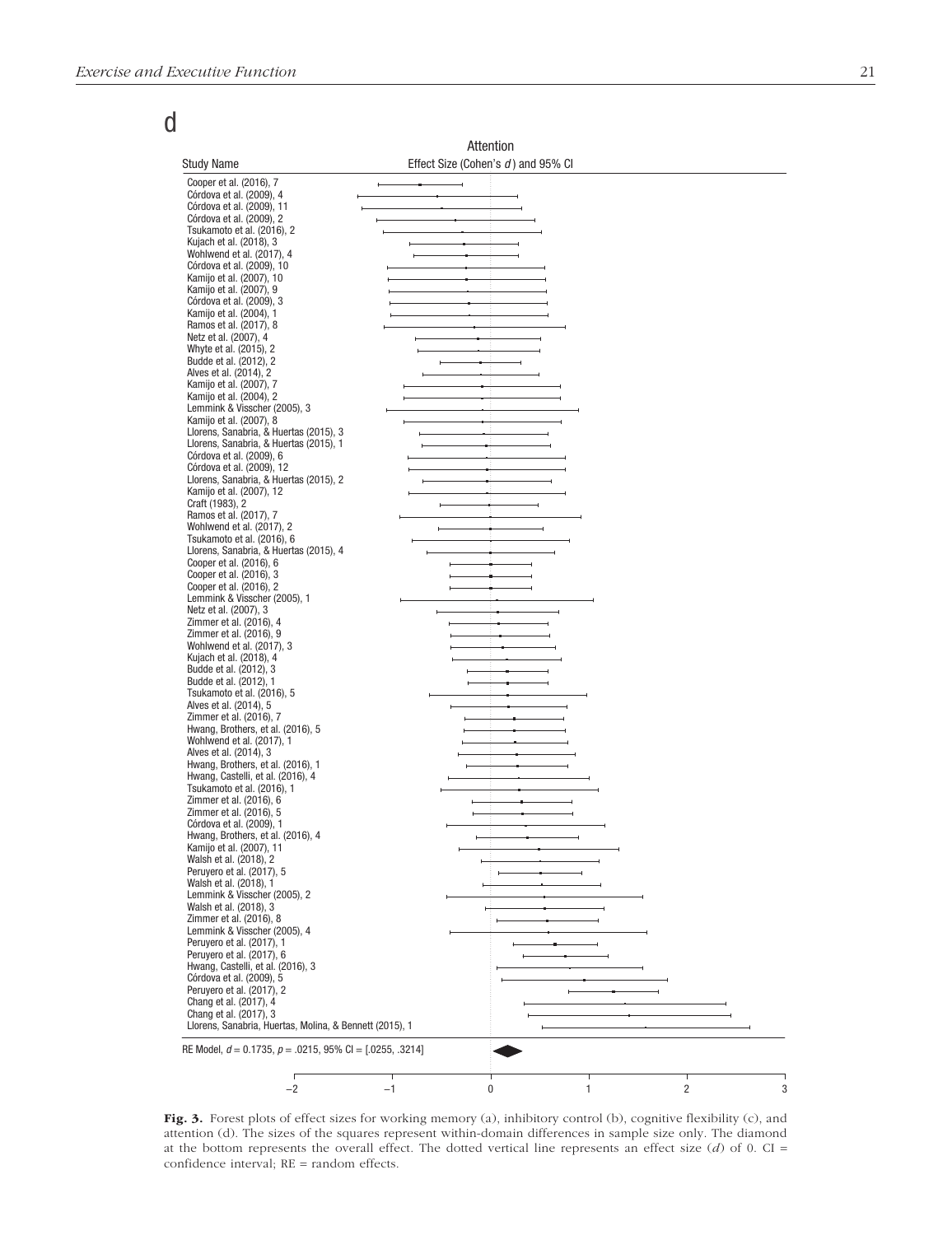| Moderator type and variable                                    | $\mathcal{N}_{0}$ | $d_0$ [95% CI]         | $\Delta$ [95% CI]                            | λ    | $d_{\text{proj}}$<br>at X |
|----------------------------------------------------------------|-------------------|------------------------|----------------------------------------------|------|---------------------------|
| Exercise                                                       |                   |                        |                                              |      |                           |
| Exercise duration at high-intensity                            | 23                | $0.16*$ [0.00, 0.32]   | $+0.0039$ [ $-0.0036$ , 0.0115]              | 50   | 0.36                      |
| Exercise intensity (% $HR_{max}$ ) of high-intensity condition | 26                | $0.27$ [-1.01, 1.55]   | $-0.0007$ $[-0.0151, 0.0137]$                | 100  | 0.20                      |
| Cognitive task                                                 |                   |                        |                                              |      |                           |
| Timing of cognitive testing <sup>a</sup>                       | 27                | $0.19*$ [0.04, 0.33]   | $+0.0065$ [ $-0.0057$ , 0.0188]              | 30   | 0.38                      |
| Research protocol/participant                                  |                   |                        |                                              |      |                           |
| Study quality                                                  | 28                | $0.93*$ [0.07, 1.79]   | $-0.0078$ $[-0.0173, 0.0018]$                | 100  | 0.15                      |
| Participant age                                                | 28                | $0.31**$ [0.08, 0.54]  | $-0.0030$ $[-0.0113, 0.0053]$                | 63.1 | 0.12                      |
| Percentage male (exploratory)                                  | 28                | $0.44***$ [0.20, 0.68] | $-0.0037$ <sup>†</sup> [ $-0.0076, 0.0001$ ] | 100  | 0.07                      |

#### Table 8. Continuous Moderator Analyses

Note:  $d_{\text{proj}}$  = projected Cohen's  $d$ ;  $d_0$  = estimated effect when moderator is 0; *N* = number of independent studies supplying continuous data;  $\Delta$  = change in effect size associated with increasing the value of the continuous moderator by 1 on the effect-size estimate;  $\lambda$  = maximum value of the continuous moderator.

a This does not include testing for long-term memory.

 $\ddot{p} < .10.$   $\ddot{p} < .05.$   $\ddot{p} < .01.$   $\ddot{p} < .001.$ 

whereas in continuous-moderator analyses there was only a small, nonsignificant decrease in facilitating effects as intensity increased, particularly at the highest intensities ( $> 88.5\%$  HR<sub>max</sub>). The inconsistencies between past theoretical (McMorris et al., 2016) and meta-analytical (Y. K. Chang et al., 2012) studies are perhaps not surprising given that they relied on different thresholds. Using a threshold of  $> 88.5\%$  HR<sub>max</sub>, McMorris and Hale (2012) did not find facilitating effects, whereas McMorris et al. (2016) predicted detrimental effects; using a threshold of  $> 77\%$  HR<sub>max</sub>, Y. K. Chang et al. (2012) reported improved postexercise performance. Our results, derived using the lower threshold, align with past metaanalytic literature (Y. K. Chang et al., 2012; McMorris and Hale, 2012) and support the idea of an optimal intensity (i.e.,  $77\% - 88.5\%$  HR<sub>max</sub>) of high-intensity exercise to induce improvements in executive function.

Other exercise characteristics could potentially affect executive function. Just as higher exercise intensities are thought to be associated with greater physiological



Fig. 4. Funnel plot of effect sizes for studies in the meta-analysis. Each dot represents an individual effect size and is plotted as a function of standard error. Light gray and dark gray triangles denote 95% and 99% confidence intervals, respectively, for the effect sizes, given the absence of publication (or small-study) bias. The vertical line represents the random-effects-model estimate  $(d = 0.24)$ .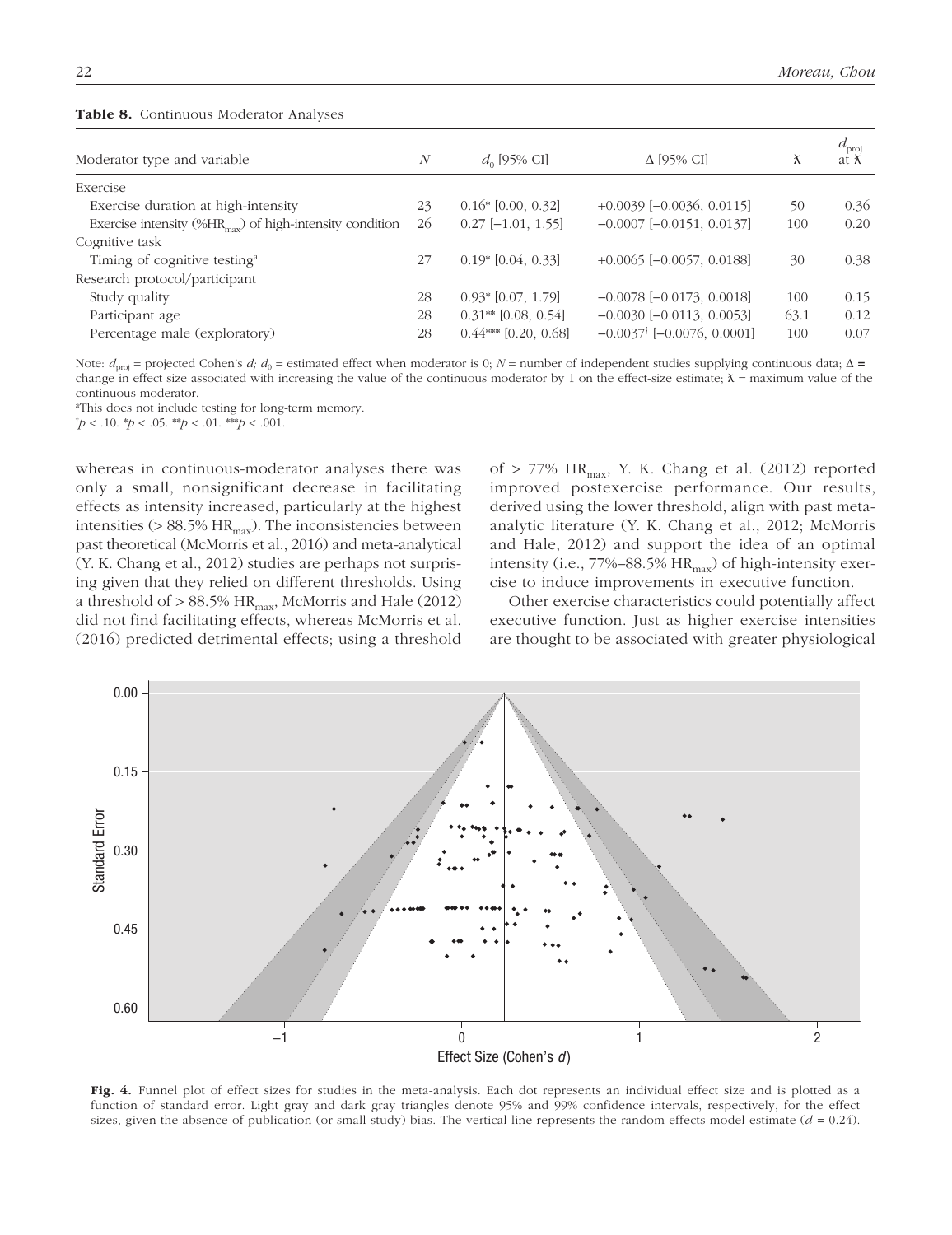

Fig. 5. *P* curve for all significant ( $p < .05$ ) effect sizes. The observed  $p$  curve includes 35 statistically significant ( $p < .05$ ) results, of which 23 were  $p < .025$ ; 112 additional results were entered but excluded from the  $p$  curve because they were  $p > .05$ . The 90% confidence interval is given for the power estimate.

effects, so are longer bouts of exercise (Awopetu, 2014). We therefore expected greater effects on cognitive performance as exercise duration increased. Although duration as a continuous moderator trended in this direction, it was nonetheless nonsignificant. Likewise, different exercise durations  $(0-5, 6-10, 11-20,$  and  $> 20$ min) led to small, facilitating effects (some significant, some nonsignificant) that were similar in magnitude to one another. Note that this could be due to the larger effects associated with higher intensities being compensated by shorter durations; overall, the correlation between intensity and duration was negative and marginally significant. Furthermore, whereas the magnitude of the facilitating effect was consistent across different durations, its latency could potentially vary independently. For example, some longer exercise bouts might be associated with a delayed, prolonged peak of the facilitating effect. We could not examine this relationship because too few studies examined duration as an independent variable. Fortunately, the field is moving toward the continuous measurement of physiological (e.g., lactate, serum brain-derived neurotrophic factor, heart rate) and cognitive changes during and after exercise, aspects that will help further our

understanding of the complex, dynamic interactions between physiology and cognition.

We also explored how exercise rhythm*—*either continuous or intermittent*—*affected behavior. Intermittentexercise protocols have become increasingly popular, perhaps because of their cardiorespiratory (Elliott, Rajopadhyaya, Bentley, Beltrame, & Aromataris, 2015; Milanovic´, Sporiš, & Weston, 2015; J. S. Ramos, Dalleck, Tjonna, Beetham, & Coombes, 2015; Weston et al., 2014) and psychoaffective (Thum et al., 2017) benefits compared with traditional continuous exercise. We examined whether this form of exercise had comparable benefits on immediate executive function but did not find a difference between the effects of intermittent and continuous exercise compared with rest—both types of protocols were associated with small, facilitating effects. This result is consistent with physiological responses to exercise, which appear to be similar regardless of whether rest periods are interleaved throughout the exercise protocol (Arnardóttir, Boman, Larsson, Hedenström, & Emtner, 2007; Safarimosavi, Mohebbi, & Rohani, 2018). Note that this could be an important advantage of intermittent exercise*—*with less exercise volume overall but with higher peak intensities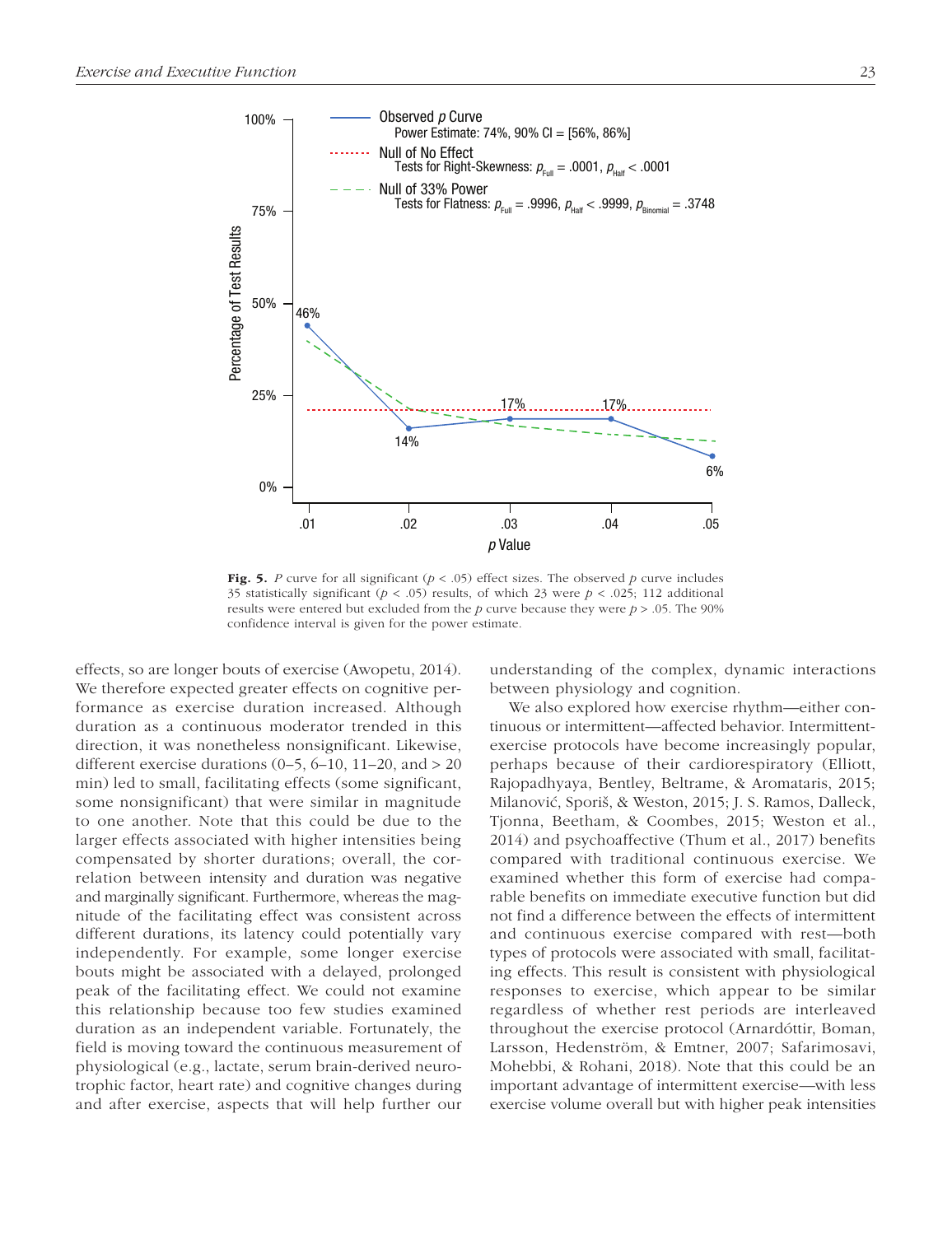compared with continuous exercise, similar effects can potentially be elicited.

Two caveats need to be acknowledged, however. First, these short-term similarities may not reflect longterm equivalence, both in terms of mechanisms and outcomes. Several studies have investigated the physiological effect of chronic high-intensity exercise (Maillard, Pereira, & Boisseau, 2018), as well as the relationship between acute and chronic physiological effects (Tonoli et al., 2012), yet the extent to which acute effects translate or even relate to long-term change at the cognitive level remains unknown. Second, the high intensity typically associated with intermittent exercise may not be desirable for specific populations (e.g., low-fit individuals, older adults). In this regard, acute exercise at more moderate intensities (55% to 70%  $HR_{max}$ ) might be preferred for individuals prone to injury or at risk of cardiovascular conditions (Ludyga et al., 2016). The rhythm and intensity of exercise remain dissociable, however, and further research will allow exploring whether lower intensities of intermittent exercise could elicit similar improvements in executive function (Kujach et al., 2018; Ludyga et al., 2016).

Finally, an additional characteristic of exercise was worth investigating in our view*—*when exercising at high intensity, does it matter whether one runs, cycles, or swims? In other words, is the modality of exercise relevant, or should it just be treated as a personal preference with no direct impact on cognition? Most studies examined either running or cycling, as these modalities were relatively easy to measure and control. Because the two modalities have important physiological differences (Millet, Vleck, & Bentley, 2009), it was plausible that these be reflected in terms of differences in executive function. However, we did not find differences attributable to modalities of exercise in the present meta-analysis—both were associated with small facilitating effects, with a marginally significant effect in the case of cycling and a significant effect in the case of running. This result differed from our prediction: We hypothesized, on the basis of Lambourne and Tomporowski's (2010) meta-analysis, that cycling would elicit a greater facilitating effect on executive function. Note that in Lambourne and Tomporowski (2010), the difference between modalities was more pronounced when cognitive tests were administered during, rather than after, exercise, which could suggest that the observed benefit of cycling compared with running in their study was due to the difficulty of performing cognitive tasks while running rather than true differences in the effect of running versus cycling. Nevertheless, the disparity between the findings of the present study and those reported by Lambourne and Tomporowski

(2010) points to exercise modality as a potential moderator of interest for future investigation.

# *How were our results influenced by testing, protocol, and sample characteristics?*

In addition to variables related to exercise itself, we tested moderators related to the specific measurements used to assess executive function, for example, whether the timing of testing had an effect on cognitive performance. We did not find a significant effect of timing; tests conducted in the ranges  $0$  to 1, 1 to 10, and  $> 10$ min after a bout were all associated with small, facilitating effects. These results differed from our predictions, which were made on the basis of Y. K. Chang et al. (2012), who found tests administered after 1 min*—*but not 0 to 1 min*—*after a bout to elicit facilitating effects. Several studies administered the same postexercise tasks repeatedly to further elucidate the temporal characteristics of exercise-induced cognitive change. We chose not to analyze tests beyond the first repetition (i.e., posttest) to reduce confounds from practice effects. Recent studies examining the influence of test timing have strived to control practice effects; for example, Zimmer et al. (2017) randomly assigned participants to multiple groups with only one posttest session, which was scheduled at a different time after exercise (0, 30, 60, and 90 min). They found a moderating effect of test timing on cognitive performance, with a detrimental effect of high-intensity exercise on executive function at the earlier (0, 30 min) but not the later (60, 90 min) time points. Furthermore, performance decline was correlated with blood-lactate concentrations, suggesting that the observed cognitive effects might be mediated by physiological variables (Zimmer et al., 2017).

Furthermore, we tested whether our findings were contingent on a comparison against a baseline measure of executive performance. Contrary to our prediction, the presence or absence of baseline cognitive testing did not significantly moderate the results; studies with baseline testing (i.e., repeated-measure studies) and studies without baseline testing (i.e., single-measure studies) both showed small, facilitating effects of exercise on executive performance. Our findings also did not differ depending on the subdomain of executive function we focused on (i.e., attention, cognitive flexibility, inhibitory control, or working memory). These results matched our general prediction and were in line with findings from Y. K. Chang et al. (2012), who found an overall facilitating effect of exercise on executive function when collapsing all intensities and test timings.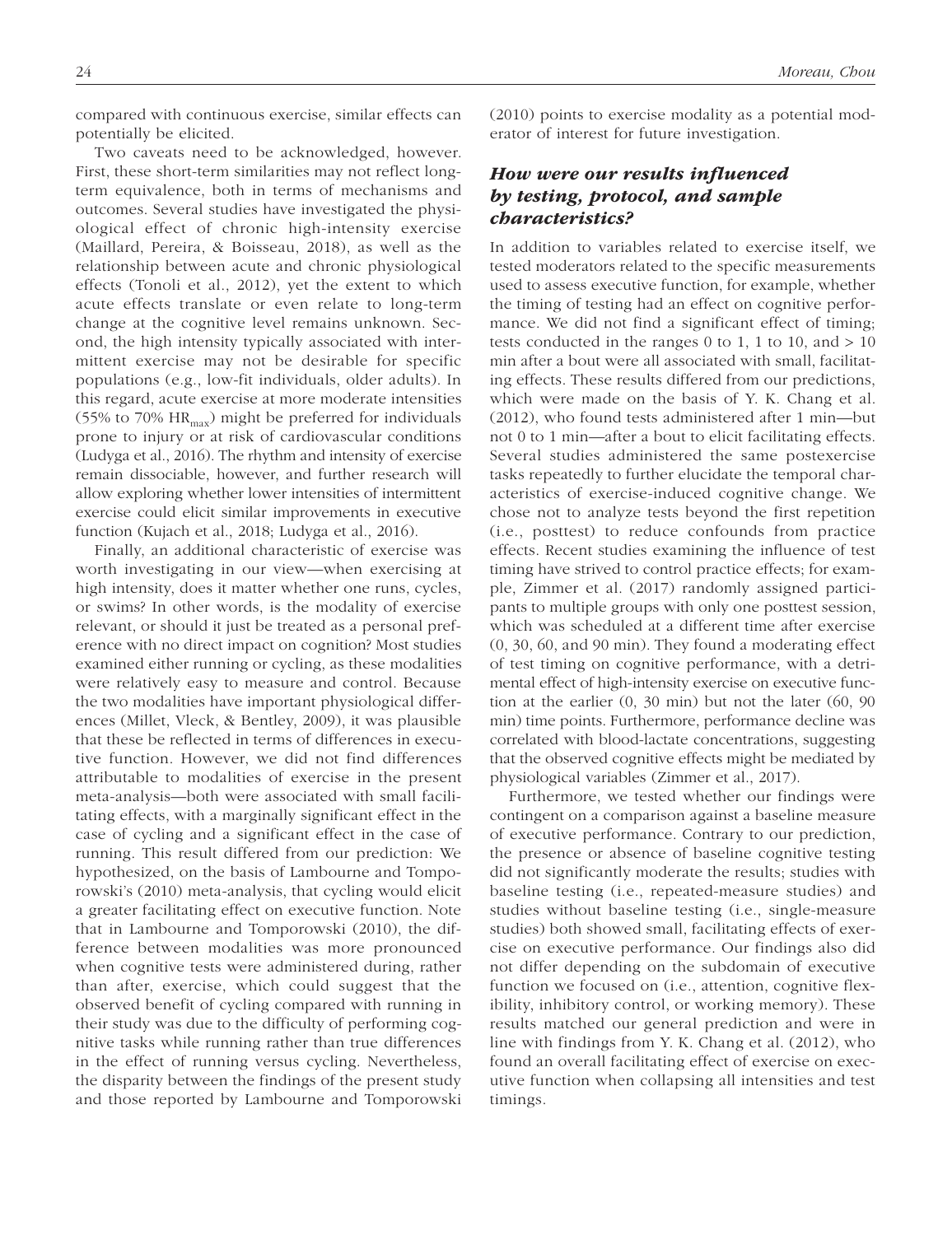Most studies included in the current meta-analysis were of high quality, with several average-quality studies and only one low-quality study. Study quality was a marginally significant moderator of the influence of high-intensity exercise on executive function, with a moderate, facilitating effect for average-quality studies and a small, facilitating effect for high-quality studies. This finding was in line with our prediction (although we did not predict the direction of the effect) as well as previous research (Etnier et al., 1997). The larger effects in average-quality studies possibly arose because of poor control of confounding variables, and low- and average-quality studies generally had small sample sizes (see Tables S3 and S4 in the Supplemental Material). Because of the paucity of lower-quality studies in the present meta-analysis, care should be taken in interpreting the effects of study quality.

Moreover, study design—whether the experiment included a within-subjects or between-groups design did not moderate the relationship between highintensity exercise and executive function. Both types of design were associated with nonsignificant, small, facilitating effects of high-intensity exercise on executive function, with substantial heterogeneity in the results. This result differed from our prediction (which was based on the results of Y. K. Chang et al., 2012) of a larger effect for within-subjects studies. Our results suggest that most within-subjects studies included in the present meta-analyses controlled adequately for confounds, leading to noninflated effects, which may not have been the case in previous meta-analyses.

Finally, we also tested the influence of sample characteristics on the relationship between exercise and executive performance. These included fitness level, age, and sex. None of these moderators showed a significant effect despite prior studies pointing to the contrary (e.g., Y. K. Chang et al., 2012; Etnier et al., 2006). Note that for fitness level, there were important caveats that prevented a full examination of this moderator, which we detail in the limitations section. With respect to age, few studies examined participants who were not young adults, limiting our ability to investigate the effect of this moderator.

## *Interactions and model comparisons*

We tested a number of interactions between moderators to examine whether the effect of a moderator variable was contingent on another one. From the 15 pairs of moderators defined a priori, we found two significant interactions after correcting for multiple comparisons. First, when the comparison group was a lower intensity exercise group, those individuals undergoing very-highintensity exercise experienced significantly larger facilitating effects than those undergoing high-intensity exercise. Second, when exercise was intermittent, those who were tested 0 to 1 min after exercise experienced significantly larger facilitating effects than those who were tested > 10 min after exercise. However, given the low number of studies supplying effects at particular levels (three effect sizes for very-high- vs. lower-intensity exercise; three effect sizes for intermittent exercise and testing > 10 min after a bout), these results should be interpreted with caution.

To further understand relationships between moderator variables, we compared a number of models that included single or multiple moderators.<sup>5</sup> Of all models, the model with seven moderators had the lowest residual heterogeneity, although it remained significantly larger than zero. Model comparisons showed the model with one moderator (comparison group) to be a better fit than the model with the largest number of moderators and the model with no moderators. Thus, including the one significant moderator of our analyses to the model was beneficial despite the inherent penalty for model complexity. In contrast, the addition of other moderators to the model was detrimental to overall fit despite the resulting decrease in heterogeneity.

### *Were our results biased?*

Our analyses suggested low bias overall, as illustrated by the funnel plot shown in Figure 4 and corroborated with the *p*-curve analysis shown in Figure 5 that indicated a low probability of *p* hacking for the significant effect sizes. Furthermore, analyses of study quality suggested that although most studies were not significantly biased (i.e., high-quality studies), a few were biased toward large effects (i.e., low- and average-quality studies) compared with the overall meta-analytic estimate. Because the inclusion of lower-quality studies did not substantially alter funnel-plot symmetry, it is reasonable to assume that the overall meta-analytic estimate was not substantially affected by biased studies. Importantly, the meta-analytic estimate of a subset of the metaanalytic data composed exclusively of high-quality studies remained significant, showing a small facilitating effect of high-intensity exercise. Altogether, these assessments of quality suggested a low degree of bias; however, given that we could not obtain all the potentially relevant data we requested, it remains possible that our findings were affected by publication bias, at least to a certain extent.

# *Limitations of the present study*

We should point out a few limitations to the present meta-analysis. First, the study was not preregistered,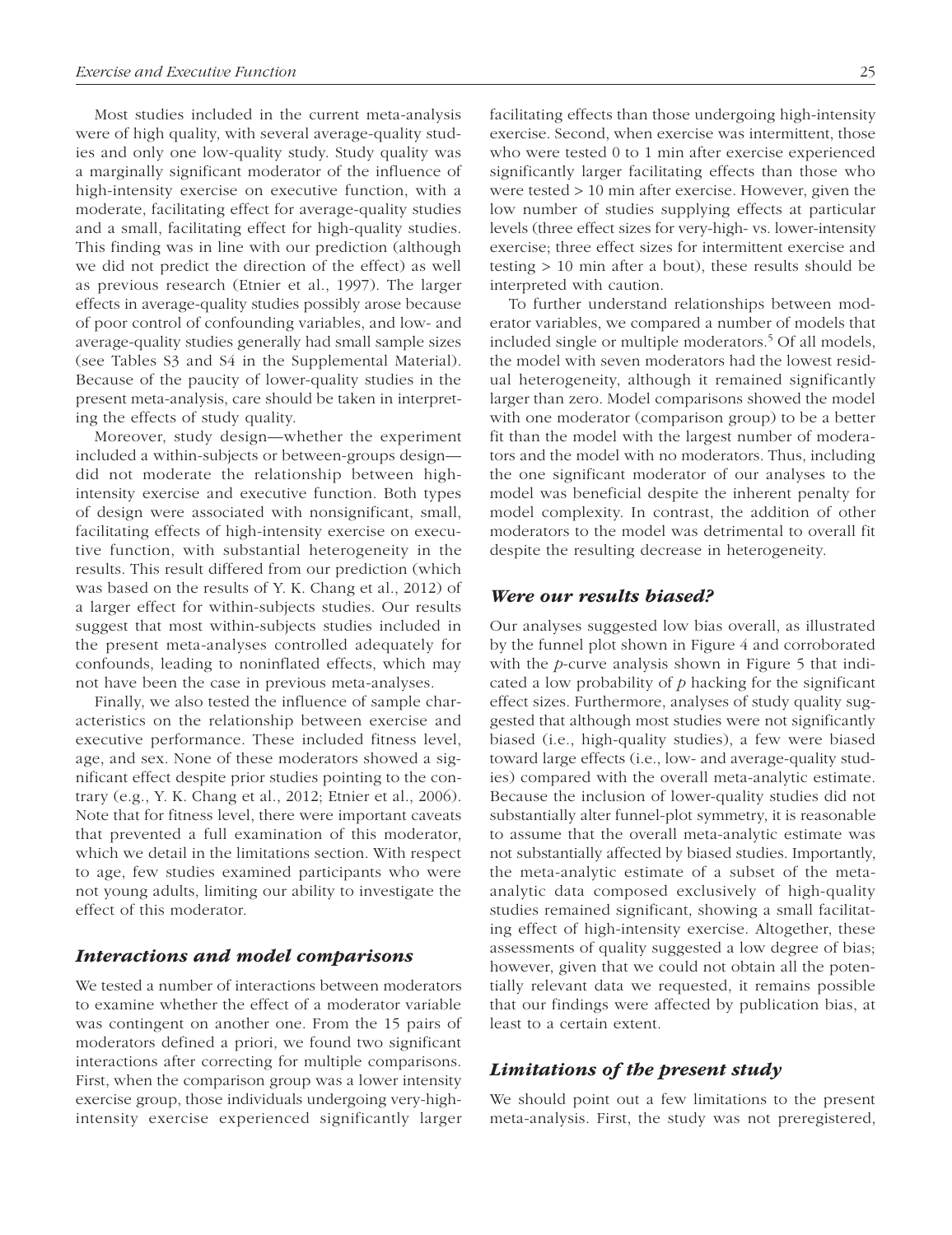thus possibly increasing the risk of confirmation bias and providing weaker control over theory-driven choices in the selection, coding, and interpretation of studies (Lakens, Hilgard, & Staaks, 2016). With metaanalyses, errors may arise in the implementation of inclusion criteria, extraction of data, and coding of study characteristics; however, to mitigate bias, we thoroughly documented each step of the present metaanalysis and made this documentation publicly available to increase transparency and allow reproducibility.

Our meta-analysis was also limited by inherent features of the studies we included. For example, a majority of the within-subjects studies, and a few of the between-groups studies, did not include baseline scores. This is problematic given that baseline testing reduces error by providing a reference for each individual (Higgins et al., 2011). In several instances, it also proved difficult to precisely quantify participant fitness because of missing information and typical lack of individual data. Complex relationships such as the one linking exercise and executive function can be understood only with a detailed assessment of the dynamics of cognitive performance, that is, of the specific characteristics and their evolution in time. This type of analysis relies on more than summary statistics and instead requires individual trial-by-trial data. The studies we reviewed in this meta-analysis did not include this information, but we believe future studies should collect, retain, and ideally share these types of data to allow more detailed analyses.

In addition, the categorizations we made with regard to exercise intensities and cognitive domains could have influenced the results. With respect to the former, we should note that we did not convert intensity scores into  $VO<sub>2</sub>max$ , arguably considered the best measure for exercise testing (Fletcher et al., 2013). Rather, we converted intensity scores into %HR<sub>max</sub> using conversion formulas (Arts & Kuipers, 1994; Lounana et al., 2007) that were possibly not representative of the samples included in the current meta-analysis. This was our preference to allow the inclusion of a larger set of studies, possibly to the slight detriment of overall quality the moderator analysis for exercise intensity should be interpreted with this limitation in mind.

Likewise, our categorization of cognitive tasks under the umbrella term of executive function helped simplify our analyses and our interpretation of results. However, there remain important differences in definitions of executive function (see, e.g., Diamond, 2013; Miyake et al., 2000), and different theoretical accounts could lead to variations in how the evidence is assessed. However, we attempted to mitigate this effect by further looking into subdomains of executive function to provide a more detailed analysis at a finer level of investigation and to increase overall accuracy and transparency.

Finally, there were particular characteristics of exercise that remain largely unexplored. For example, few studies explored the distinction between high (77%– 88.5% HR<sub>max</sub>), very-high (88.6%–99.9% HR<sub>max</sub>), and maximal (100%  $HR_{max}$ ) intensities. There were very few studies that examined the adolescent, middle-aged, and older-adult age groups or that investigated sex differences in the influence of high-intensity exercise on executive function. Importantly, these additional questions do not necessarily require additional studies many of these analyses could be carried out if demographic data were openly available.

# Concluding Remarks

In a meta-analysis including 147 effect sizes across 28 studies, we found that high-intensity exercise had a small, facilitating effect on executive performance and that this effect was comparable with that of more moderate, but longer, forms of exercise. We believe our findings have important applications for individuals, society, and policy. Specifically, they demonstrate the relevance of high-intensity exercise for those seeking time-efficient ways to induce immediate cognitive improvements, such as children who are often constrained to sedentary learning environments, professionals whose work conditions involve long hours sitting at a desk, or older individuals with limited opportunities to exercise. In these various contexts, recognizing the benefits of high-intensity exercise could promote healthier, more productive lifestyles, with a positive impact on the community at large.

### Action Editor

Laura King served as action editor for this article.

### Author Contributions

D. Moreau conceived the study, provided statistical and research expertise; supervised the literature search, data collection, and data analyses; and provided funding for the project. E. Chou performed the literature search, collected the data, and conducted the analyses. D. Moreau and E. Chou wrote the manuscript, and both authors approved the final version for submission. E. Chou is the guarantor.

### Acknowledgments

We thank Beau Gamble for his help with data analysis, and three anonymous reviewers for their constructive comments.

### Declaration of Conflicting Interests

The author(s) declared that there were no conflicts of interest with respect to the authorship or the publication of this article.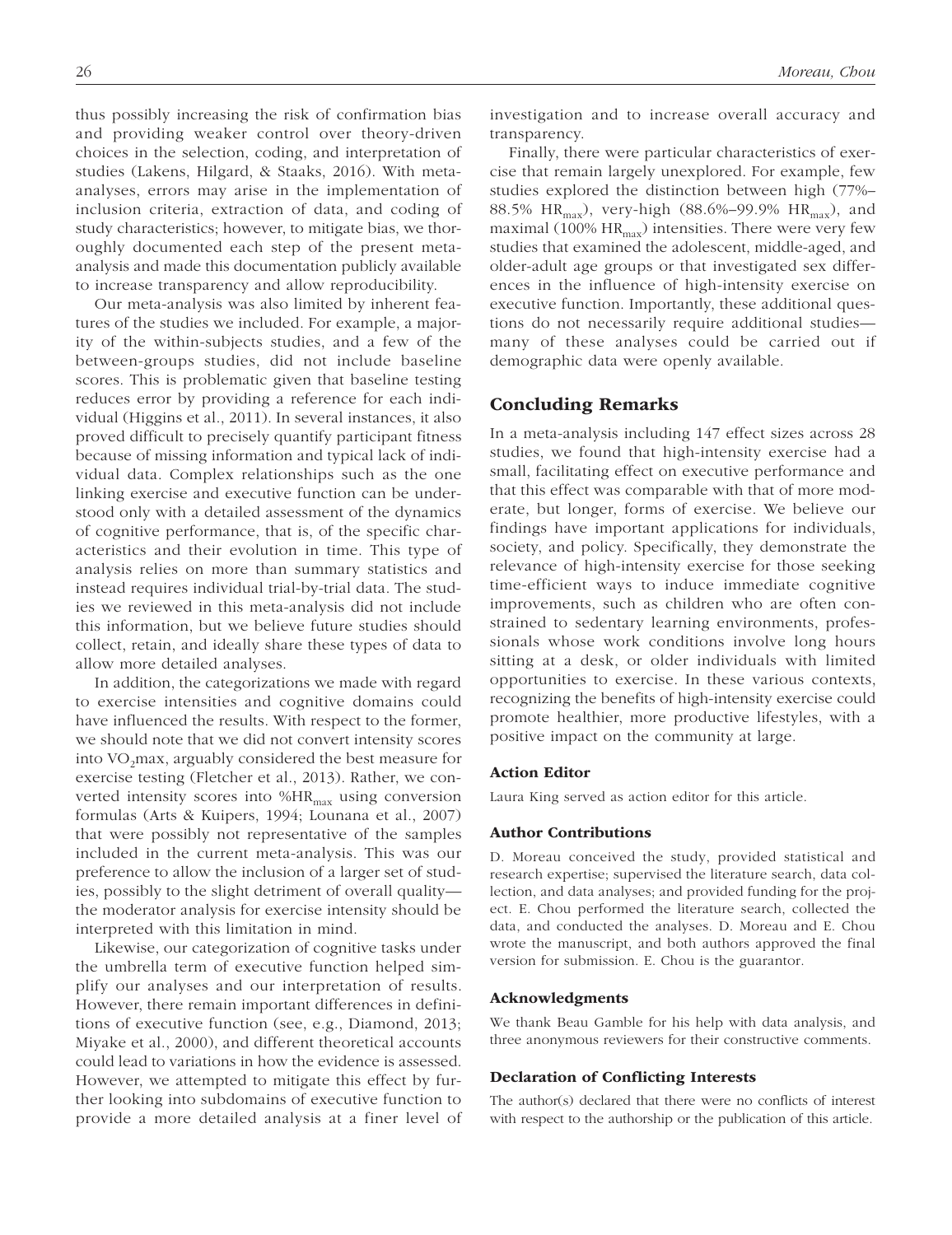### Funding

D. Moreau is supported by the Royal Society of New Zealand (Marsden) and the Neurological Foundation of New Zealand. E. Chou was supported by a University of Auckland summer research scholarship (2017–2018).

### Supplemental Material

Additional supporting information can be found at [http://](http://journals.sagepub.com/doi/suppl/10.1177/1745691619850568) [journals.sagepub.com/doi/suppl/10.1177/1745691619850568](http://journals.sagepub.com/doi/suppl/10.1177/1745691619850568)

### **Notes**

1. Note that a more recent meta-analysis (Ludyga et al., 2016) investigated the acute effect of moderate aerobic exercise—but not of higher intensities—on executive function.

2. Note that standardization refers to the paradigm (e.g., n-back), not necessarily its specific implementation at the task level (e.g., type of stimuli, number of trials, duration, data-collection software, system specifications).

3. Note that Y. K. Chang et al. (2012) used similar categories (hard, very hard, and maximal) but with thresholds of 77% to 93% HR<sub>max</sub>, 93% to 100% HR<sub>max</sub>, and > 100% HR<sub>max</sub>, respectively. 4. For the sake of completeness, separate analyses for withinsubjects and between-groups studies are also reported at [https://osf.io/cauxq/.](https://osf.io/cauxq/)

5. Note that this approach does not consider individual moderator levels; rather, it incorporates all levels of each moderator included in an attempt to account for some of the heterogeneity present in the meta-analytic model. Because this makes it difficult to interpret the contributions of individual moderators, only model-level statistics, such as residual heterogeneity, model fit, and parsimony, are meaningful.

### References

References marked with an asterisk indicate studies included in the meta-analysis.

- Al-Nakeeb, Y., Lyons, M., Collins, P., Al-Nuaim, A., Al-Hazzaa, H., Duncan, M. J., & Nevill, A. (2012). Obesity, physical activity and sedentary behavior amongst British and Saudi youth: A cross-cultural study. *International Journal of Environmental Research and Public Health*, *9*, 1490–1506.
- \*Alves, C. R. R., Tessaro, V. H., Luis, A. C. T., Murakava, K., Roschel, H., Gualano, B., & Takito, M. Y. (2014). Influence of acute high-intensity aerobic interval exercise bout on selective attention and short-term memory tasks. *Perceptual and Motor Skills*, *118*, 63–72.
- American College of Sports Medicine. (2010). *ACSM's guidelines for exercise testing and prescription* (8th ed.). Baltimore, MD: Author.
- Anderson, C. B. (2003). When more is better: Number of motives and reasons for quitting as correlates of physical activity in women. *Health Education Research*, *18*, 525–537.
- Arnardóttir, R. H., Boman, G., Larsson, K., Hedenström, H., & Emtner, M. (2007). Interval training compared with continuous training in patients with COPD. *Respiratory Medicine*, *101*, 1196–1204.
- Arts, F. J., & Kuipers, H. (1994). The relation between power output, oxygen uptake and heart rate in male athletes. *International Journal of Sports Medicine*, *15*, 228–231.
- Assink, M., & Wibbelink, C. J. M. (2016). Fitting threelevel meta-analytic models in R: A step-by-step tutorial. *Tutorials in Quantitative Methods for Psychology*, *12*, 154–174.
- Audiffren, M. (2016). The reticular-activating hypofrontality (RAH) model of acute exercise. In T. McMorris (Ed.), *Exercise-cognition interaction* (pp. 147–166). San Diego, CA: Academic Press.
- Awopetu, A. R. (2014). A review of the physiological effects of exercise duration and intensity during walking and jogging. *Journal of Emerging Trends in Educational Research and Policy Studies*, *5*, 660–667.
- Baecke, J. A., Burema, J., & Frijters, J. E. (1982). A short questionnaire for the measurement of habitual physical activity in epidemiological studies. *American Journal of Clinical Nutrition*, *36*, 936–942.
- Barnes, C. M., & Van Dyne, L. (2009). 'I'm tired': Differential effects of physical and emotional fatigue on workload management strategies. *Human Relations; Studies Towards the Integration of the Social Sciences*, *62*, 59–92.
- \*Basso, J. C., Shang, A., Elman, M., Karmouta, R., & Suzuki, W. A. (2015). Acute exercise improves prefrontal cortex but not hippocampal function in healthy adults. *Journal of the International Neuropsychological Society*, *21*, 791–801.
- Benton, A. L. (1992). *Benton Visual Retention Test* (5th ed.). San Antonio, TX: The Psychological Corporation.
- \*Berse, T., Rolfes, K., Barenberg, J., Dutke, S., Kuhlenbäumer, G., Völker, K., . . . Knecht, S. (2015). Acute physical exercise improves shifting in adolescents at school: Evidence for a dopaminergic contribution. *Frontiers in Behavioral Neuroscience*, *9*, Article 196. doi:10.3389/fnbeh.2015.00196.
- Borer, K. T. (2003). *Exercise endocrinology*. Champaign, IL: Human Kinetics.
- Browne, S. E., Flynn, M. J., O'Neill, B. V., Howatson, G., Bell, P. G., & Haskell-Ramsay, C. F. (2017). Effects of acute high-intensity exercise on cognitive performance in trained individuals: A systematic review. *Progress in Brain Research*, *234*, 161–187.
- \*Budde, H., Brunelli, A., Machado, S., Velasques, B., Ribeiro, P., Arias-Carrión, O., & Voelcker-Rehage, C. (2012). Intermittent maximal exercise improves attentional performance only in physically active students. *Archives of Medical Research*, *43*, 125–131.
- \*Chang, H., Kim, K., Jung, Y.-J., & Kato, M. (2017). Effects of acute high-intensity resistance exercise on cognitive function and oxygenation in prefrontal cortex. *Journal of Exercise Nutrition & Biochemistry*, *21*, 1–8.
- Chang, Y. K., Labban, J. D., Gapin, J. I., & Etnier, J. L. (2012). The effects of acute exercise on cognitive performance: A meta-analysis. *Brain Research*, *1453*, 87–101.
- Cohen, J. (1992). A power primer. *Psychological Bulletin*, *112*, 155–159.
- \*Cooper, S. B., Bandelow, S., Nute, M. L., Dring, K. J., Stannard, R. L., Morris, J. G., & Nevill, M. E. (2016).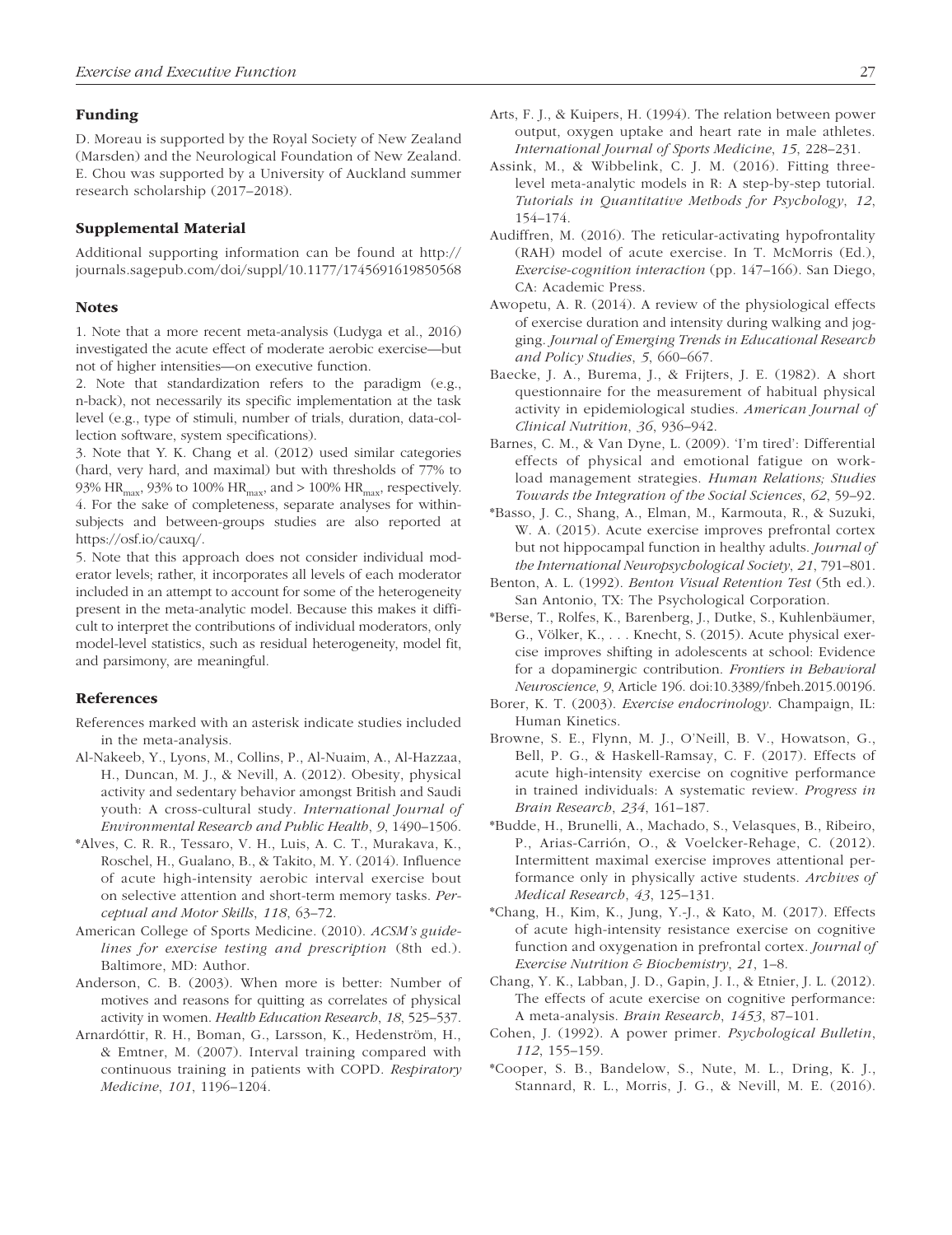Sprint-based exercise and cognitive function in adolescents. *Preventive Medicine Reports*, *4*, 155–161.

- Cooper, S. B., Dring, K. J., & Nevill, M. E. (2016). Highintensity intermittent exercise: Effect on young people's cardiometabolic health and cognition. *Current Sports Medicine Reports*, *15*, 245–251.
- \*Córdova, C., Silva, V. C., Moraes, C. F., Simões, H. G., & Nóbrega, O. T. (2009). Acute exercise performed close to the anaerobic threshold improves cognitive performance in elderly females. *Brazilian Journal of Medical and Biological Research*, *42*, 458–464.
- \*Craft, D. H. (1983). Effect of prior exercise on cognitive performance tasks by hyperactive and normal young boys. *Perceptual and Motor Skills*, *56*, 979–982.
- Diamond, A. (2013). Executive functions. *Annual Review of Psychology*, *64*, 135–168.
- Diamond, A., & Lee, K. (2011). Interventions shown to aid executive function development in children 4 to 12 years old. *Science*, *333*, 959–964.
- Dietrich, A., & Audiffren, M. (2011). The reticular-activating hypofrontality (RAH) model of acute exercise. *Neuroscience and Biobehavioral Reviews*, *35*, 1305–1325.
- Elliott, A. D., Rajopadhyaya, K., Bentley, D. J., Beltrame, J. F., & Aromataris, E. C. (2015). Interval training versus continuous exercise in patients with coronary artery disease: A meta-analysis. *Heart, Lung & Circulation*, *24*, 149–157.
- \*Etnier, J. L., Labban, J. D., Piepmeier, A., Davis, M. E., & Henning, D. A. (2014). Effects of an acute bout of exercise on memory in 6th grade children. *Pediatric Exercise Science*, *26*, 250–258.
- Etnier, J. L., Nowell, P. M., Landers, D. M., & Sibley, B. A. (2006). A meta-regression to examine the relationship between aerobic fitness and cognitive performance. *Brain Research Reviews*, *52*, 119–130.
- Etnier, J. L., Salazar, W., Landers, D. M., Petruzzello, S. J., Han, M., & Nowell, P. (1997). The influence of physical fitness and exercise upon cognitive functioning: A meta-analysis. *Journal of Sport and Exercise Psychology*, *19*, 249–277.
- \*Etnier, J. L., Wideman, L., Labban, J. D., Piepmeier, A. T., Pendleton, D. M., Dvorak, K. K., & Becofsky, K. (2016). The effects of acute exercise on memory and brainderived neurotrophic factor (BDNF). *Journal of Sport and Exercise Psychology*, *38*, 331–340.
- Fletcher, G. F., Ades, P. A., Kligfield, P., Arena, R., Balady, G. J., & Bittner, V. A., . . . American Heart Association Exercise, Cardiac Rehabilitation Prevention, and Committee of the Council on Clinical Cardiology Council on Nutrition Physical Activity and Metabolism Council on Cardiovascular and Stroke Nursing and Council on Epidemiology and Prevention. (2013). Exercise standards for testing and training: A scientific statement from the American Heart Association. *Circulation*, *128*, 873–934.
- Gibala, M. J., Little, J. P., Macdonald, M. J., & Hawley, J. A. (2012). Physiological adaptations to low-volume, highintensity interval training in health and disease. *The Journal of Physiology*, *590*, 1077–1084.
- Gomez-Pinilla, F., & Hillman, C. (2013). The influence of exercise on cognitive abilities. *Comprehensive Physiology*, *3*, 403–428.
- Higgins, J. P. T., Altman, D. G., Gotzsche, P. C., Juni, P., Moher, D., Oxman, A. D., . . . Cochrane Statistical Methods Group. (2011). The Cochrane Collaboration's tool for assessing risk of bias in randomised trials. *BMJ*, *343*, Article d5928. doi:10.1136/bmj.d5928
- Hillman, C. H., Erickson, K. I., & Kramer, A. F. (2008). Be smart, exercise your heart: Exercise effects on brain and cognition. *Nature Reviews Neuroscience*, *9*, 58–65.
- Hillman, C. H., Snook, E. M., & Jerome, G. J. (2003). Acute cardiovascular exercise and executive control function. *International Journal of Psychophysiology*, *48*, 307–314.
- Holm, S. (1979). A simple sequentially rejective multiple test procedure. *Scandinavian Journal of Statistics, Theory and Applications*, *6*, 65–70.
- Hothorn, T., Bretz, F., Westfall, P., Heiberger, R. M., Schuetzenmeister, A., & Scheibe, S. (2013). *multcomp: Simultaneous inference in general parametric models* (R package version 1.2-18). Vienna, Austria: Foundation for Statistical Computing.
- \*Hwang, J., Brothers, R. M., Castelli, D. M., Glowacki, E. M., Chen, Y. T., Salinas, M. M., . . . Calvert, H. (2016). Acute high-intensity exercise-induced cognitive enhancement and brain-derived neurotrophic factor in young, healthy adults. *Neuroscience Letters*, *630*, 247–253.
- \*Hwang, J., Castelli, D. M., & Gonzalez-Lima, F. (2016). Cognitive enhancement by transcranial laser stimulation and acute aerobic exercise. *Lasers in Medical Science*, *31*, 1151–1160.
- Iannotti, R. J., Janssen, I., Haug, E., Kololo, H., Annaheim, B., Borraccino, A., & HBSC Physical Activity Focus Group. (2009). Interrelationships of adolescent physical activity, screen-based sedentary behaviour, and social and psychological health. *International Journal of Public Health*, *54*(Suppl. 2), 191–198.
- Kamijo, K., Hayashi, Y., Sakai, T., Yahiro, T., Tanaka, K., & Nishihira, Y. (2009). Acute effects of aerobic exercise on cognitive function in older adults. *The Journals of Gerontology, Series B: Psychological Sciences & Social Sciences*, *64*, 356–363.
- \*Kamijo, K., Nishihira, Y., Hatta, A., Kaneda, T., Kida, T., Higashiura, T., & Kuroiwa, K. (2004). Changes in arousal level by differential exercise intensity. *Clinical Neurophysiology*, *115*, 2693–2698.
- \*Kamijo, K., Nishihira, Y., Higashiura, T., & Kuroiwa, K. (2007). The interactive effect of exercise intensity and task difficulty on human cognitive processing. *International Journal of Psychophysiology*, *65*, 114–121.
- \*Kao, S.-C., Westfall, D. R., Soneson, J., Gurd, B., & Hillman, C. H. (2017). Comparison of the acute effects of highintensity interval training and continuous aerobic walking on inhibitory control. *Psychophysiology*, *54*, 1335–1345.
- Klika, B., & Jordan, C. (2013). High-intensity circuit training using body weight. *ACSM's Health & Fitness Journal*, *17*(3), 8–13.
- Konstantopoulos, S. (2011). Fixed effects and variance components estimation in three-level meta-analysis. *Research Synthesis Methods*, *2*, 61–76.
- \*Kujach, S., Byun, K., Hyodo, K., Suwabe, K., Fukuie, T., Laskowski, R., . . . Soya, H. (2018). A transferable high-intensity intermittent exercise improves executive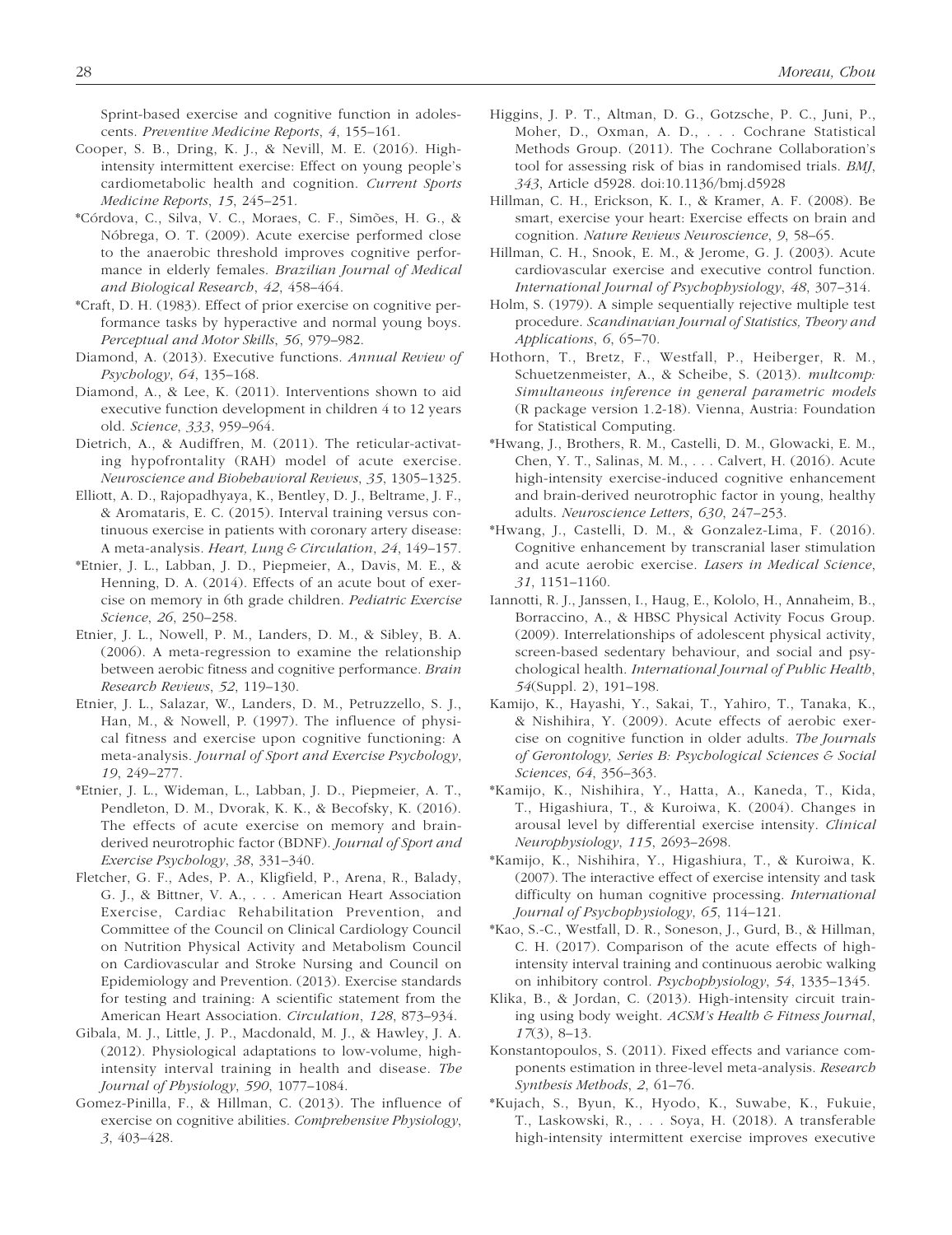performance in association with dorsolateral prefrontal activation in young adults. *NeuroImage*, *169*, 117–125.

- Lakens, D., Hilgard, J., & Staaks, J. (2016). On the reproducibility of meta-analyses: Six practical recommendations. *BMC Psychology*, *4*(1), Article 24. doi:10.1186/s40359-016- 0126-3
- Lambourne, K. A. P. M., & Tomporowski, P. (2010). The effect of exercise-induced arousal on cognitive task performance: A meta-regression analysis. *Brain Research*, *1341*, 12–24.
- \*Lambrick, D., Stoner, L., Grigg, R., & Faulkner, J. (2016). Effects of continuous and intermittent exercise on executive function in children aged 8–10 years. *Psychophysiology*, *53*, 1335–1342.
- \*Lemmink, K., & Visscher, C. (2005). Effect of intermittent exercise on multiple-choice reaction times of soccer players. *Perceptual and Motor Skills*, *100*, 85–95.
- \*Llorens, F., Sanabria, D., & Huertas, F. (2015). The influence of acute intense exercise on exogenous spatial attention depends on physical fitness level. *Experimental Psychology*, *62*, 20–29.
- \*Llorens, F., Sanabria, D., Huertas, F., Molina, E., & Bennett, S. (2015). Intense physical exercise reduces overt attentional capture. *Journal of Sport and Exercise Psychology*, *37*, 559–564.
- Lounana, J., Campion, F., Noakes, T. D., & Medelli, J. (2007). Relationship between %HRmax, %HR reserve, %VO2max, and %VO2 reserve in elite cyclists. *Medicine and Science in Sports and Exercise*, *39*, 350–357.
- Ludyga, S., Gerber, M., Brand, S., Holsboer-Trachsler, E., & Pühse, U. (2016). Acute effects of moderate aerobic exercise on specific aspects of executive function in different age and fitness groups: A meta-analysis. *Psychophysiology*, *53*, 1611–1626.
- Ludyga, S., Pühse, U., Lucchi, S., Marti, J., & Gerber, M. (2019). Immediate and sustained effects of intermittent exercise on inhibitory control and task-related heart rate variability in adolescents. *Journal of Science and Medicine in Sport/Sports Medicine Australia*, *22*, 96–100.
- MacCallum, R. C., Zhang, S., Preacher, K. J., & Rucker, D. D. (2002). On the practice of dichotomization of quantitative variables. *Psychological Methods*, *7*, 19–40.
- MacInnis, M. J., & Gibala, M. J. (2017). Physiological adaptations to interval training and the role of exercise intensity. *The Journal of Physiology*, *595*, 2915–2930.
- Maillard, F., Pereira, B., & Boisseau, N. (2018). Effect of highintensity interval training on total, abdominal and visceral fat mass: A meta-analysis. *Sports Medicine*, *48*, 269–288.
- Matthews, C. E., Chen, K. Y., Freedson, P. S., Buchowski, M. S., Beech, B. M., Pate, R. R., & Troiano, R. P. (2008). Amount of time spent in sedentary behaviors in the United States, 2003-2004. *American Journal of Epidemiology*, *167*, 875–881.
- McMorris, T. (2015). *Exercise-cognition interaction: Neuroscience perspectives*. San Diego, CA: Academic Press.
- McMorris, T. (2016). History of research into the acute exercise-cognition interaction: A cognitive psychology approach. In T. McMorris (Ed.), *Exercise-cognition interaction: Neuroscience perspectives* (pp. 1–28). San Diego, CA: Academic Press.
- McMorris, T., & Hale, B. J. (2012). Differential effects of differing intensities of acute exercise on speed and accuracy of cognition: A meta-analytical investigation. *Brain and Cognition*, *80*, 338–351.
- McMorris, T., Hale, B. J., Corbett, J., Robertson, K., & Hodgson, C. I. (2015). Does acute exercise affect the performance of whole-body, psychomotor skills in an inverted-U fashion? A meta-analytic investigation. *Physiology & Behavior*, *141*, 180–189.
- McMorris, T., Turner, A., Hale, B. J., & Sproule, J. (2016). Beyond the catecholamines hypothesis for an acute exercise–cognition interaction: A neurochemical perspective. In T. McMorris (Ed.), *Exercise-cognition interaction: Neuroscience perspectives* (pp. 65–103). San Diego, CA: Academic Press.
- Mekari, S., Fraser, S., Bosquet, L., Bonnéry, C., Labelle, V., Pouliot, P., . . . Bherer, L. (2015). The relationship between exercise intensity, cerebral oxygenation and cognitive performance in young adults. *European Journal of Applied Physiology*, *115*, 2189–2197.
- Milanović, Z., Sporiš, G., & Weston, M. (2015). Effectiveness of high-intensity interval training (HIT) and continuous endurance training for VO2max improvements: A systematic review and meta-analysis of controlled trials. *Sports Medicine*, *45*, 1469–1481.
- Miller, M. G., Hanson, N., Tennyck, J., & Plantz, K. (2019). A comparison of high-intensity interval training (HIIT) volumes on cognitive performance. *Journal of Cognitive Enhancement*, *3*, 168–173.
- Millet, G. P., Vleck, V. E., & Bentley, D. J. (2009). Physiological differences between cycling and running: Lessons from triathletes. *Sports Medicine*, *39*, 179–206.
- Miyake, A., Friedman, N. P., Emerson, M. J., Witzki, A. H., Howerter, A., & Wager, T. D. (2000). The unity and diversity of executive functions and their contributions to complex "frontal lobe" tasks: A latent variable analysis. *Cognitive Psychology*, *41*, 49–100.
- Moher, D., Shamseer, L., Clarke, M., Ghersi, D., Liberati, A., Petticrew, M., . . . PRISMA-P Group. (2015). Preferred reporting items for systematic review and meta-analysis protocols (PRISMA-P) 2015 statement. *Systematic Reviews*, *4*, 1.
- Moreau, D., & Conway, A. R. A. (2013). Cognitive enhancement: A comparative review of computerized and athletic training programs. *International Review of Sport and Exercise Psychology*, *6*, 155–183.
- Moreau, D., & Corballis, M. C. (2018). When averaging goes wrong: The case for mixture model estimation in psychological science. *Journal of Experimental Psychology: General*. Advance online publication. doi:10.1037/ xge0000504
- Moreau, D., Kirk, I. J., & Waldie, K. E. (2017). High-intensity training enhances executive function in children in a randomized, placebo-controlled trial. *eLife*, *6*, Article e25062. doi:10.7554/eLife.25062
- \*Netz, Y., Tomer, R., Axelrad, S., Argov, E., & Inbar, O. (2007). The effect of a single aerobic training session on cognitive flexibility in late middle-aged adults. *International Journal of Sports Medicine*, *28*, 82–87.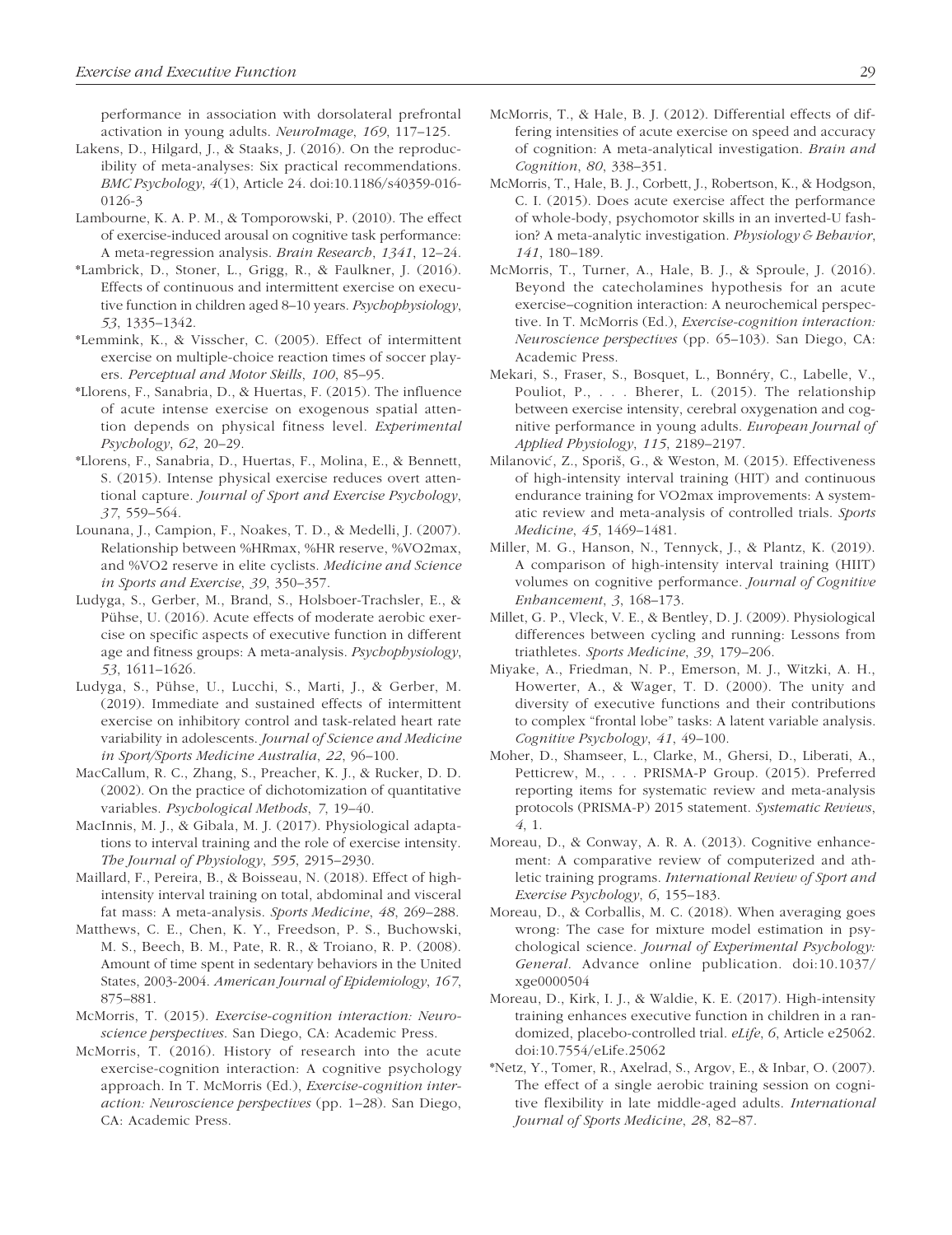- O'Leary, K. C., Pontifex, M. B., Scudder, M. R., Brown, M. L., & Hillman, C. H. (2011). The effects of single bouts of aerobic exercise, exergaming, and videogame play on cognitive control. *Clinical Neurophysiology*, *122*, 1518–1525.
- \*Peruyero, F., Zapata, J., Pastor, D., & Cervelló, E. (2017). The acute effects of exercise intensity on inhibitory cognitive control in adolescents. *Frontiers in Psychology*, *8*, Article 921. doi:10.3389/fpsyg.2017.00921
- \*Ramos, I., Browne, R., Machado, D., Sales, M., Pereira, R., & Campbell, C. (2017). Ten minutes of exercise performed above lactate threshold improves executive control in children. *Journal of Exercise Physiology Online 20*(2), 73–83.
- Ramos, J. S., Dalleck, L. C., Tjonna, A. E., Beetham, K. S., & Coombes, J. S. (2015). The impact of high-intensity interval training versus moderate-intensity continuous training on vascular function: A systematic review and meta-analysis. *Sports Medicine*, *45*, 679–692.
- R Core Team. (2018). *R: A language and environment for statistical computing*. Vienna, Austria: R Foundation for Statistical Computing.
- Ruiz, J. R., Ortega, F. B., Martínez-Gómez, D., Labayen, I., Moreno, L. A., & De Bourdeaudhuij, I., . . . HELENA Study Group. (2011). Objectively measured physical activity and sedentary time in European adolescents: The HELENA study. *American Journal of Epidemiology*, *174*, 173–184.
- Safarimosavi, S., Mohebbi, H., & Rohani, H. (2018). Highintensity interval vs. continuous endurance training: Preventive effects on hormonal changes and physiological adaptations in prediabetes patients. *Journal of Strength and Conditioning Research*. Advance online publication. doi:10.1519/JSC.0000000000002709
- Samuel, R. D., Zavdy, O., Levav, M., Reuveny, R., Katz, U., & Dubnov-Raz, G. (2017). The effects of maximal intensity exercise on cognitive performance in children. *Journal of Human Kinetics*, *57*, 85–96.
- Schmidt, M. (1996). *Rey Auditory and Verbal Learning Test: A handbook*. Los Angeles, CA: Western Psychological Services.
- Shamseer, L., Moher, D., Clarke, M., Ghersi, D., Liberati, A., Petticrew, M., . . . PRISMA-P Group. (2015). Preferred reporting items for systematic review and meta-analysis protocols (PRISMA-P) 2015: Elaboration and explanation. *BMJ*, *350*, Article g7647. doi:10.1136/bmj.g7647
- Sibley, B. A., & Etnier, J. L. (2003). The relationship between physical activity and cognition in children: A meta-analysis. *Pediatric Exercise Science*, *15*, 243–256.
- Simonsohn, U., Nelson, L. D., & Simmons, J. P. (2014). P-curve: A key to the file-drawer. *Journal of Experimental Psychology: General*, *143*, 534–547.
- Smith, A. (1982). *Symbol Digit Modalities Test* (*SDMT*) *manual* (Revised). Los Angeles, CA: Western Psychological Services.
- Sterne, J. A. C., Sutton, A. J., Ioannidis, J. P. A., Terrin, N., Jones, D. R., Lau, J., . . . Higgins, J. P. T. (2011). Recommendations for examining and interpreting funnel plot asymmetry in meta-analyses of randomised controlled trials. *BMJ*, *343*, Article d4002. doi:10.1136/bmj.d4002.
- Stork, M. J., Banfield, L. E., Gibala, M. J., & Martin Ginis, K. A. (2017). A scoping review of the psychological responses

to interval exercise: Is interval exercise a viable alternative to traditional exercise? *Health Psychology Review*, *11*, 324–344.

- Tanaka, H., Monahan, K. D., & Seals, D. R. (2001). Agepredicted maximal heart rate revisited. *Journal of the American College of Cardiology*, *37*, 153–156.
- Thum, J. S., Parsons, G., Whittle, T., & Astorino, T. A. (2017). High-intensity interval training elicits higher enjoyment than moderate intensity continuous exercise. *PLoS ONE*, *12*(1), Article e0166299. doi:10.1371/journal.pone.0166299
- Tomporowski, P. D. (2003). Effects of acute bouts of exercise on cognition. *Acta Psychologica*, *112*, 297–324.
- Tonoli, C., Heyman, E., Roelands, B., Buyse, L., Cheung, S. S., Berthoin, S., & Meeusen, R. (2012). Effects of different types of acute and chronic (training) exercise on glycaemic control in type 1 diabetes mellitus. *Sports Medicine*, *42*, 1059–1080.
- Tremblay, M. S., Colley, R. C., Saunders, T. J., Healy, G. N., & Owen, N. (2010). Physiological and health implications of a sedentary lifestyle. *Applied Physiology, Nutrition, and Metabolism*, *35*, 725–740.
- \*Tsukamoto, H., Suga, T., Takenaka, S., Tanaka, D., Takeuchi, T., Hamaoka, T., . . . Hashimoto, T. (2016). Greater impact of acute high-intensity interval exercise on post-exercise executive function compared to moderate-intensity continuous exercise. *Physiology & Behavior*, *155*, 224–230.
- Van den Noortgate, W., López-López, J. A., Marín-Martínez, F., & Sánchez-Meca, J. (2013). Three-level meta-analysis of dependent effect sizes. *Behavior Research Methods*, *45*, 576–594.
- Verburgh, L., Königs, M., Scherder, E. J. A., & Oosterlaan, J. (2014). Physical exercise and executive functions in preadolescent children, adolescents and young adults: A metaanalysis. *British Journal of Sports Medicine*, *48*, 973–979.
- Viechtbauer, W. (2010). Conducting meta-analyses in R with the metafor package. *Journal of Statistical Software*, *36*(3). doi:10.18637/jss.v036.i03
- \*Walsh, J. J., Dunlap, C., Miranda, J., Thorp, D. B., Kimmerly, D. S., & Tschakovsky, M. E. (2018). Brief, high-intensity interval attention in university students exercise improves selective attention in university students. *International Journal of Exercise Science*, *11*(5), 152–167.
- Warburton, D. E. R., & Bredin, S. S. D. (2017). Health benefits of physical activity: A systematic review of current systematic reviews. *Current Opinion in Cardiology*, *32*, 541–556.
- Wechsler, D. (1974). *Wechsler intelligence scale for children revised*. New York, NY: Psychological Corporation.
- Weston, K. S., Wisløff, U., & Coombes, J. S. (2014). Highintensity interval training in patients with lifestyle-induced cardiometabolic disease: A systematic review and metaanalysis. *British Journal of Sports Medicine*, *48*, 1227–1234.
- \*Whyte, E. F., Gibbons, N., Kerr, G., & Moran, K. A. (2015). Effect of a high-intensity intermittent-exercise protocol on neurocognitive function in healthy adults: Implications for return-to-play management after sport-related concussion. *Journal of Sport Rehabilitation*, *24*(4), Article 2014-0201. doi:10.1123/jsr.2014-0201
- \*Wohlwend, M., Olsen, A., Håberg, A. K., & Palmer, H. S. (2017). Exercise intensity-dependent effects on cognitive control function during and after acute treadmill running